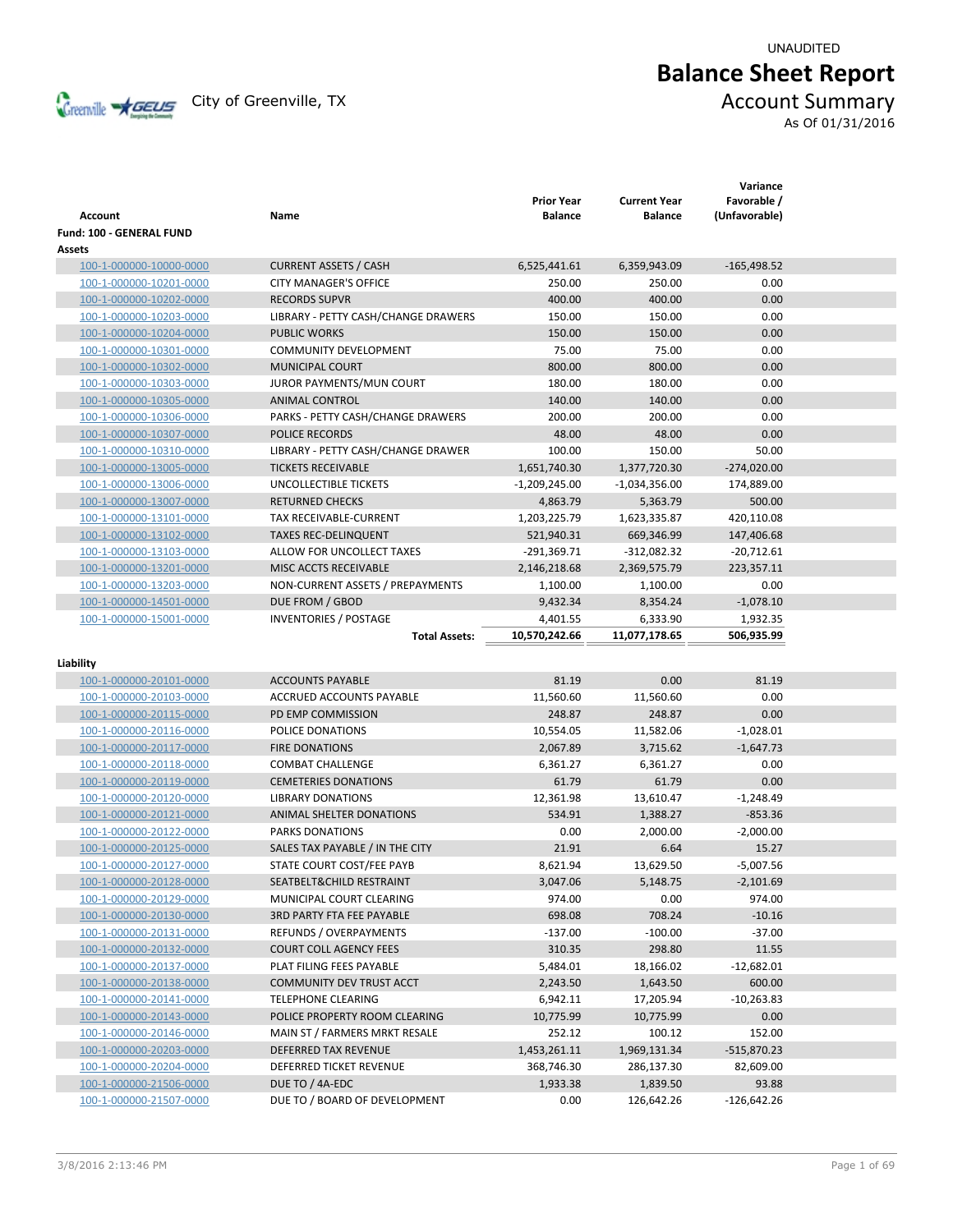| <b>Account</b>                 | Name                                                     | <b>Prior Year</b><br><b>Balance</b> | <b>Current Year</b><br><b>Balance</b> | Variance<br>Favorable /<br>(Unfavorable) |  |
|--------------------------------|----------------------------------------------------------|-------------------------------------|---------------------------------------|------------------------------------------|--|
| 100-1-000000-22001-0000        | <b>SALARIES PAYABLE</b>                                  | 386,095.86                          | 532,230.43                            | $-146, 134.57$                           |  |
| 100-1-000000-24009-0000        | LIBRARY MEETING ROOM DEPOSITS                            | 426.20                              | 501.20                                | $-75.00$                                 |  |
|                                | <b>Total Liability:</b>                                  | 2,293,529.47                        | 3,034,594.48                          | -741,065.01                              |  |
| <b>Equity</b>                  |                                                          |                                     |                                       |                                          |  |
| 100-1-000000-39000-0000        | UNRESERVED-FUND BALANCE                                  | 4,623,342.64                        | 5,954,215.54                          | 1,330,872.90                             |  |
|                                | <b>Total Beginning Equity:</b>                           | 4,623,342.64                        | 5,954,215.54                          | 1,330,872.90                             |  |
| <b>Total Revenue</b>           |                                                          | 11,405,454.73                       | 9,853,381.41                          | $-1,552,073.32$                          |  |
| <b>Total Expense</b>           |                                                          | 7,752,084.18                        | 7,765,012.78                          | $-12,928.60$                             |  |
| Revenues Over/(Under) Expenses |                                                          | 3,653,370.55                        | 2,088,368.63                          | $-1,565,001.92$                          |  |
|                                | <b>Total Equity and Current Surplus (Deficit):</b>       | 8,276,713.19                        | 8,042,584.17                          | -234,129.02                              |  |
|                                | Total Liabilities, Equity and Current Surplus (Deficit): | 10.570.242.66                       | 11,077,178.65                         | 506,935.99                               |  |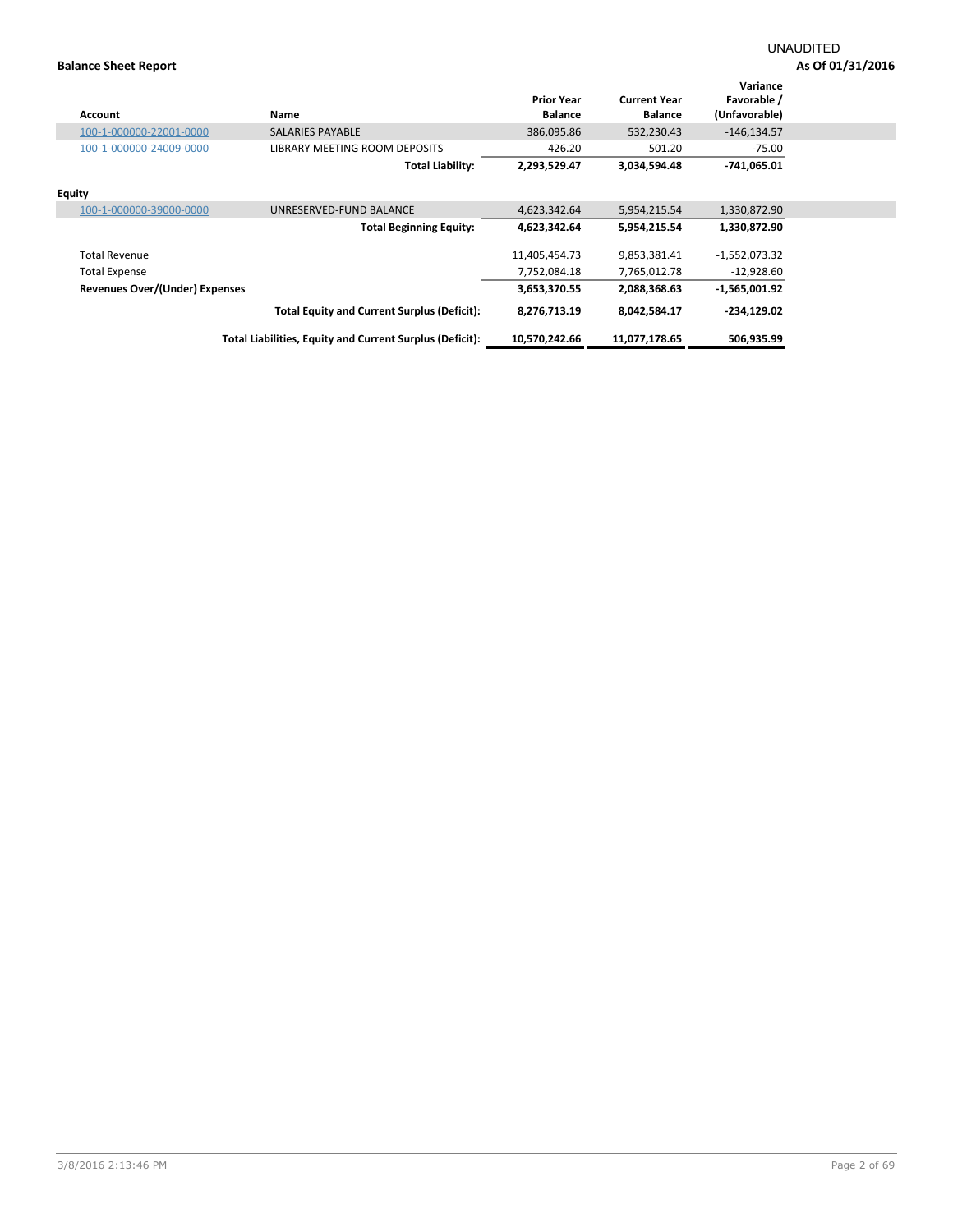| Account                                                   | Name                                                     | <b>Prior Year</b><br><b>Balance</b> | <b>Current Year</b><br><b>Balance</b> | Variance<br>Favorable /<br>(Unfavorable) |  |
|-----------------------------------------------------------|----------------------------------------------------------|-------------------------------------|---------------------------------------|------------------------------------------|--|
| <b>Fund: 101 - MUNICIPAL COURT BUILDING SECURITY FEES</b> |                                                          |                                     |                                       |                                          |  |
| <b>Assets</b>                                             |                                                          |                                     |                                       |                                          |  |
| 101-1-000000-10000-0000                                   | <b>CURRENT ASSETS / CASH</b>                             | 28,265.93                           | 34,448.25                             | 6,182.32                                 |  |
|                                                           | <b>Total Assets:</b>                                     | 28,265.93                           | 34,448.25                             | 6,182.32                                 |  |
| Liability                                                 |                                                          |                                     |                                       |                                          |  |
|                                                           | <b>Total Liability:</b>                                  | 0.00                                | 0.00                                  | 0.00                                     |  |
| <b>Equity</b>                                             |                                                          |                                     |                                       |                                          |  |
| 101-1-000000-39000-0000                                   | UNRESERVED-FUND BALANCE                                  | 26,589.87                           | 32,257.51                             | 5,667.64                                 |  |
|                                                           | <b>Total Beginning Equity:</b>                           | 26,589.87                           | 32,257.51                             | 5,667.64                                 |  |
| <b>Total Revenue</b>                                      |                                                          | 1,677.51                            | 2,211.31                              | 533.80                                   |  |
| <b>Total Expense</b>                                      |                                                          | 1.45                                | 20.57                                 | $-19.12$                                 |  |
| Revenues Over/(Under) Expenses                            |                                                          | 1,676.06                            | 2,190.74                              | 514.68                                   |  |
|                                                           | <b>Total Equity and Current Surplus (Deficit):</b>       | 28,265.93                           | 34,448.25                             | 6,182.32                                 |  |
|                                                           | Total Liabilities, Equity and Current Surplus (Deficit): | 28,265.93                           | 34,448.25                             | 6,182.32                                 |  |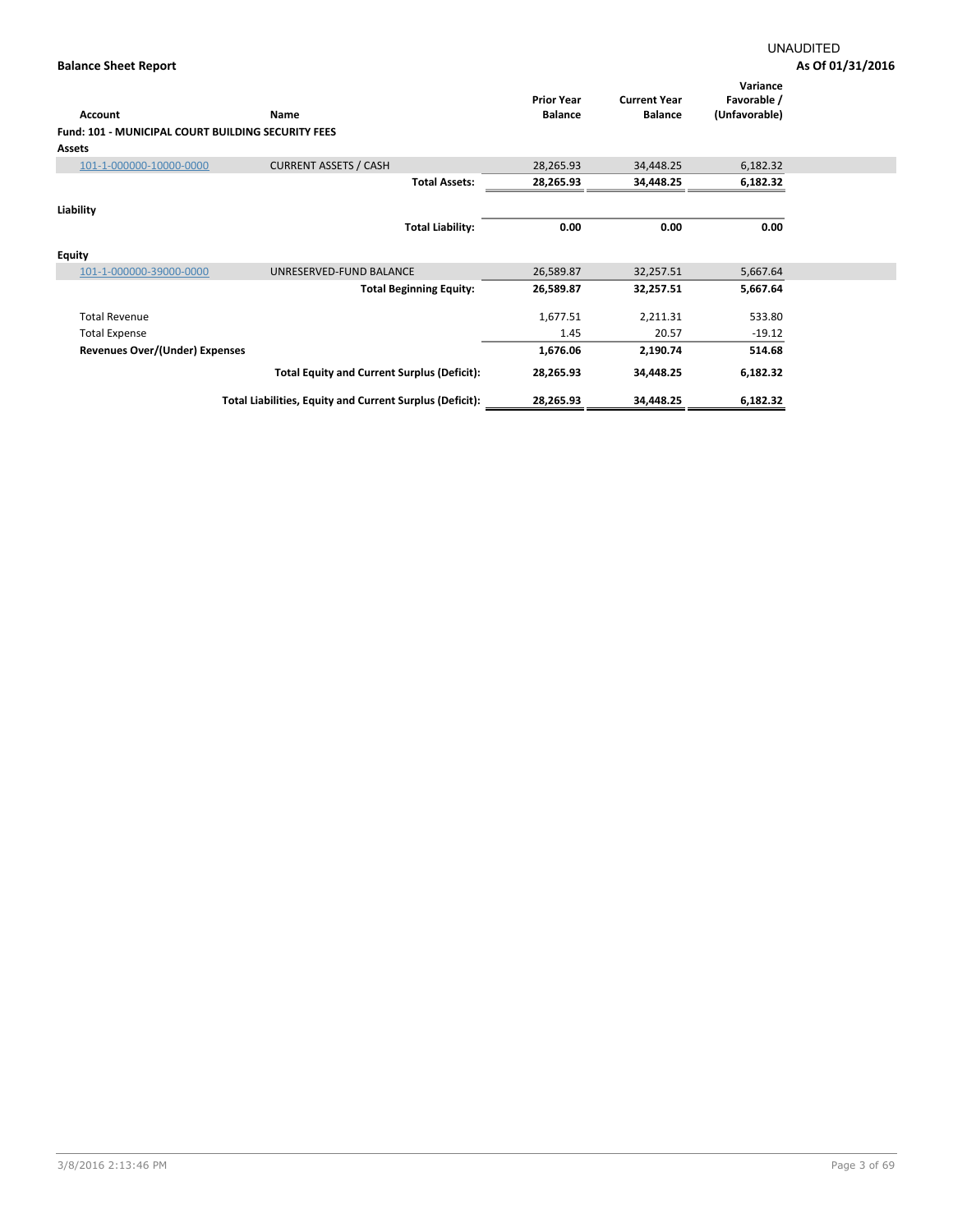| Account                               | Name                                                     | <b>Prior Year</b><br><b>Balance</b> | <b>Current Year</b><br><b>Balance</b> | Variance<br>Favorable /<br>(Unfavorable) |  |
|---------------------------------------|----------------------------------------------------------|-------------------------------------|---------------------------------------|------------------------------------------|--|
| Fund: 102 - MUNICIPAL COURT TECH FUND |                                                          |                                     |                                       |                                          |  |
| <b>Assets</b>                         |                                                          |                                     |                                       |                                          |  |
|                                       | <b>CURRENT ASSETS / CASH</b>                             |                                     |                                       |                                          |  |
| 102-1-000000-10000-0000               |                                                          | 13,296.33                           | 4,371.16                              | $-8,925.17$                              |  |
|                                       | <b>Total Assets:</b>                                     | 13,296.33                           | 4,371.16                              | $-8,925.17$                              |  |
| Liability                             |                                                          |                                     |                                       |                                          |  |
|                                       | <b>Total Liability:</b>                                  | 0.00                                | 0.00                                  | 0.00                                     |  |
| Equity                                |                                                          |                                     |                                       |                                          |  |
| 102-1-000000-39000-0000               | UNRESERVED-FUND BALANCE                                  | 16,394.38                           | 6,761.69                              | $-9,632.69$                              |  |
|                                       | <b>Total Beginning Equity:</b>                           | 16,394.38                           | 6,761.69                              | $-9,632.69$                              |  |
| <b>Total Revenue</b>                  |                                                          | 2,203.32                            | 2,913.40                              | 710.08                                   |  |
| <b>Total Expense</b>                  |                                                          | 5,301.37                            | 5,303.93                              | $-2.56$                                  |  |
| <b>Revenues Over/(Under) Expenses</b> |                                                          | $-3,098.05$                         | $-2,390.53$                           | 707.52                                   |  |
|                                       | <b>Total Equity and Current Surplus (Deficit):</b>       | 13,296.33                           | 4,371.16                              | $-8,925.17$                              |  |
|                                       | Total Liabilities, Equity and Current Surplus (Deficit): | 13,296.33                           | 4,371.16                              | $-8,925.17$                              |  |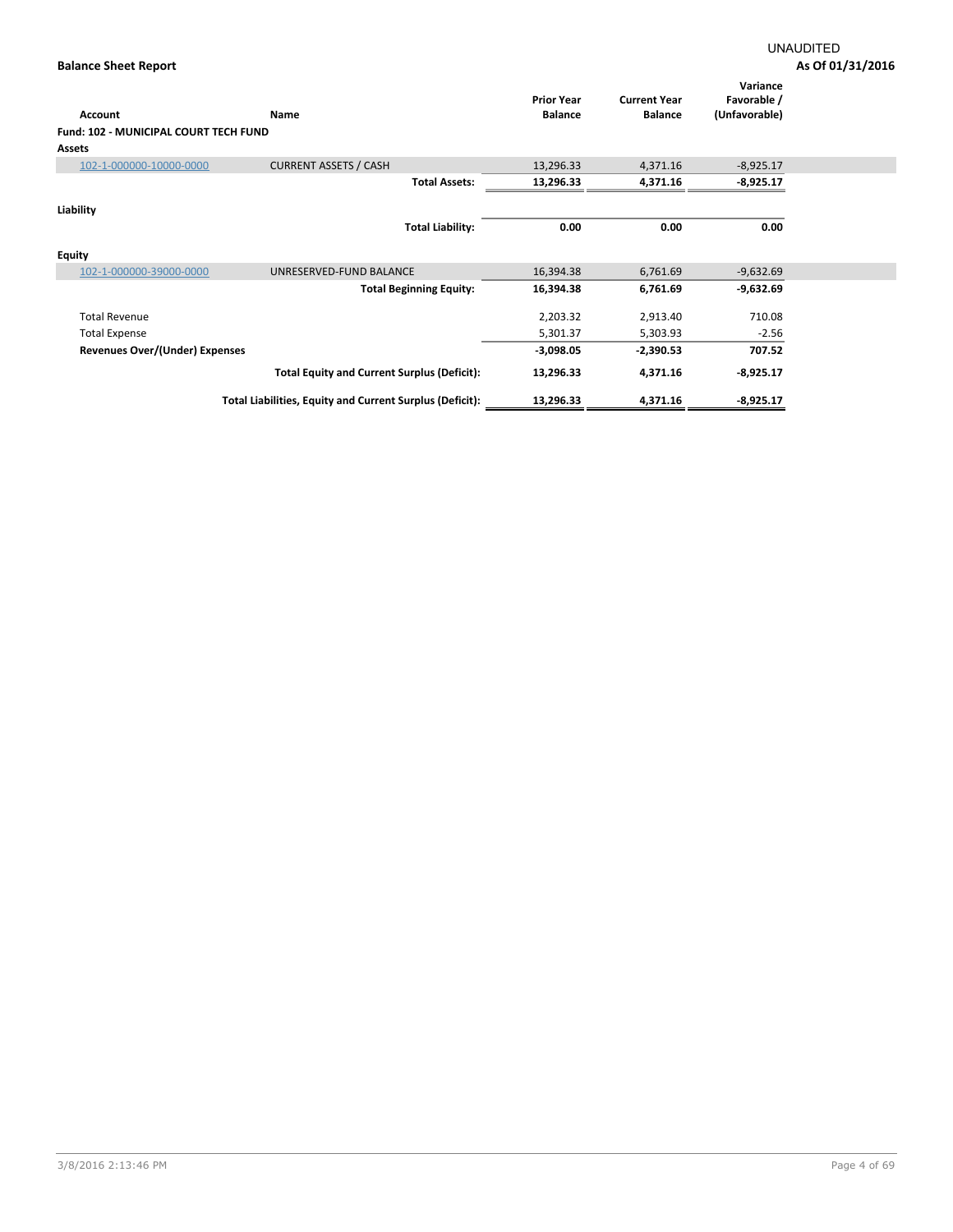| Account                                       | Name                                                     | <b>Prior Year</b><br><b>Balance</b> | <b>Current Year</b><br><b>Balance</b> | Variance<br>Favorable /<br>(Unfavorable) |
|-----------------------------------------------|----------------------------------------------------------|-------------------------------------|---------------------------------------|------------------------------------------|
| Fund: 103 - MUNICIPAL COURT CHILD SAFETY FUND |                                                          |                                     |                                       |                                          |
| <b>Assets</b>                                 |                                                          |                                     |                                       |                                          |
| 103-1-000000-10000-0000                       | <b>CURRENT ASSETS / CASH</b>                             | 12,256.92                           | 8,553.14                              | $-3,703.78$                              |
|                                               | <b>Total Assets:</b>                                     | 12,256.92                           | 8,553.14                              | $-3,703.78$                              |
|                                               |                                                          |                                     |                                       |                                          |
| Liability                                     |                                                          |                                     |                                       |                                          |
|                                               | <b>Total Liability:</b>                                  | 0.00                                | 0.00                                  | 0.00                                     |
| <b>Equity</b>                                 |                                                          |                                     |                                       |                                          |
| 103-1-000000-39000-0000                       | UNRESERVED-FUND BALANCE                                  | 12,106.69                           | 6,984.63                              | $-5,122.06$                              |
|                                               | <b>Total Beginning Equity:</b>                           | 12,106.69                           | 6,984.63                              | $-5,122.06$                              |
| <b>Total Revenue</b>                          |                                                          | 5,515.67                            | 7,316.00                              | 1,800.33                                 |
| <b>Total Expense</b>                          |                                                          | 5,365.44                            | 5,747.49                              | $-382.05$                                |
| Revenues Over/(Under) Expenses                |                                                          | 150.23                              | 1,568.51                              | 1,418.28                                 |
|                                               | <b>Total Equity and Current Surplus (Deficit):</b>       | 12,256.92                           | 8,553.14                              | $-3,703.78$                              |
|                                               | Total Liabilities, Equity and Current Surplus (Deficit): | 12,256.92                           | 8,553.14                              | $-3,703.78$                              |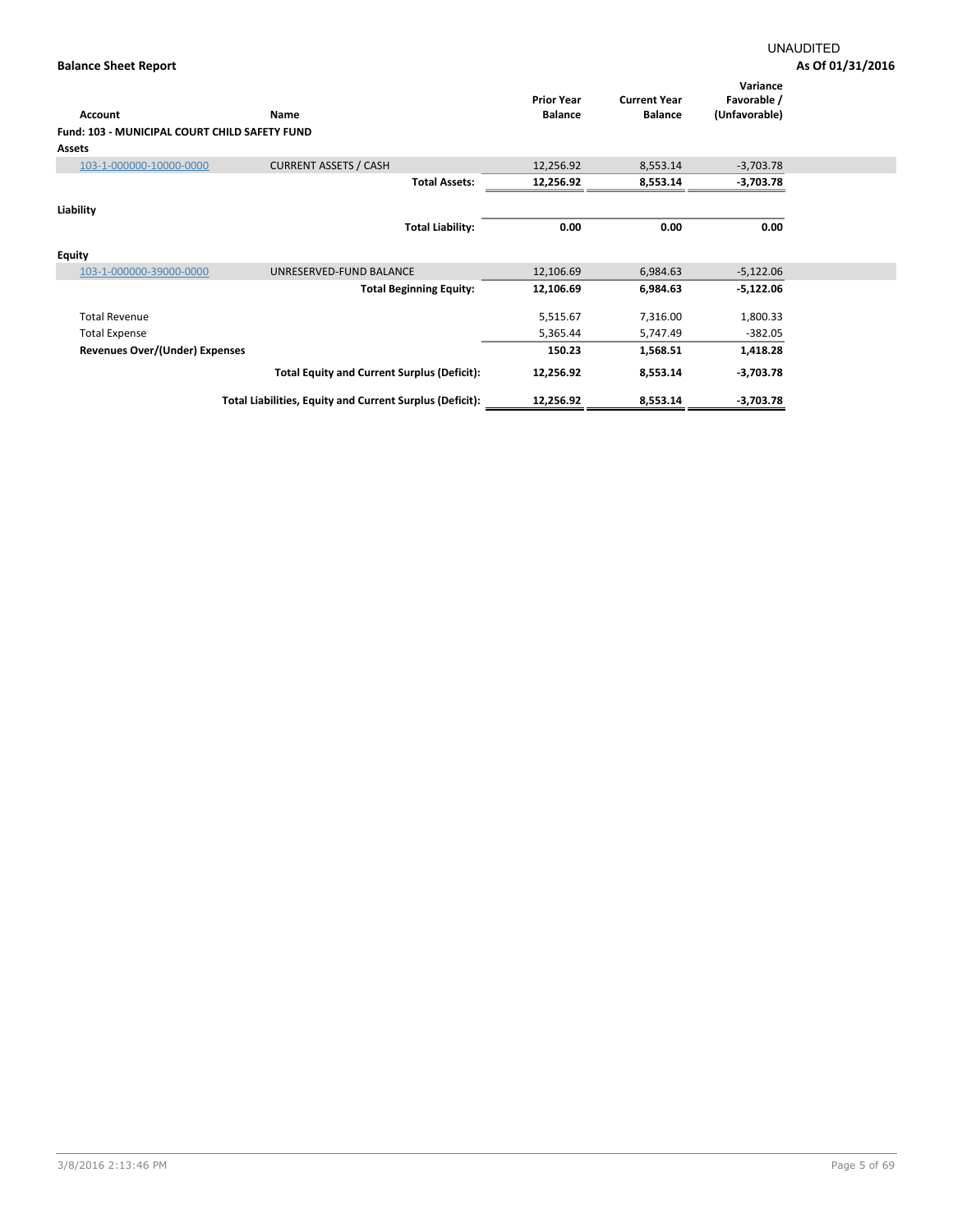|                                           |                                                          | <b>Prior Year</b> | <b>Current Year</b> | Variance<br>Favorable / |  |
|-------------------------------------------|----------------------------------------------------------|-------------------|---------------------|-------------------------|--|
| Account                                   | Name                                                     | <b>Balance</b>    | <b>Balance</b>      | (Unfavorable)           |  |
| <b>Fund: 110 - EXCHANGE BUILDING FUND</b> |                                                          |                   |                     |                         |  |
| <b>Assets</b>                             |                                                          |                   |                     |                         |  |
| 110-1-000000-10000-0000                   | <b>CURRENT ASSETS / CASH</b>                             | $-197,883.65$     | $-281,170.12$       | $-83,286.47$            |  |
|                                           | <b>Total Assets:</b>                                     | $-197,883.65$     | $-281,170.12$       | $-83,286.47$            |  |
| Liability                                 |                                                          |                   |                     |                         |  |
| 110-1-000000-22001-0000                   | <b>SALARIES PAYABLE</b>                                  | 907.09            | 1,025.56            | $-118.47$               |  |
|                                           | <b>Total Liability:</b>                                  | 907.09            | 1,025.56            | $-118.47$               |  |
|                                           |                                                          |                   |                     |                         |  |
| <b>Equity</b>                             |                                                          |                   |                     |                         |  |
| 110-1-000000-39100-0000                   | UNRESERVED-RET. EARNINGS                                 | $-189,820.91$     | $-202,154.21$       | $-12,333.30$            |  |
|                                           | <b>Total Beginning Equity:</b>                           | $-189,820.91$     | $-202,154.21$       | $-12,333.30$            |  |
| <b>Total Revenue</b>                      |                                                          | 219,081.96        | 95,539.76           | $-123,542.20$           |  |
| <b>Total Expense</b>                      |                                                          | 228,051.79        | 175,581.23          | 52,470.56               |  |
| <b>Revenues Over/(Under) Expenses</b>     |                                                          | $-8,969.83$       | $-80,041.47$        | $-71,071.64$            |  |
|                                           | <b>Total Equity and Current Surplus (Deficit):</b>       | -198,790.74       | $-282, 195.68$      | $-83,404.94$            |  |
|                                           | Total Liabilities, Equity and Current Surplus (Deficit): | $-197,883.65$     | $-281,170.12$       | $-83,286.47$            |  |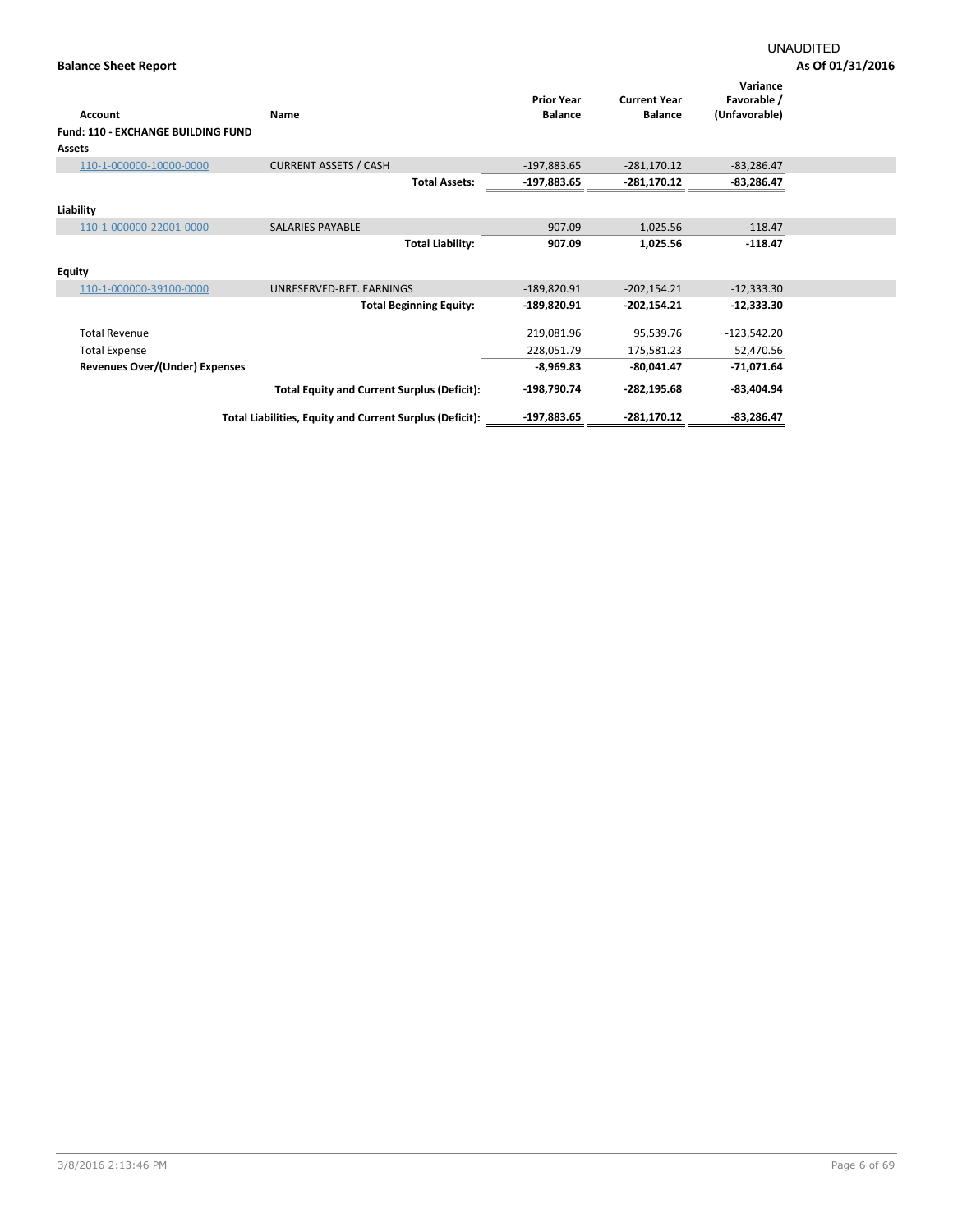| <b>Account</b>                                | <b>Name</b>                                              | <b>Prior Year</b><br><b>Balance</b> | <b>Current Year</b><br><b>Balance</b> | Variance<br>Favorable /<br>(Unfavorable) |
|-----------------------------------------------|----------------------------------------------------------|-------------------------------------|---------------------------------------|------------------------------------------|
| <b>Fund: 111 - RECREATION ACTIVITIES FUND</b> |                                                          |                                     |                                       |                                          |
| <b>Assets</b>                                 |                                                          |                                     |                                       |                                          |
| 111-1-000000-10000-0000                       | <b>CURRENT ASSETS / CASH</b>                             | $-27,553.54$                        | $-38,014.75$                          | $-10,461.21$                             |
| 111-1-000000-10313-0000                       | <b>CHANGE DRAWER - PARK CONCESSIONS</b>                  | 250.00                              | 250.00                                | 0.00                                     |
|                                               | <b>Total Assets:</b>                                     | $-27,303.54$                        | $-37,764.75$                          | $-10,461.21$                             |
|                                               |                                                          |                                     |                                       |                                          |
| Liability                                     |                                                          |                                     |                                       |                                          |
| 111-1-000000-20101-0000                       | <b>ACCOUNTS PAYABLE</b>                                  | 0.00                                | 717.00                                | $-717.00$                                |
| 111-1-000000-20125-0000                       | SALES TAX PAYABLE / IN THE CITY                          | 0.00                                | 1.65                                  | $-1.65$                                  |
| 111-1-000000-22001-0000                       | <b>SALARIES PAYABLE</b>                                  | 145.26                              | 55.94                                 | 89.32                                    |
|                                               | <b>Total Liability:</b>                                  | 145.26                              | 774.59                                | $-629.33$                                |
|                                               |                                                          |                                     |                                       |                                          |
| <b>Equity</b>                                 |                                                          |                                     |                                       |                                          |
| 111-1-000000-39000-0000                       | UNRESERVED-FUND BALANCE                                  | $-16,101.24$                        | $-14,042.32$                          | 2,058.92                                 |
|                                               | <b>Total Beginning Equity:</b>                           | $-16,101.24$                        | $-14,042.32$                          | 2,058.92                                 |
| <b>Total Revenue</b>                          |                                                          | 11,946.42                           | 11,456.03                             | $-490.39$                                |
| <b>Total Expense</b>                          |                                                          | 23,293.98                           | 35,953.05                             | $-12,659.07$                             |
|                                               |                                                          |                                     |                                       |                                          |
| <b>Revenues Over/(Under) Expenses</b>         |                                                          | $-11,347.56$                        | $-24,497.02$                          | $-13,149.46$                             |
|                                               | <b>Total Equity and Current Surplus (Deficit):</b>       | $-27,448.80$                        | $-38,539.34$                          | $-11,090.54$                             |
|                                               | Total Liabilities, Equity and Current Surplus (Deficit): | $-27,303.54$                        | $-37,764.75$                          | $-10,461.21$                             |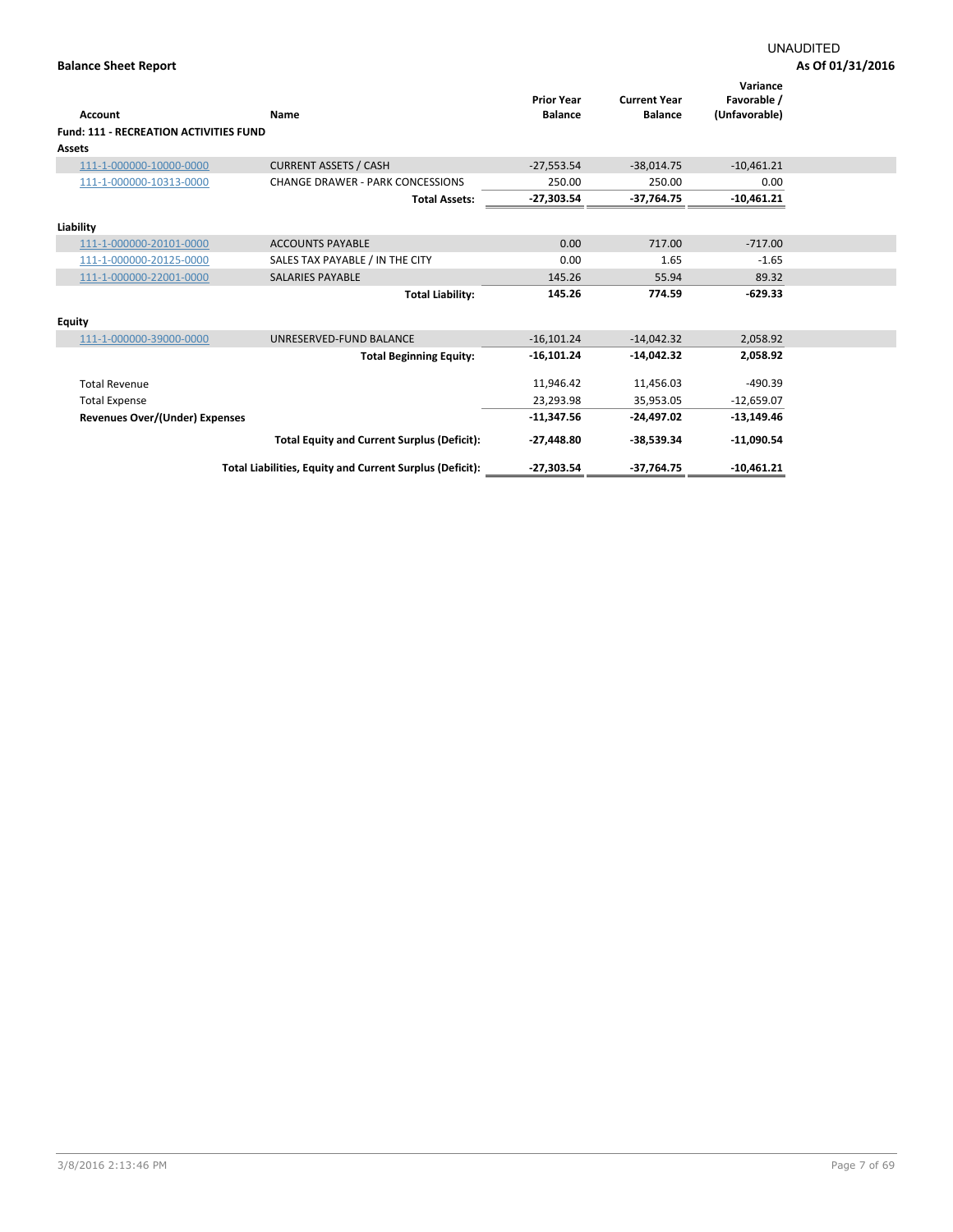| Account                           | Name                                                     | <b>Prior Year</b><br><b>Balance</b> | <b>Current Year</b><br><b>Balance</b> | Variance<br>Favorable /<br>(Unfavorable) |  |
|-----------------------------------|----------------------------------------------------------|-------------------------------------|---------------------------------------|------------------------------------------|--|
| <b>Fund: 112 - GUN RANGE FUND</b> |                                                          |                                     |                                       |                                          |  |
| Assets                            |                                                          |                                     |                                       |                                          |  |
| 112-1-000000-10000-0000           | <b>CURRENT ASSETS / CASH</b>                             | 16,680.44                           | 23,418.77                             | 6,738.33                                 |  |
|                                   | <b>Total Assets:</b>                                     | 16,680.44                           | 23,418.77                             | 6,738.33                                 |  |
| Liability                         |                                                          |                                     |                                       |                                          |  |
|                                   | <b>Total Liability:</b>                                  | 0.00                                | 0.00                                  | 0.00                                     |  |
| <b>Equity</b>                     |                                                          |                                     |                                       |                                          |  |
| 112-1-000000-39000-0000           | UNRESERVED-FUND BALANCE                                  | 14,876.42                           | 22,713.63                             | 7,837.21                                 |  |
|                                   | <b>Total Beginning Equity:</b>                           | 14,876.42                           | 22,713.63                             | 7,837.21                                 |  |
| <b>Total Revenue</b>              |                                                          | 2,222.89                            | 999.05                                | $-1,223.84$                              |  |
| <b>Total Expense</b>              |                                                          | 418.87                              | 293.91                                | 124.96                                   |  |
| Revenues Over/(Under) Expenses    |                                                          | 1,804.02                            | 705.14                                | $-1,098.88$                              |  |
|                                   | <b>Total Equity and Current Surplus (Deficit):</b>       | 16,680.44                           | 23,418.77                             | 6,738.33                                 |  |
|                                   | Total Liabilities, Equity and Current Surplus (Deficit): | 16,680.44                           | 23,418.77                             | 6,738.33                                 |  |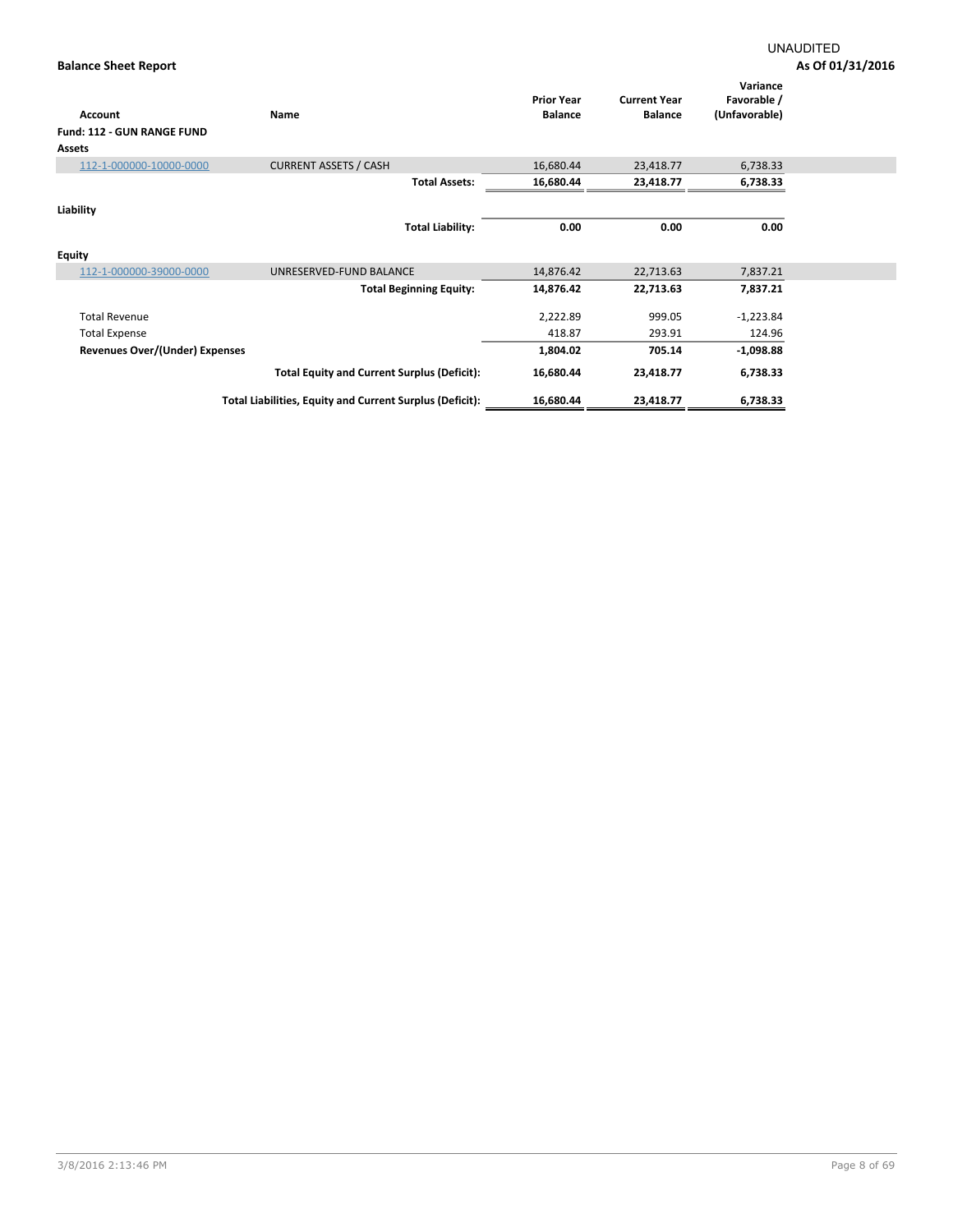# UNAUDITED

|                                              |                                                          | <b>Prior Year</b> | <b>Current Year</b> | Variance<br>Favorable / |  |
|----------------------------------------------|----------------------------------------------------------|-------------------|---------------------|-------------------------|--|
| <b>Account</b>                               | Name                                                     | <b>Balance</b>    | <b>Balance</b>      | (Unfavorable)           |  |
| Fund: 113 - HOTEL / MOTEL OCCUPANCY TAX FUND |                                                          |                   |                     |                         |  |
| <b>Assets</b>                                |                                                          |                   |                     |                         |  |
| 113-1-000000-10000-0000                      | <b>CURRENT ASSETS / CASH</b>                             | 260,993.77        | 328,197.41          | 67,203.64               |  |
|                                              | <b>Total Assets:</b>                                     | 260,993.77        | 328,197.41          | 67,203.64               |  |
| Liability                                    |                                                          |                   |                     |                         |  |
| 113-1-000000-22001-0000                      | <b>SALARIES PAYABLE</b>                                  | 0.00              | 1,360.32            | $-1,360.32$             |  |
|                                              | <b>Total Liability:</b>                                  | 0.00              | 1,360.32            | $-1,360.32$             |  |
| <b>Equity</b>                                |                                                          |                   |                     |                         |  |
| 113-1-000000-39000-0000                      | UNRESERVED-FUND BALANCE                                  | 219,140.81        | 347,652.06          | 128,511.25              |  |
|                                              | <b>Total Beginning Equity:</b>                           | 219,140.81        | 347,652.06          | 128,511.25              |  |
| <b>Total Revenue</b>                         |                                                          | 177,530.83        | 169,598.06          | $-7,932.77$             |  |
| <b>Total Expense</b>                         |                                                          | 135,677.87        | 190,413.03          | $-54,735.16$            |  |
| Revenues Over/(Under) Expenses               |                                                          | 41,852.96         | $-20,814.97$        | -62,667.93              |  |
|                                              | <b>Total Equity and Current Surplus (Deficit):</b>       | 260,993.77        | 326,837.09          | 65,843.32               |  |
|                                              | Total Liabilities, Equity and Current Surplus (Deficit): | 260,993.77        | 328,197.41          | 67,203.64               |  |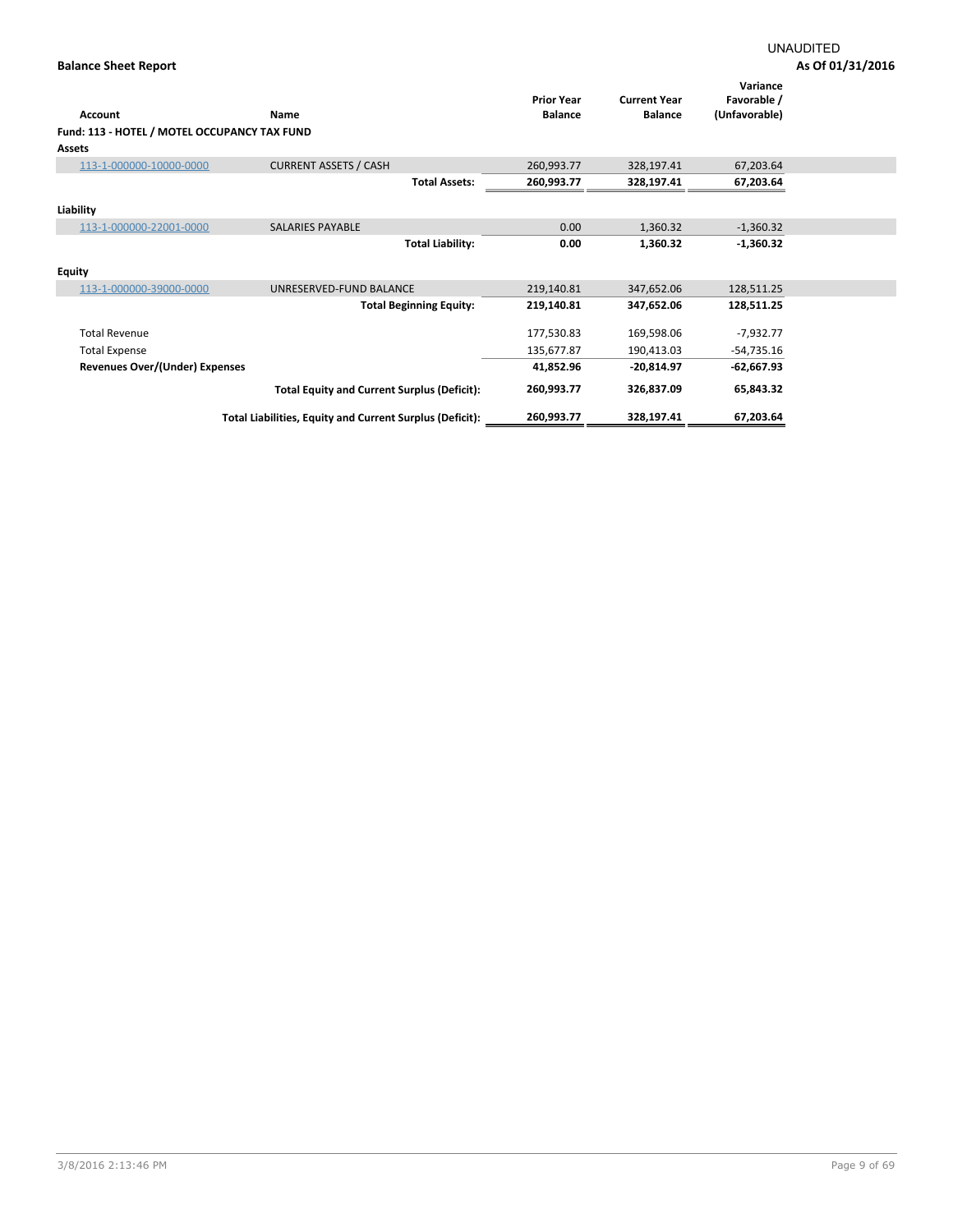| <b>Account</b><br><b>Fund: 114 - VENUE MANAGEMENT FUND</b><br><b>Assets</b> | Name                                                     | <b>Prior Year</b><br><b>Balance</b> | <b>Current Year</b><br><b>Balance</b> | Variance<br>Favorable /<br>(Unfavorable) |  |
|-----------------------------------------------------------------------------|----------------------------------------------------------|-------------------------------------|---------------------------------------|------------------------------------------|--|
| 114-1-000000-10000-0000                                                     | <b>CURRENT ASSETS / CASH</b>                             | $-50,420.56$                        | $-149,542.34$                         | $-99,121.78$                             |  |
| 114-1-000000-10311-0000                                                     | CASH / PETTY CASH/CHANGE DRAWERS                         | 200.00                              | 200.00                                | 0.00                                     |  |
|                                                                             | <b>Total Assets:</b>                                     | $-50,220.56$                        | $-149,342.34$                         | $-99,121.78$                             |  |
| Liability                                                                   |                                                          |                                     |                                       |                                          |  |
| 114-1-000000-20151-0000                                                     | <b>SOUND &amp; LIGHTING</b>                              | 150.00                              | 0.00                                  | 150.00                                   |  |
| 114-1-000000-22001-0000                                                     | <b>SALARIES PAYABLE</b>                                  | 2,316.67                            | 1,072.95                              | 1,243.72                                 |  |
| 114-1-000000-24010-0000                                                     | <b>CIVIC CENTER DEPOSITS</b>                             | 4,050.00                            | 3,600.00                              | 450.00                                   |  |
| 114-1-000000-24012-0000                                                     | <b>AUDITORIUM DEPOSITS</b>                               | 4,000.00                            | 3,500.00                              | 500.00                                   |  |
|                                                                             | <b>Total Liability:</b>                                  | 10,516.67                           | 8,172.95                              | 2,343.72                                 |  |
| <b>Equity</b>                                                               |                                                          |                                     |                                       |                                          |  |
| 114-1-000000-39000-0000                                                     | UNRESERVED-FUND BALANCE                                  | $-18,849.29$                        | $-114,485.64$                         | $-95,636.35$                             |  |
|                                                                             | <b>Total Beginning Equity:</b>                           | $-18,849.29$                        | $-114,485.64$                         | $-95,636.35$                             |  |
| <b>Total Revenue</b>                                                        |                                                          | 117,045.64                          | 99,816.14                             | $-17,229.50$                             |  |
| <b>Total Expense</b>                                                        |                                                          | 158,933.58                          | 142,845.79                            | 16,087.79                                |  |
| Revenues Over/(Under) Expenses                                              |                                                          | $-41,887.94$                        | $-43,029.65$                          | $-1,141.71$                              |  |
|                                                                             | <b>Total Equity and Current Surplus (Deficit):</b>       | $-60,737.23$                        | $-157,515.29$                         | -96,778.06                               |  |
|                                                                             | Total Liabilities, Equity and Current Surplus (Deficit): | $-50,220.56$                        | $-149,342.34$                         | $-99,121.78$                             |  |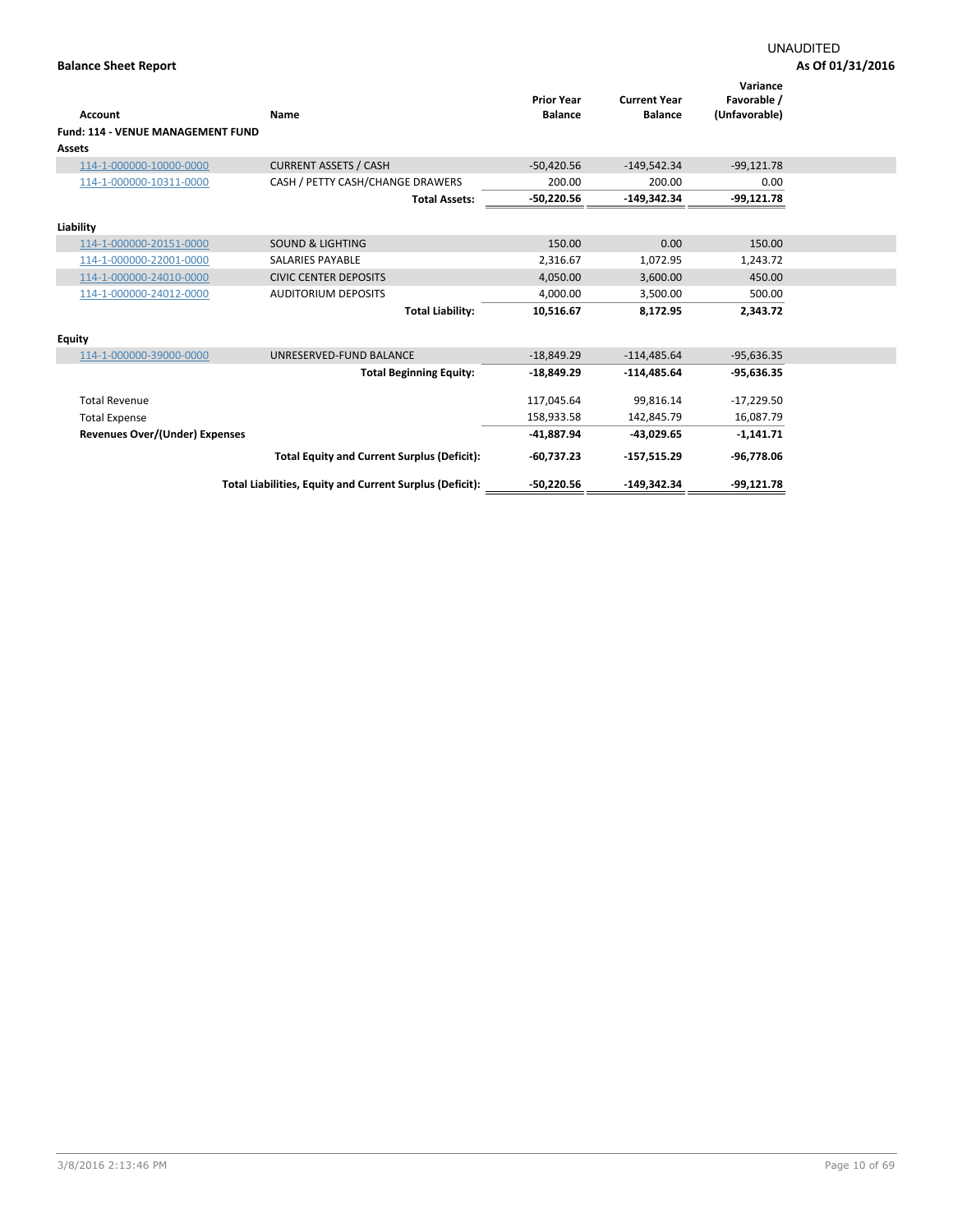| <b>Account</b>                 | Name                                                     | <b>Prior Year</b><br><b>Balance</b> | <b>Current Year</b><br><b>Balance</b> | Variance<br>Favorable /<br>(Unfavorable) |
|--------------------------------|----------------------------------------------------------|-------------------------------------|---------------------------------------|------------------------------------------|
| Fund: 115 - TIRZ FUND          |                                                          |                                     |                                       |                                          |
| <b>Assets</b>                  |                                                          |                                     |                                       |                                          |
|                                | <b>Total Assets:</b>                                     | 0.00                                | 0.00                                  | 0.00                                     |
| Liability                      |                                                          |                                     |                                       |                                          |
|                                | <b>Total Liability:</b>                                  | 0.00                                | 0.00                                  | 0.00                                     |
| <b>Equity</b>                  |                                                          |                                     |                                       |                                          |
|                                | <b>Total Beginning Equity:</b>                           | 0.00                                | 0.00                                  | 0.00                                     |
| <b>Total Revenue</b>           |                                                          | 0.00                                | 0.00                                  | 0.00                                     |
| <b>Total Expense</b>           |                                                          | 0.00                                | 0.00                                  | 0.00                                     |
| Revenues Over/(Under) Expenses |                                                          | 0.00                                | 0.00                                  | 0.00                                     |
|                                | <b>Total Equity and Current Surplus (Deficit):</b>       | 0.00                                | 0.00                                  | 0.00                                     |
|                                | Total Liabilities, Equity and Current Surplus (Deficit): | 0.00                                | 0.00                                  | 0.00                                     |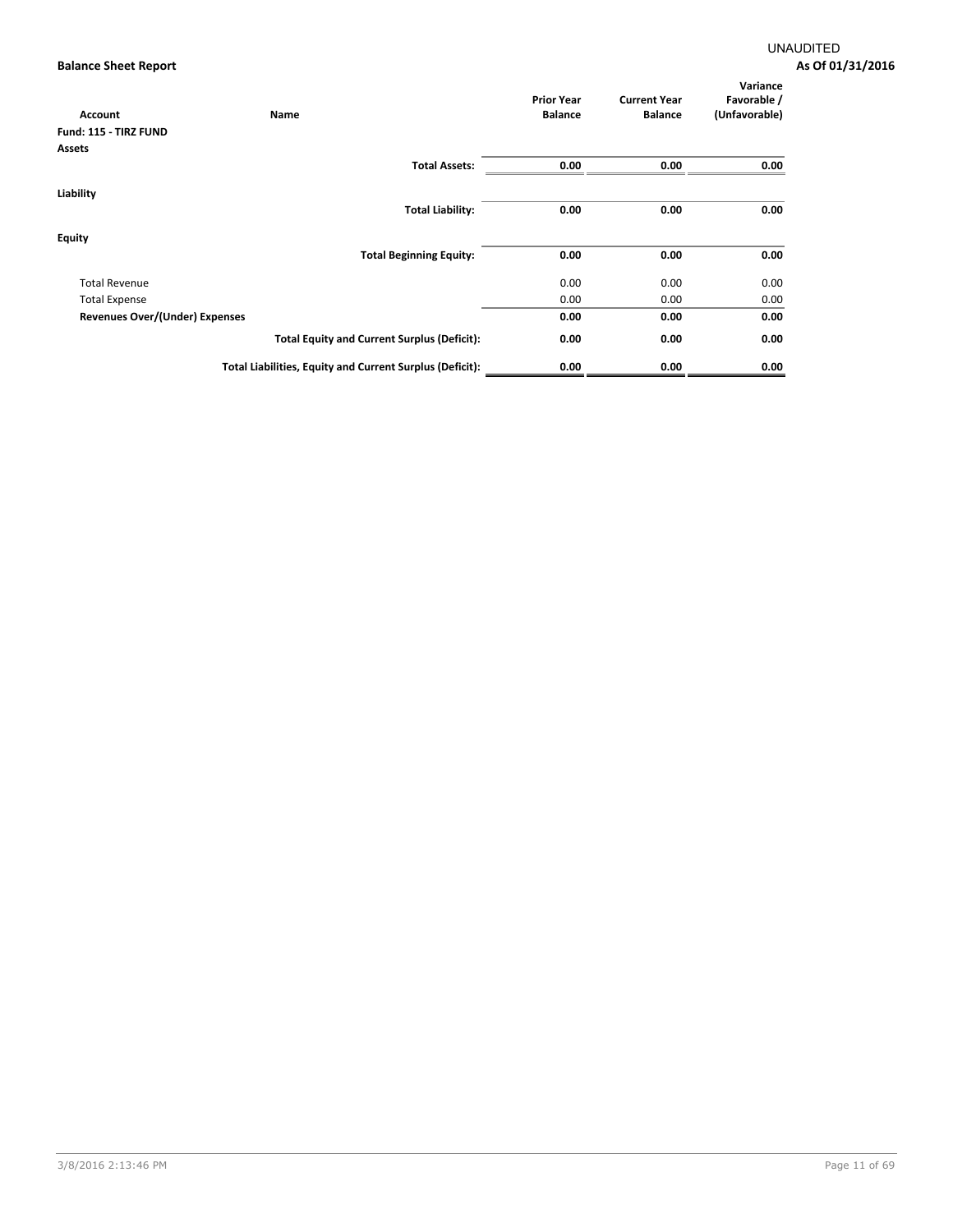| Account                          | Name                                                     | <b>Prior Year</b><br><b>Balance</b> | <b>Current Year</b><br><b>Balance</b> | Variance<br>Favorable /<br>(Unfavorable) |  |
|----------------------------------|----------------------------------------------------------|-------------------------------------|---------------------------------------|------------------------------------------|--|
| Fund: 116 - ROADWAY IMPACT FEE 1 |                                                          |                                     |                                       |                                          |  |
| Assets                           |                                                          |                                     |                                       |                                          |  |
| 116-1-000000-10000-0000          | <b>CURRENT ASSETS / CASH</b>                             | 13,052.91                           | 13,091.14                             | 38.23                                    |  |
|                                  | <b>Total Assets:</b>                                     | 13,052.91                           | 13,091.14                             | 38.23                                    |  |
| Liability                        |                                                          |                                     |                                       |                                          |  |
|                                  | <b>Total Liability:</b>                                  | 0.00                                | 0.00                                  | 0.00                                     |  |
| <b>Equity</b>                    |                                                          |                                     |                                       |                                          |  |
| 116-1-000000-39100-0000          | UNRESERVED-RET. EARNINGS                                 | 13,034.07                           | 13,089.18                             | 55.11                                    |  |
|                                  | <b>Total Beginning Equity:</b>                           | 13,034.07                           | 13,089.18                             | 55.11                                    |  |
| <b>Total Revenue</b>             |                                                          | 19.55                               | 9.63                                  | $-9.92$                                  |  |
| <b>Total Expense</b>             |                                                          | 0.71                                | 7.67                                  | $-6.96$                                  |  |
| Revenues Over/(Under) Expenses   |                                                          | 18.84                               | 1.96                                  | $-16.88$                                 |  |
|                                  | <b>Total Equity and Current Surplus (Deficit):</b>       | 13,052.91                           | 13,091.14                             | 38.23                                    |  |
|                                  | Total Liabilities, Equity and Current Surplus (Deficit): | 13,052.91                           | 13,091.14                             | 38.23                                    |  |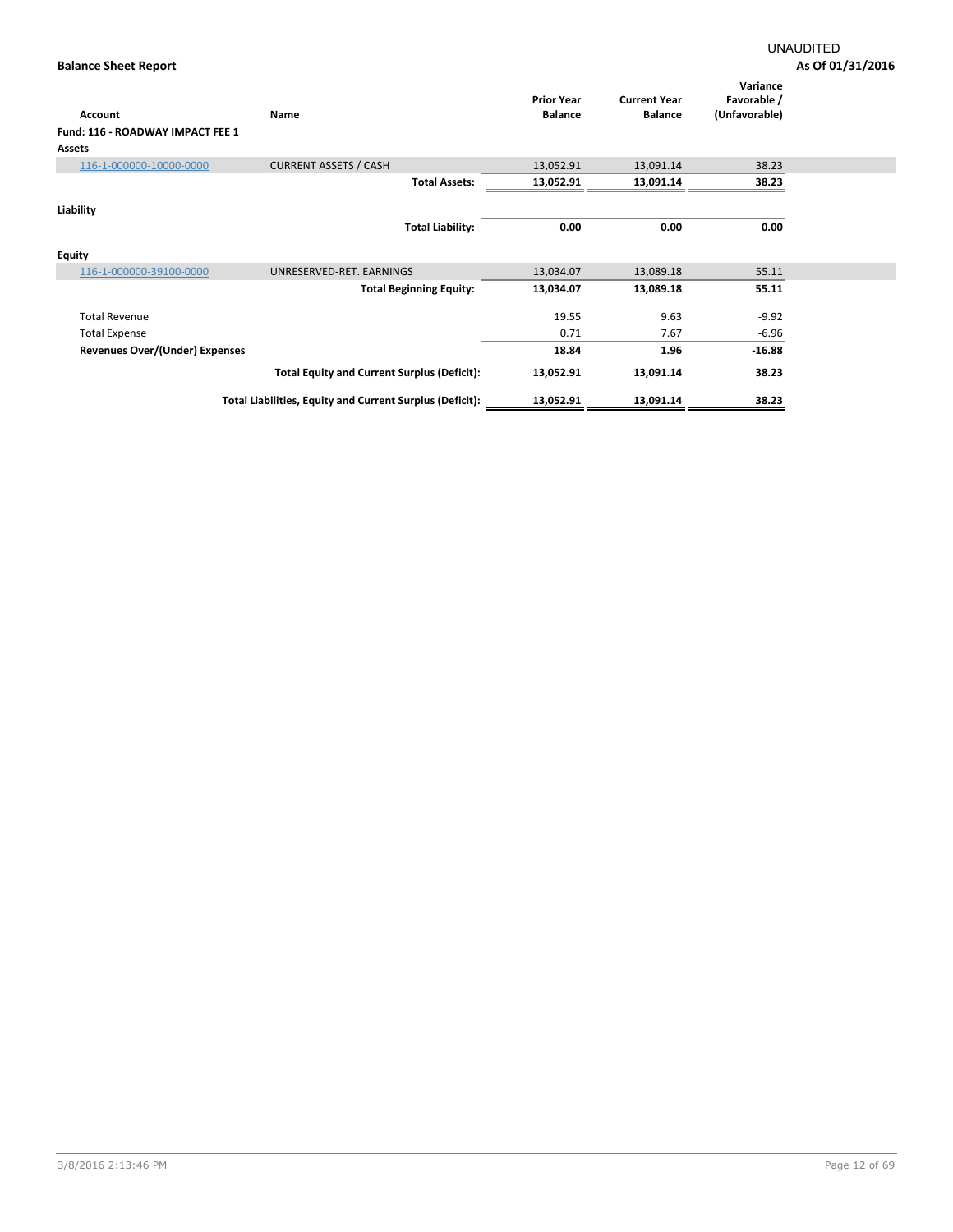| Account                                 | Name                                                     | <b>Prior Year</b><br><b>Balance</b> | <b>Current Year</b><br><b>Balance</b> | Variance<br>Favorable /<br>(Unfavorable) |  |
|-----------------------------------------|----------------------------------------------------------|-------------------------------------|---------------------------------------|------------------------------------------|--|
| <b>Fund: 117 - ROADWAY IMPACT FEE 2</b> |                                                          |                                     |                                       |                                          |  |
| <b>Assets</b>                           |                                                          |                                     |                                       |                                          |  |
| 117-1-000000-10000-0000                 | <b>CURRENT ASSETS / CASH</b>                             | 50,243.05                           | 64.59                                 | $-50,178.46$                             |  |
|                                         | <b>Total Assets:</b>                                     | 50,243.05                           | 64.59                                 | $-50,178.46$                             |  |
| Liability                               |                                                          |                                     |                                       |                                          |  |
|                                         | <b>Total Liability:</b>                                  | 0.00                                | 0.00                                  | 0.00                                     |  |
| <b>Equity</b>                           |                                                          |                                     |                                       |                                          |  |
| 117-1-000000-39100-0000                 | UNRESERVED-RET. EARNINGS                                 | 62,221.66                           | 64.58                                 | $-62,157.08$                             |  |
|                                         | <b>Total Beginning Equity:</b>                           | 62,221.66                           | 64.58                                 | $-62,157.08$                             |  |
| <b>Total Revenue</b>                    |                                                          | 50,224.74                           | 0.05                                  | $-50,224.69$                             |  |
| <b>Total Expense</b>                    |                                                          | 62,203.35                           | 0.04                                  | 62,203.31                                |  |
| Revenues Over/(Under) Expenses          |                                                          | $-11,978.61$                        | 0.01                                  | 11,978.62                                |  |
|                                         | <b>Total Equity and Current Surplus (Deficit):</b>       | 50,243.05                           | 64.59                                 | -50,178.46                               |  |
|                                         | Total Liabilities, Equity and Current Surplus (Deficit): | 50,243.05                           | 64.59                                 | $-50,178.46$                             |  |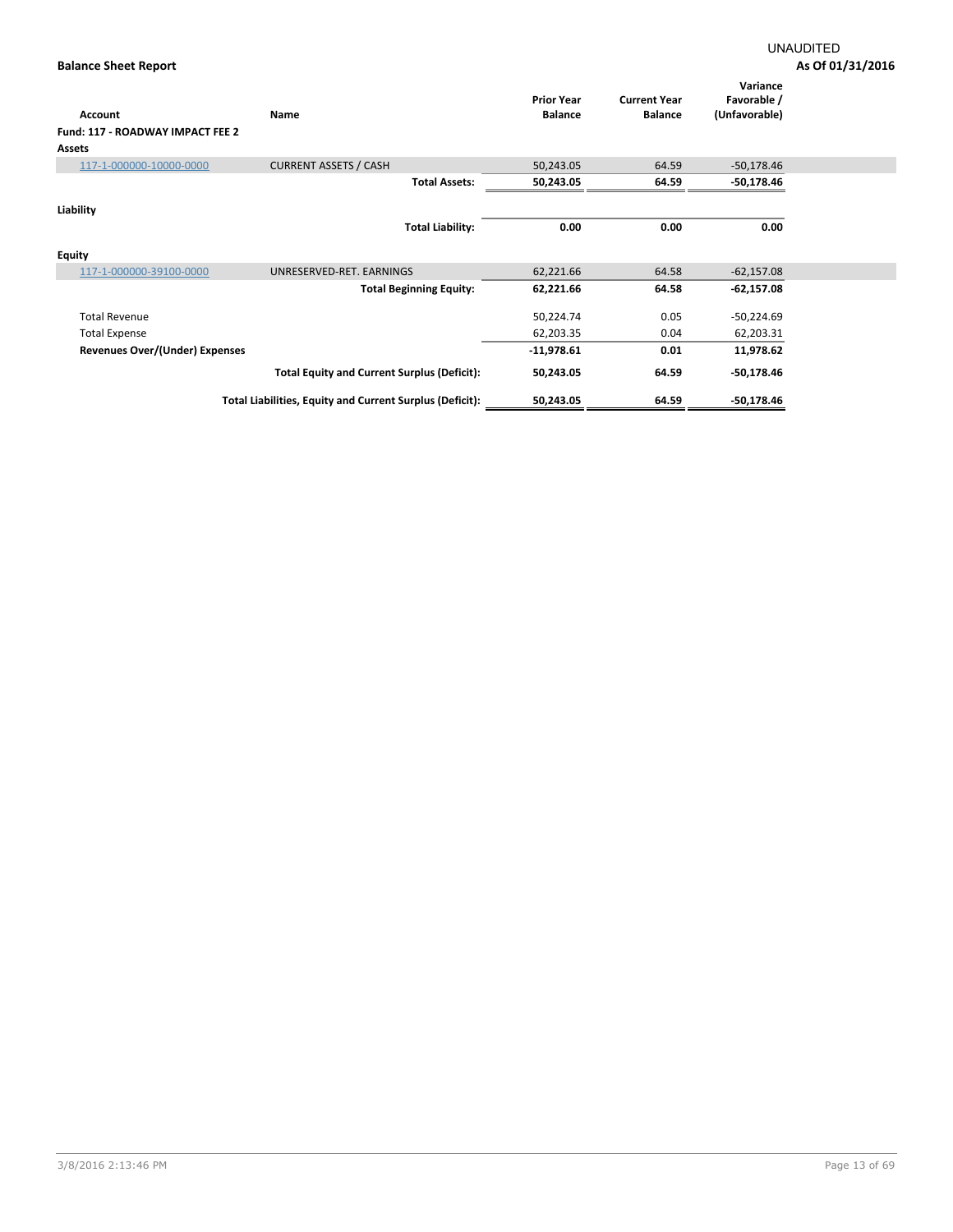| Account                                 | Name                                                     | <b>Prior Year</b><br><b>Balance</b> | <b>Current Year</b><br><b>Balance</b> | Variance<br>Favorable /<br>(Unfavorable) |  |
|-----------------------------------------|----------------------------------------------------------|-------------------------------------|---------------------------------------|------------------------------------------|--|
| <b>Fund: 118 - ROADWAY IMPACT FEE 3</b> |                                                          |                                     |                                       |                                          |  |
| Assets                                  |                                                          |                                     |                                       |                                          |  |
| 118-1-000000-10000-0000                 | <b>CURRENT ASSETS / CASH</b>                             | 83,767.81                           | 109.64                                | $-83,658.17$                             |  |
|                                         | <b>Total Assets:</b>                                     | 83,767.81                           | 109.64                                | $-83,658.17$                             |  |
| Liability                               |                                                          |                                     |                                       |                                          |  |
|                                         | <b>Total Liability:</b>                                  | 0.00                                | 0.00                                  | 0.00                                     |  |
| <b>Equity</b>                           |                                                          |                                     |                                       |                                          |  |
| 118-1-000000-39100-0000                 | UNRESERVED-RET. EARNINGS                                 | 19.87                               | 109.62                                | 89.75                                    |  |
|                                         | <b>Total Beginning Equity:</b>                           | 19.87                               | 109.62                                | 89.75                                    |  |
| <b>Total Revenue</b>                    |                                                          | 87,247.94                           | 0.08                                  | $-87,247.86$                             |  |
| <b>Total Expense</b>                    |                                                          | 3,500.00                            | 0.06                                  | 3,499.94                                 |  |
| Revenues Over/(Under) Expenses          |                                                          | 83,747.94                           | 0.02                                  | $-83,747.92$                             |  |
|                                         | <b>Total Equity and Current Surplus (Deficit):</b>       | 83,767.81                           | 109.64                                | $-83,658.17$                             |  |
|                                         | Total Liabilities, Equity and Current Surplus (Deficit): | 83,767.81                           | 109.64                                | $-83,658.17$                             |  |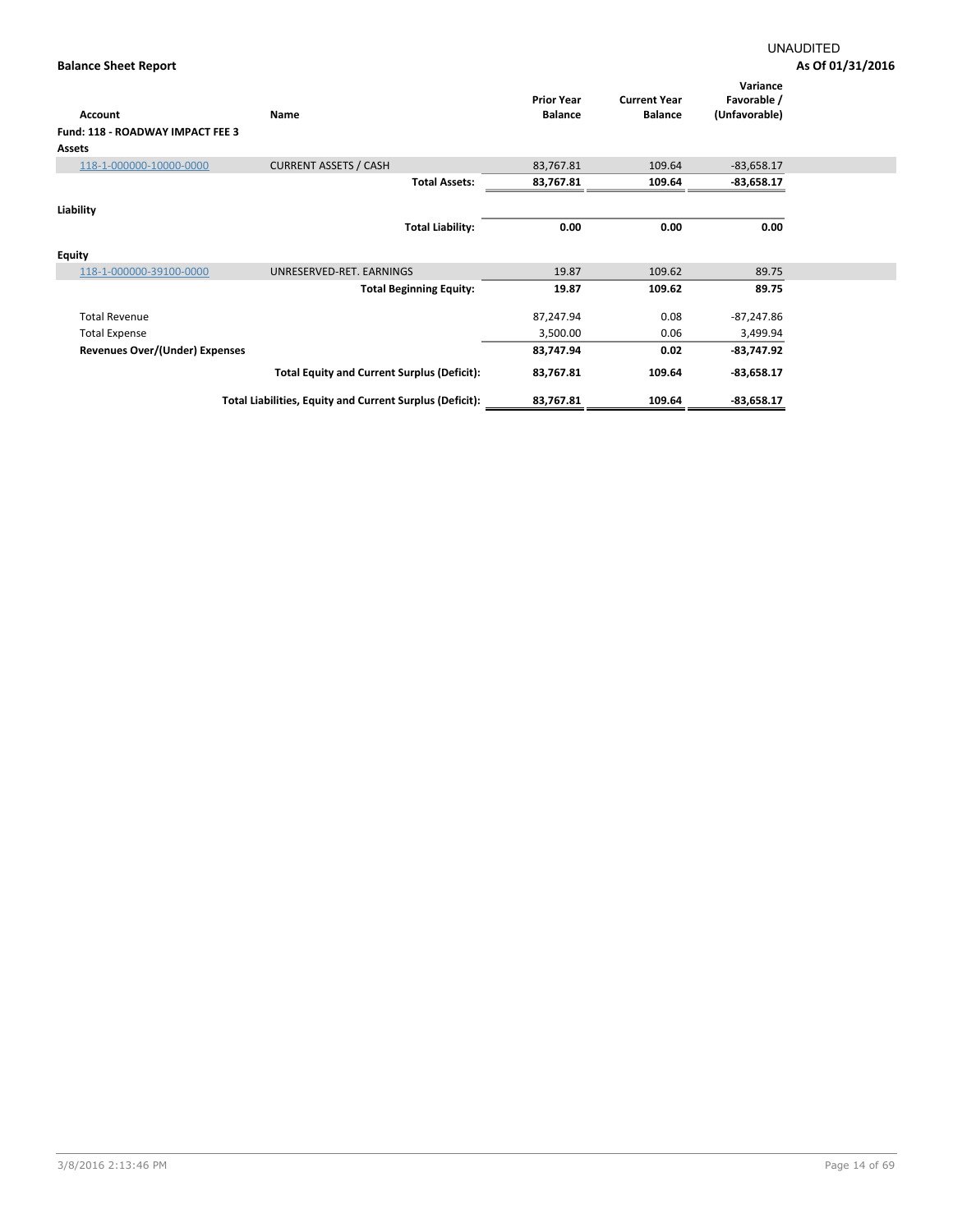| <b>Account</b>                        | Name                                                     | <b>Prior Year</b><br><b>Balance</b> | <b>Current Year</b><br><b>Balance</b> | Variance<br>Favorable /<br>(Unfavorable) |  |
|---------------------------------------|----------------------------------------------------------|-------------------------------------|---------------------------------------|------------------------------------------|--|
| Fund: 119 - ROADWAY IMPACT FEE 4      |                                                          |                                     |                                       |                                          |  |
| Assets                                |                                                          |                                     |                                       |                                          |  |
| 119-1-000000-10000-0000               | <b>CURRENT ASSETS / CASH</b>                             | 985.06                              | 4.63                                  | $-980.43$                                |  |
|                                       | <b>Total Assets:</b>                                     | 985.06                              | 4.63                                  | -980.43                                  |  |
| Liability                             |                                                          |                                     |                                       |                                          |  |
|                                       | <b>Total Liability:</b>                                  | 0.00                                | 0.00                                  | 0.00                                     |  |
| <b>Equity</b>                         |                                                          |                                     |                                       |                                          |  |
| 119-1-000000-39100-0000               | UNRESERVED-RET. EARNINGS                                 | 8.04                                | 4.62                                  | $-3.42$                                  |  |
|                                       | <b>Total Beginning Equity:</b>                           | 8.04                                | 4.62                                  | $-3.42$                                  |  |
| <b>Total Revenue</b>                  |                                                          | 68,967.95                           | 0.01                                  | $-68,967.94$                             |  |
| <b>Total Expense</b>                  |                                                          | 67,990.93                           | 0.00                                  | 67,990.93                                |  |
| <b>Revenues Over/(Under) Expenses</b> |                                                          | 977.02                              | 0.01                                  | $-977.01$                                |  |
|                                       | <b>Total Equity and Current Surplus (Deficit):</b>       | 985.06                              | 4.63                                  | $-980.43$                                |  |
|                                       | Total Liabilities, Equity and Current Surplus (Deficit): | 985.06                              | 4.63                                  | -980.43                                  |  |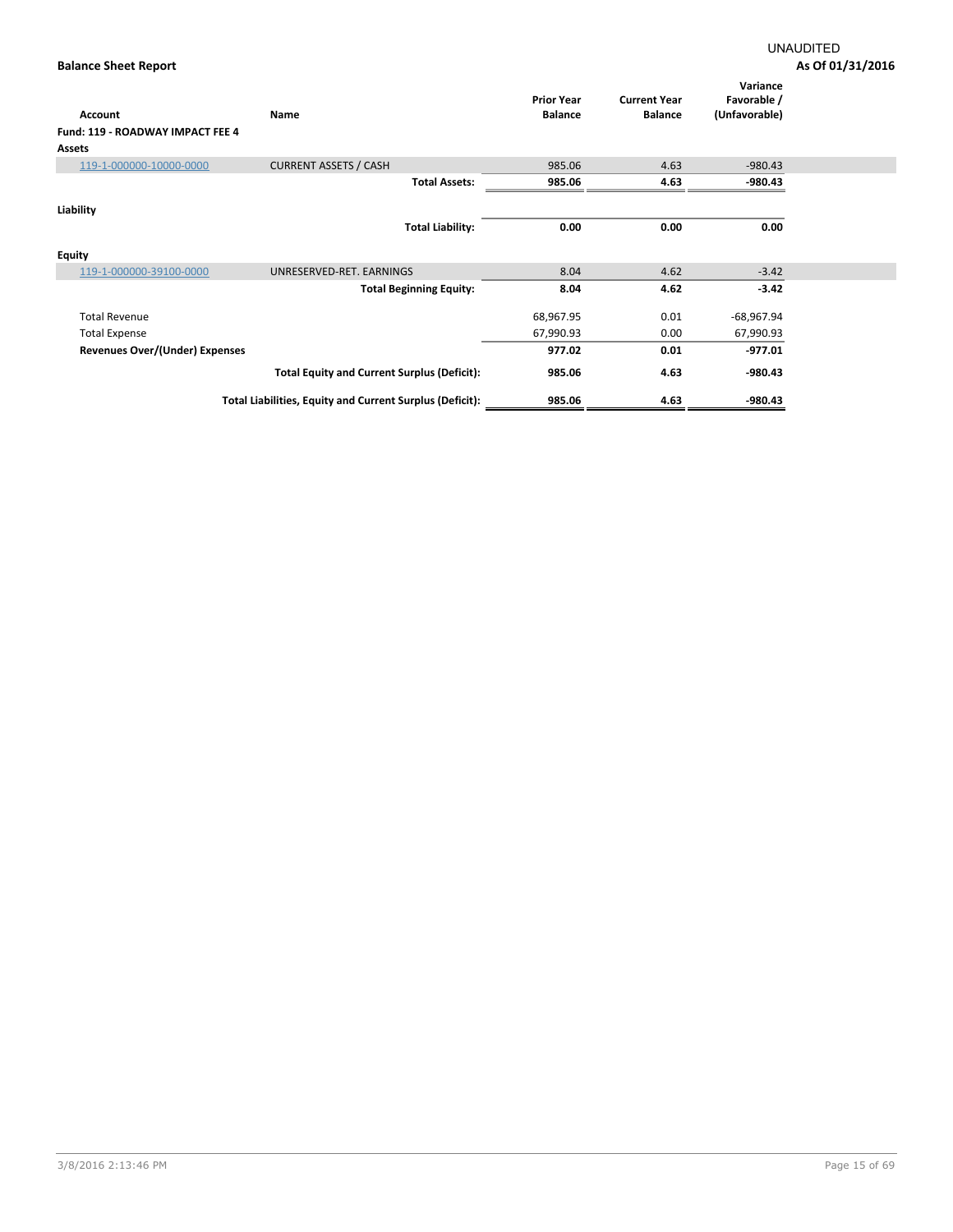| Account<br><b>Fund: 120 - BROWNSFIELD HAZARDOUS WASTE EPA GRANT</b> | Name                                                     | <b>Prior Year</b><br><b>Balance</b> | <b>Current Year</b><br><b>Balance</b> | Variance<br>Favorable /<br>(Unfavorable) |  |
|---------------------------------------------------------------------|----------------------------------------------------------|-------------------------------------|---------------------------------------|------------------------------------------|--|
| <b>Assets</b>                                                       |                                                          |                                     |                                       |                                          |  |
| 120-1-000000-10000-0000                                             | <b>CURRENT ASSETS / CASH</b>                             | $-23,273.25$                        | 0.00                                  | 23,273.25                                |  |
|                                                                     | <b>Total Assets:</b>                                     | $-23,273.25$                        | 0.00                                  | 23,273.25                                |  |
| Liability                                                           | <b>Total Liability:</b>                                  | 0.00                                | 0.00                                  | 0.00                                     |  |
| <b>Equity</b>                                                       | <b>Total Beginning Equity:</b>                           | 0.00                                | 0.00                                  | 0.00                                     |  |
|                                                                     |                                                          |                                     |                                       |                                          |  |
| <b>Total Revenue</b>                                                |                                                          | 0.00                                | 0.00                                  | 0.00                                     |  |
| <b>Total Expense</b>                                                |                                                          | 23,273.25                           | 0.00                                  | 23,273.25                                |  |
| Revenues Over/(Under) Expenses                                      |                                                          | $-23,273.25$                        | 0.00                                  | 23,273.25                                |  |
|                                                                     | <b>Total Equity and Current Surplus (Deficit):</b>       | $-23,273.25$                        | 0.00                                  | 23,273.25                                |  |
|                                                                     | Total Liabilities, Equity and Current Surplus (Deficit): | $-23,273.25$                        | 0.00                                  | 23,273.25                                |  |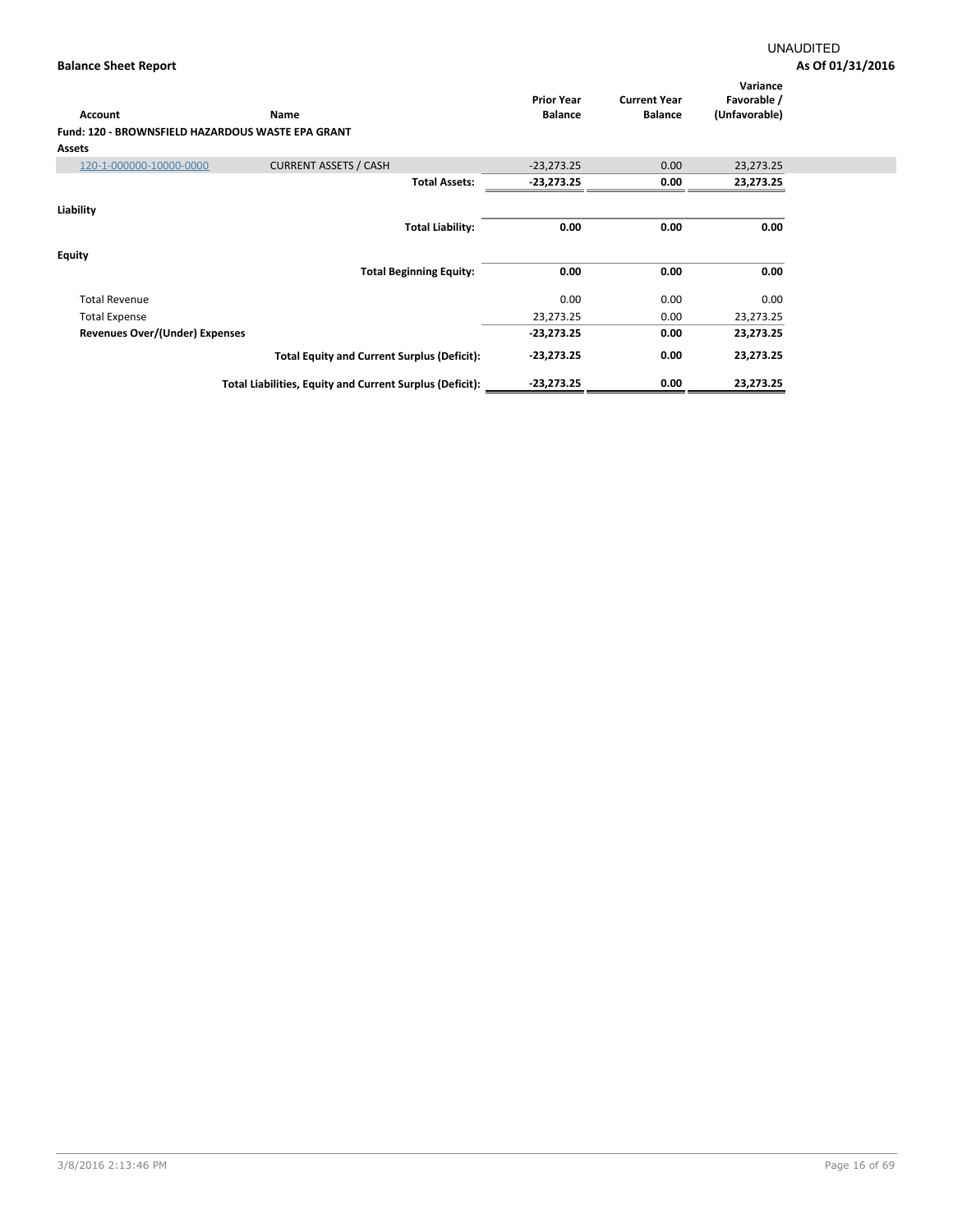| <b>Account</b>                              | Name                                                     | <b>Prior Year</b><br><b>Balance</b> | <b>Current Year</b><br><b>Balance</b> | Variance<br>Favorable /<br>(Unfavorable) |  |
|---------------------------------------------|----------------------------------------------------------|-------------------------------------|---------------------------------------|------------------------------------------|--|
| Fund: 121 - BROWNSFIELD PETROLEUM EPA GRANT |                                                          |                                     |                                       |                                          |  |
| Assets                                      |                                                          |                                     |                                       |                                          |  |
| 121-1-000000-10000-0000                     | <b>CURRENT ASSETS / CASH</b>                             | 2,711.74                            | 0.00                                  | $-2,711.74$                              |  |
|                                             | <b>Total Assets:</b>                                     | 2,711.74                            | 0.00                                  | $-2,711.74$                              |  |
|                                             |                                                          |                                     |                                       |                                          |  |
| Liability                                   |                                                          |                                     |                                       |                                          |  |
|                                             | <b>Total Liability:</b>                                  | 0.00                                | 0.00                                  | 0.00                                     |  |
| <b>Equity</b>                               |                                                          |                                     |                                       |                                          |  |
| 121-1-000000-39000-0000                     | UNRESERVED-FUND BALANCE                                  | 0.00                                | 15.82                                 | 15.82                                    |  |
|                                             | <b>Total Beginning Equity:</b>                           | 0.00                                | 15.82                                 | 15.82                                    |  |
| <b>Total Revenue</b>                        |                                                          | 0.84                                | $-15.82$                              | $-16.66$                                 |  |
| <b>Total Expense</b>                        |                                                          | $-2,710.90$                         | 0.00                                  | $-2,710.90$                              |  |
| Revenues Over/(Under) Expenses              |                                                          | 2,711.74                            | $-15.82$                              | $-2,727.56$                              |  |
|                                             | <b>Total Equity and Current Surplus (Deficit):</b>       | 2,711.74                            | 0.00                                  | $-2,711.74$                              |  |
|                                             | Total Liabilities, Equity and Current Surplus (Deficit): | 2,711.74                            | 0.00                                  | $-2,711.74$                              |  |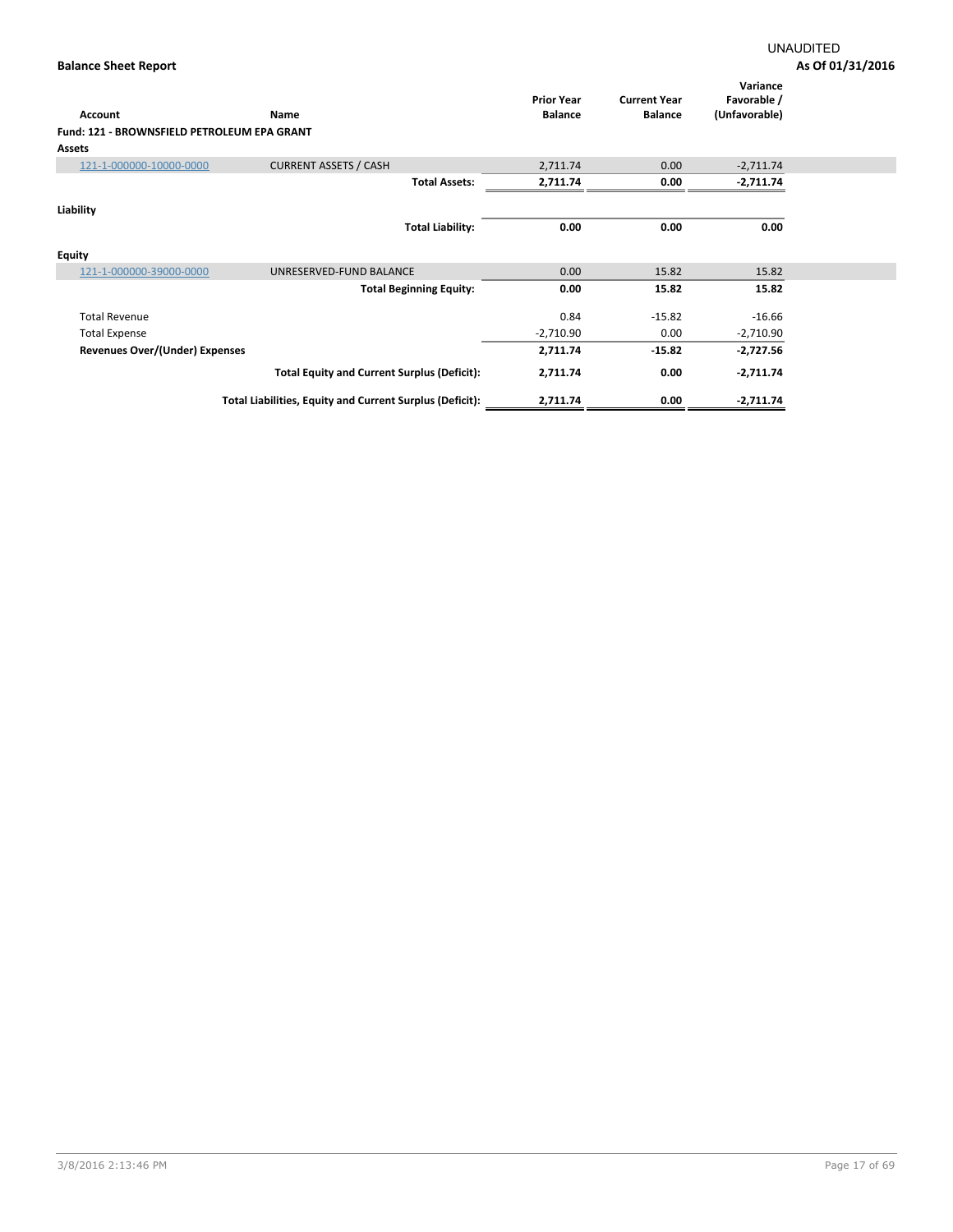| Account                        | Name                                                     | <b>Prior Year</b><br><b>Balance</b> | <b>Current Year</b><br><b>Balance</b> | Variance<br>Favorable /<br>(Unfavorable) |
|--------------------------------|----------------------------------------------------------|-------------------------------------|---------------------------------------|------------------------------------------|
|                                | Fund: 122 - COPS HIRING PROGRAM GRANT 2010UMWX0308       |                                     |                                       |                                          |
| Assets                         |                                                          |                                     |                                       |                                          |
|                                | <b>Total Assets:</b>                                     | 0.00                                | 0.00                                  | 0.00                                     |
| Liability                      |                                                          |                                     |                                       |                                          |
|                                | <b>Total Liability:</b>                                  | 0.00                                | 0.00                                  | 0.00                                     |
| <b>Equity</b>                  |                                                          |                                     |                                       |                                          |
|                                | <b>Total Beginning Equity:</b>                           | 0.00                                | 0.00                                  | 0.00                                     |
| <b>Total Revenue</b>           |                                                          | 0.00                                | 0.00                                  | 0.00                                     |
| <b>Total Expense</b>           |                                                          | 0.00                                | 0.00                                  | 0.00                                     |
| Revenues Over/(Under) Expenses |                                                          | 0.00                                | 0.00                                  | 0.00                                     |
|                                | <b>Total Equity and Current Surplus (Deficit):</b>       | 0.00                                | 0.00                                  | 0.00                                     |
|                                | Total Liabilities, Equity and Current Surplus (Deficit): | 0.00                                | 0.00                                  | 0.00                                     |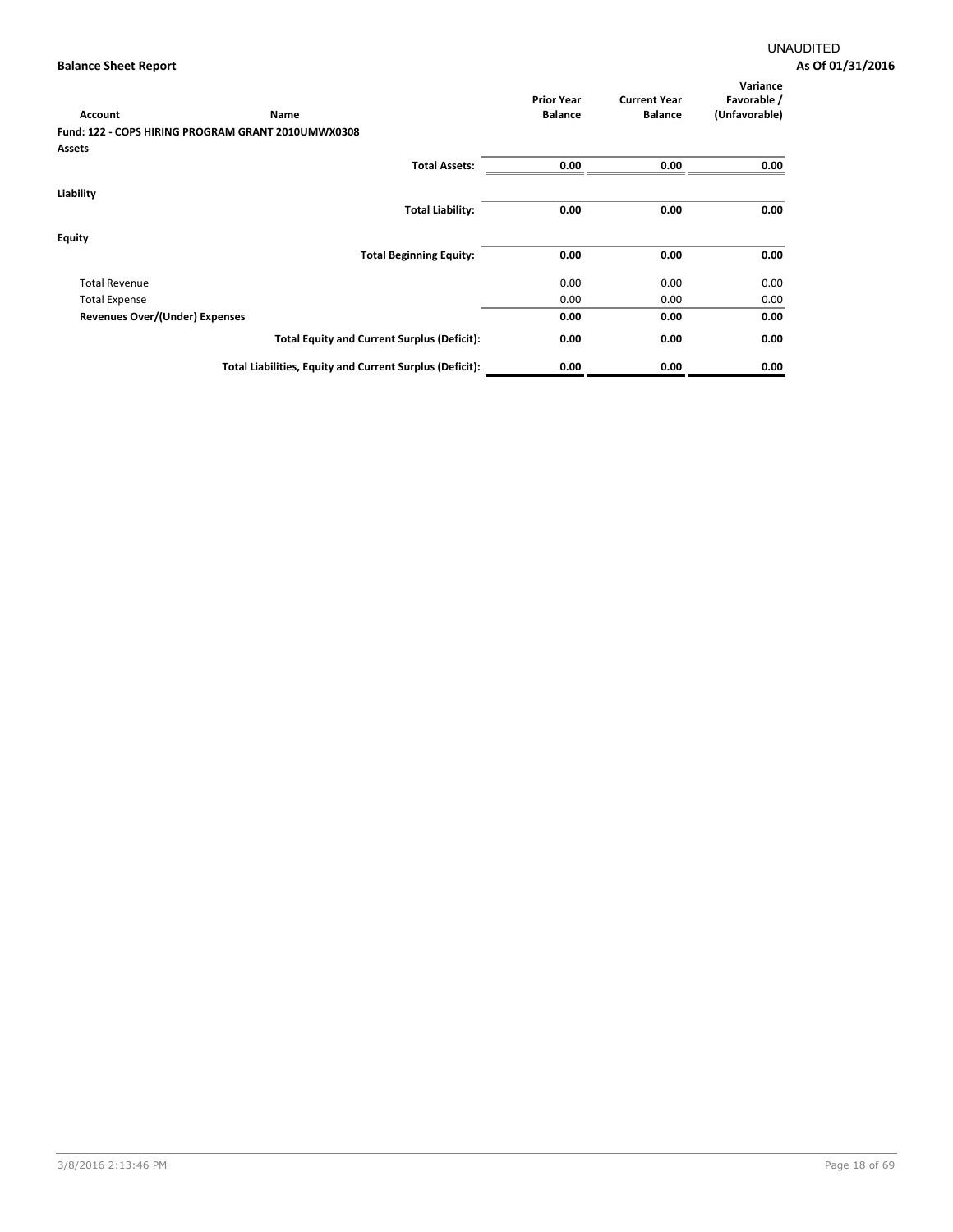|                                                                           |                                                          | <b>Prior Year</b> | <b>Current Year</b> | Variance<br>Favorable / |  |
|---------------------------------------------------------------------------|----------------------------------------------------------|-------------------|---------------------|-------------------------|--|
| <b>Account</b>                                                            | Name                                                     | <b>Balance</b>    | <b>Balance</b>      | (Unfavorable)           |  |
| <b>Fund: 123 - PTRAIN - POLICE REIMBURSEMENT GRANTS &amp; CONT EDUCAT</b> |                                                          |                   |                     |                         |  |
| <b>Assets</b>                                                             |                                                          |                   |                     |                         |  |
| 123-1-000000-10000-0000                                                   | <b>CURRENT ASSETS / CASH</b>                             | 6,155.81          | 3,094.44            | $-3,061.37$             |  |
|                                                                           | <b>Total Assets:</b>                                     | 6,155.81          | 3,094.44            | $-3,061.37$             |  |
| Liability                                                                 |                                                          |                   |                     |                         |  |
| 123-1-000000-20101-0000                                                   | <b>ACCOUNTS PAYABLE</b>                                  | 0.00              | 75.00               | $-75.00$                |  |
|                                                                           | <b>Total Liability:</b>                                  | 0.00              | 75.00               | $-75.00$                |  |
| <b>Equity</b>                                                             |                                                          |                   |                     |                         |  |
| 123-1-000000-39000-0000                                                   | UNRESERVED-FUND BALANCE                                  | 7,145.86          | 8,071.25            | 925.39                  |  |
|                                                                           | <b>Total Beginning Equity:</b>                           | 7,145.86          | 8,071.25            | 925.39                  |  |
| <b>Total Revenue</b>                                                      |                                                          | 10.33             | 3.17                | $-7.16$                 |  |
| <b>Total Expense</b>                                                      |                                                          | 1,000.38          | 5,054.98            | $-4,054.60$             |  |
| Revenues Over/(Under) Expenses                                            |                                                          | $-990.05$         | $-5,051.81$         | $-4,061.76$             |  |
|                                                                           | <b>Total Equity and Current Surplus (Deficit):</b>       | 6,155.81          | 3,019.44            | $-3,136.37$             |  |
|                                                                           | Total Liabilities, Equity and Current Surplus (Deficit): | 6,155.81          | 3,094.44            | $-3,061.37$             |  |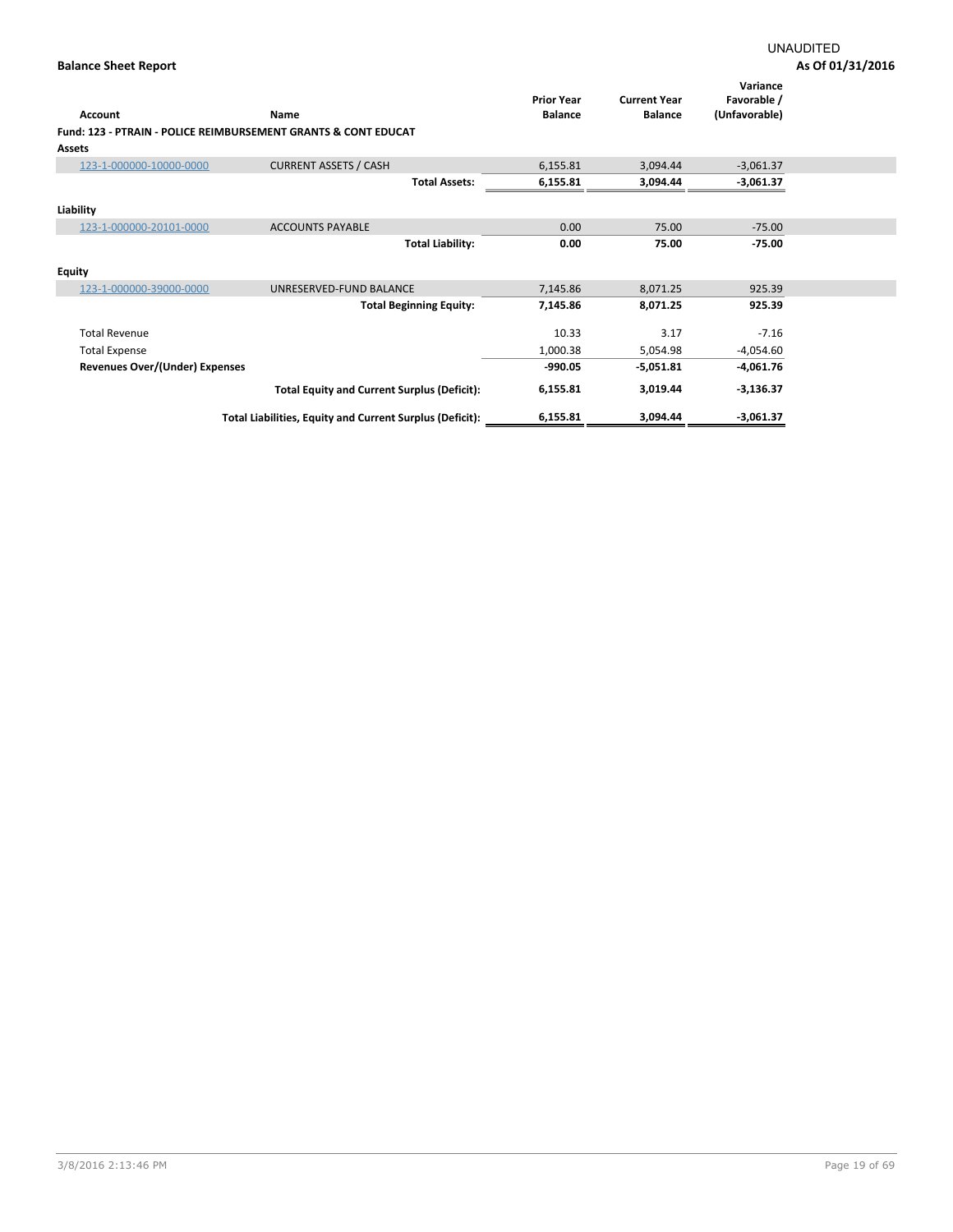| Account<br><b>Fund: 124 - FIRE HAZMAT GRANT</b><br><b>Assets</b> | <b>Name</b>                                              | <b>Prior Year</b><br><b>Balance</b> | <b>Current Year</b><br><b>Balance</b> | Variance<br>Favorable /<br>(Unfavorable) |
|------------------------------------------------------------------|----------------------------------------------------------|-------------------------------------|---------------------------------------|------------------------------------------|
| 124-1-000000-10000-0000                                          | <b>CURRENT ASSETS / CASH</b>                             | $-760.28$                           | 0.00                                  | 760.28                                   |
|                                                                  | <b>Total Assets:</b>                                     | $-760.28$                           | 0.00                                  | 760.28                                   |
| Liability                                                        | <b>Total Liability:</b>                                  | 0.00                                | 0.00                                  | 0.00                                     |
| <b>Equity</b>                                                    | <b>Total Beginning Equity:</b>                           | 0.00                                | 0.00                                  | 0.00                                     |
| <b>Total Revenue</b>                                             |                                                          | 0.00                                | 0.00                                  | 0.00                                     |
| <b>Total Expense</b>                                             |                                                          | 760.28                              | 0.00                                  | 760.28                                   |
| Revenues Over/(Under) Expenses                                   |                                                          | $-760.28$                           | 0.00                                  | 760.28                                   |
|                                                                  | <b>Total Equity and Current Surplus (Deficit):</b>       | $-760.28$                           | 0.00                                  | 760.28                                   |
|                                                                  | Total Liabilities, Equity and Current Surplus (Deficit): | $-760.28$                           | 0.00                                  | 760.28                                   |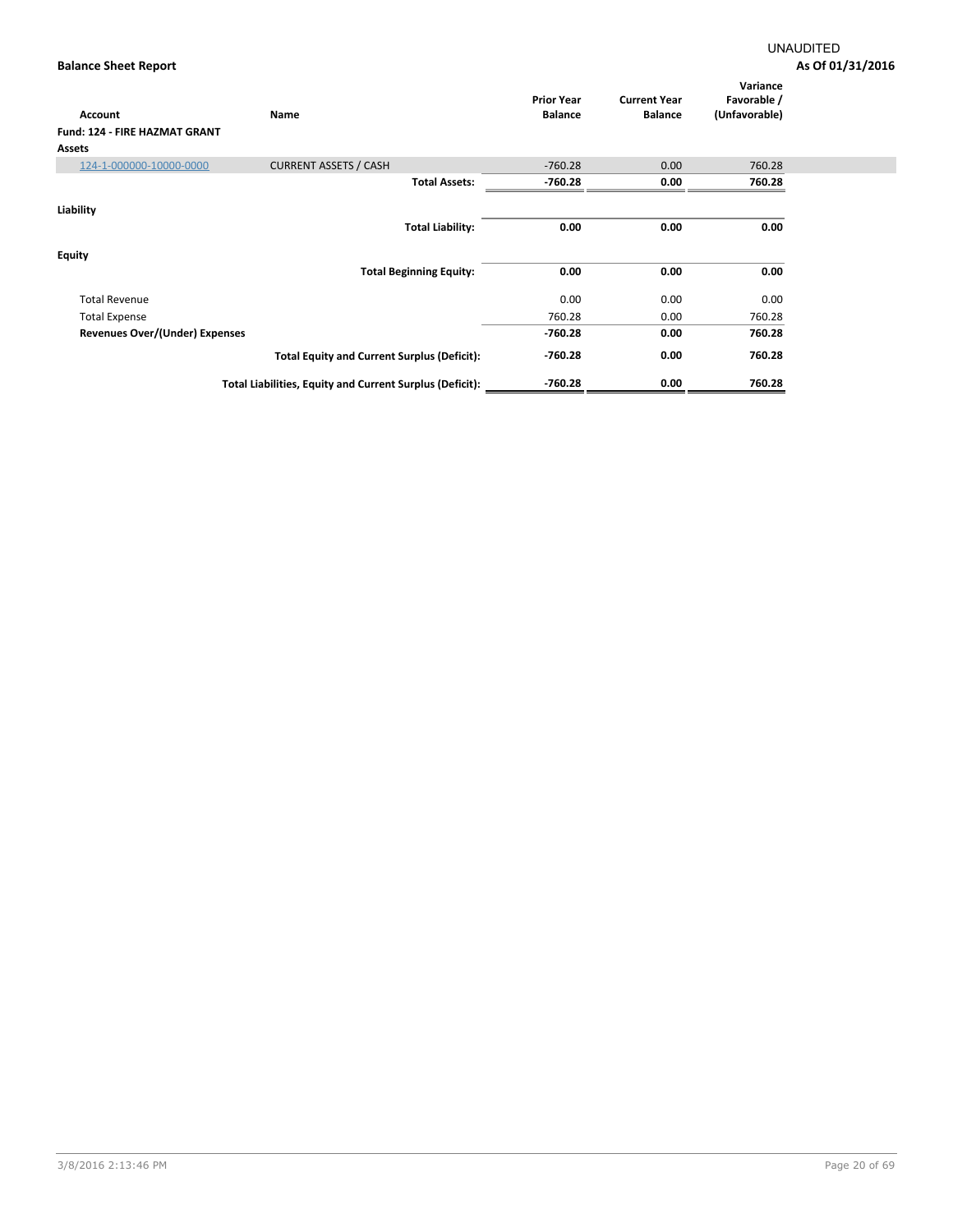| Account                               | <b>Name</b>                                               | <b>Prior Year</b><br><b>Balance</b> | <b>Current Year</b><br><b>Balance</b> | Variance<br>Favorable /<br>(Unfavorable) |
|---------------------------------------|-----------------------------------------------------------|-------------------------------------|---------------------------------------|------------------------------------------|
|                                       | <b>Fund: 125 - TRAINING &amp; HUMANITIES TEXAS GRANTS</b> |                                     |                                       |                                          |
| Assets                                |                                                           |                                     |                                       |                                          |
|                                       | <b>Total Assets:</b>                                      | 0.00                                | 0.00                                  | 0.00                                     |
| Liability                             |                                                           |                                     |                                       |                                          |
|                                       | <b>Total Liability:</b>                                   | 0.00                                | 0.00                                  | 0.00                                     |
| <b>Equity</b>                         |                                                           |                                     |                                       |                                          |
|                                       | <b>Total Beginning Equity:</b>                            | 0.00                                | 0.00                                  | 0.00                                     |
| <b>Total Revenue</b>                  |                                                           | 0.00                                | 0.00                                  | 0.00                                     |
| <b>Total Expense</b>                  |                                                           | 0.00                                | 0.00                                  | 0.00                                     |
| <b>Revenues Over/(Under) Expenses</b> |                                                           | 0.00                                | 0.00                                  | 0.00                                     |
|                                       | <b>Total Equity and Current Surplus (Deficit):</b>        | 0.00                                | 0.00                                  | 0.00                                     |
|                                       | Total Liabilities, Equity and Current Surplus (Deficit):  | 0.00                                | 0.00                                  | 0.00                                     |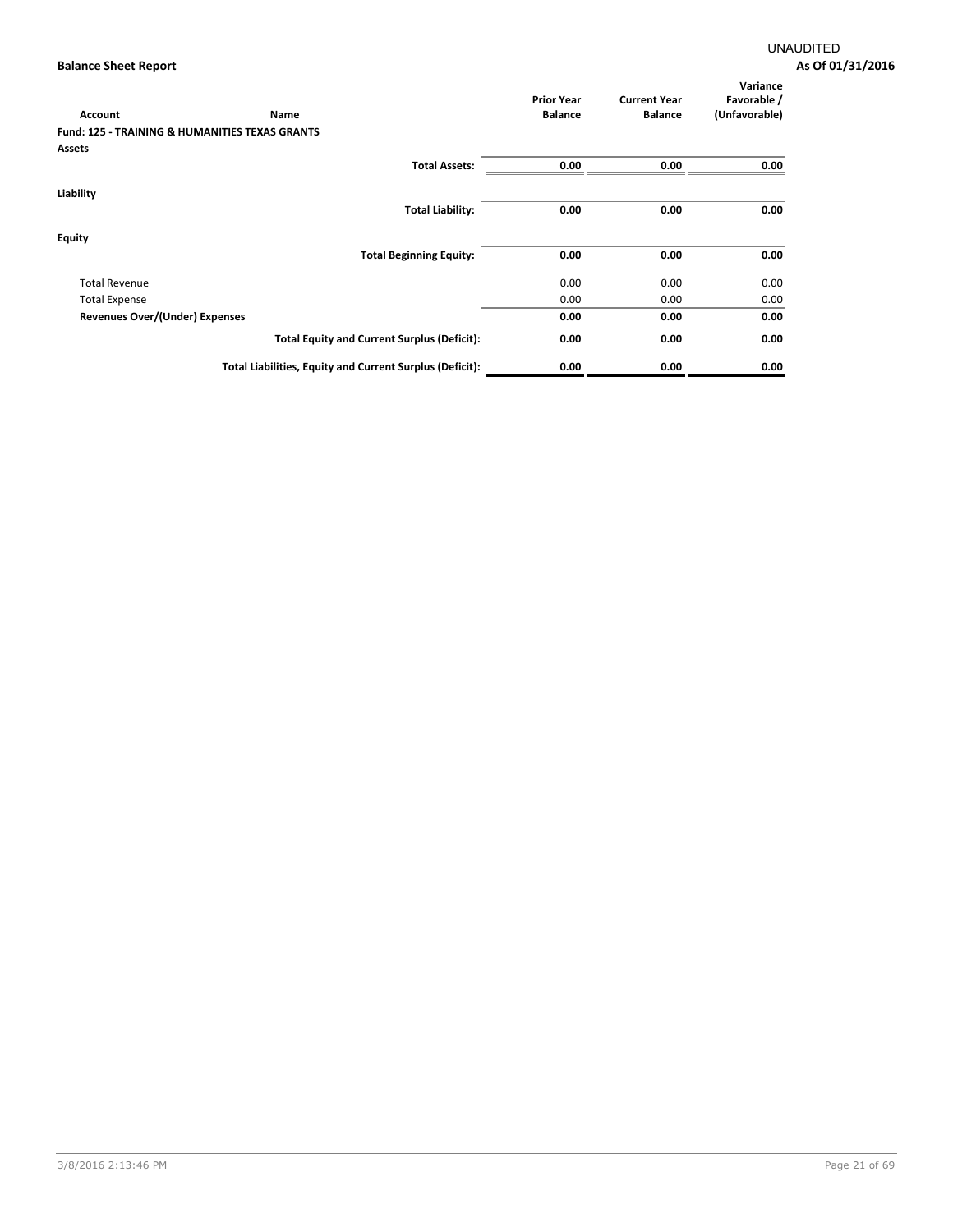| Account                                | Name                                                     | <b>Prior Year</b><br><b>Balance</b> | <b>Current Year</b><br><b>Balance</b> | Variance<br>Favorable /<br>(Unfavorable) |
|----------------------------------------|----------------------------------------------------------|-------------------------------------|---------------------------------------|------------------------------------------|
| <b>Fund: 126 - TIFMAS MOBILIZATION</b> |                                                          |                                     |                                       |                                          |
| <b>Assets</b>                          |                                                          |                                     |                                       |                                          |
|                                        | <b>Total Assets:</b>                                     | 0.00                                | 0.00                                  | 0.00                                     |
| Liability                              |                                                          |                                     |                                       |                                          |
|                                        | <b>Total Liability:</b>                                  | 0.00                                | 0.00                                  | 0.00                                     |
| <b>Equity</b>                          |                                                          |                                     |                                       |                                          |
|                                        | <b>Total Beginning Equity:</b>                           | 0.00                                | 0.00                                  | 0.00                                     |
| <b>Total Revenue</b>                   |                                                          | 0.00                                | 0.00                                  | 0.00                                     |
| <b>Total Expense</b>                   |                                                          | 0.00                                | 0.00                                  | 0.00                                     |
| <b>Revenues Over/(Under) Expenses</b>  |                                                          | 0.00                                | 0.00                                  | 0.00                                     |
|                                        | <b>Total Equity and Current Surplus (Deficit):</b>       | 0.00                                | 0.00                                  | 0.00                                     |
|                                        | Total Liabilities, Equity and Current Surplus (Deficit): | 0.00                                | 0.00                                  | 0.00                                     |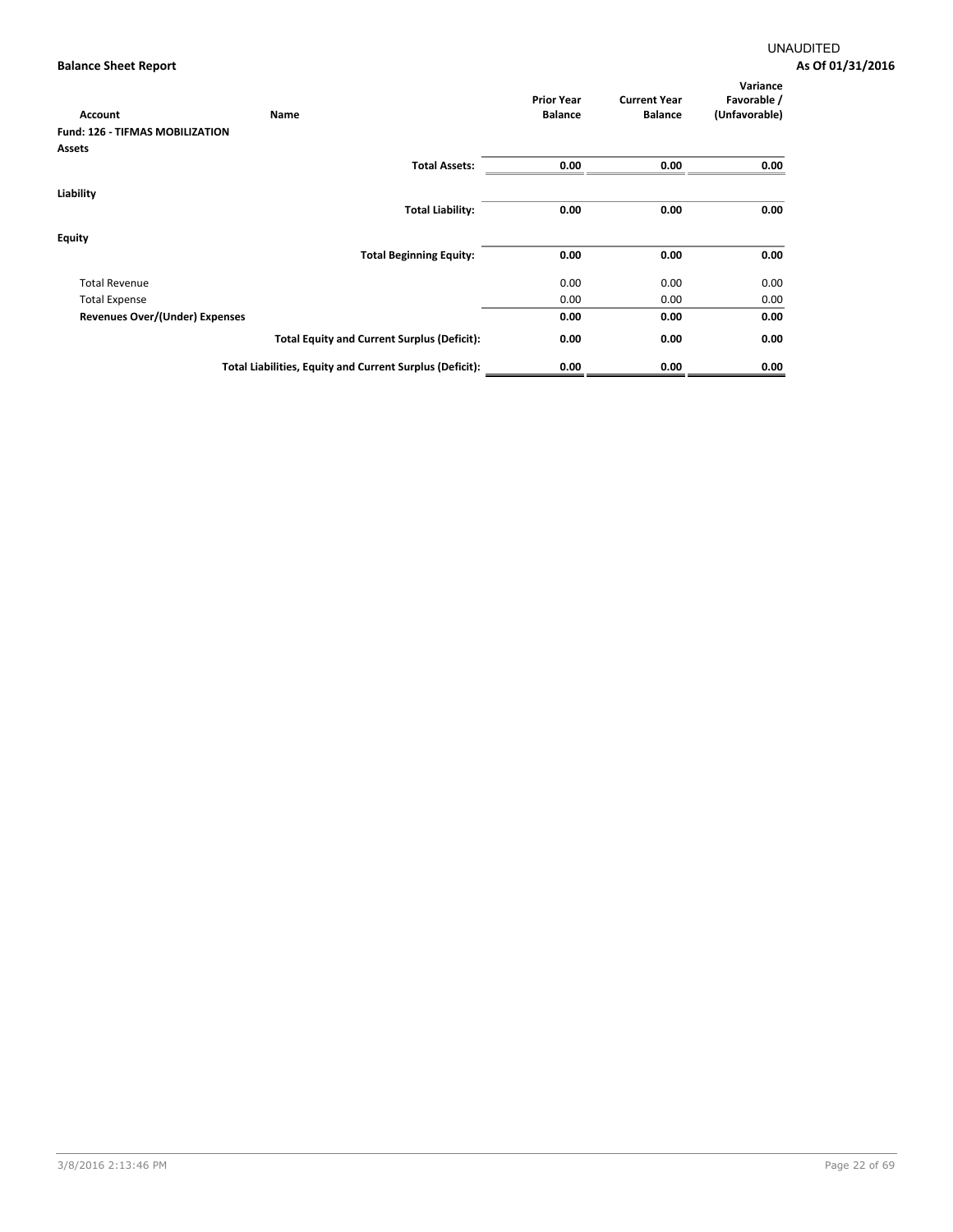| <b>Account</b>                 | Name                                                     | <b>Prior Year</b><br><b>Balance</b> | <b>Current Year</b><br><b>Balance</b> | Variance<br>Favorable /<br>(Unfavorable) |
|--------------------------------|----------------------------------------------------------|-------------------------------------|---------------------------------------|------------------------------------------|
| Fund: 127 - FIRE GRANT         |                                                          |                                     |                                       |                                          |
| Assets                         |                                                          |                                     |                                       |                                          |
|                                | <b>Total Assets:</b>                                     | 0.00                                | 0.00                                  | 0.00                                     |
| Liability                      |                                                          |                                     |                                       |                                          |
|                                | <b>Total Liability:</b>                                  | 0.00                                | 0.00                                  | 0.00                                     |
| <b>Equity</b>                  |                                                          |                                     |                                       |                                          |
|                                | <b>Total Beginning Equity:</b>                           | 0.00                                | 0.00                                  | 0.00                                     |
| <b>Total Revenue</b>           |                                                          | 0.00                                | 0.00                                  | 0.00                                     |
| <b>Total Expense</b>           |                                                          | 0.00                                | 0.00                                  | 0.00                                     |
| Revenues Over/(Under) Expenses |                                                          | 0.00                                | 0.00                                  | 0.00                                     |
|                                | <b>Total Equity and Current Surplus (Deficit):</b>       | 0.00                                | 0.00                                  | 0.00                                     |
|                                | Total Liabilities, Equity and Current Surplus (Deficit): | 0.00                                | 0.00                                  | 0.00                                     |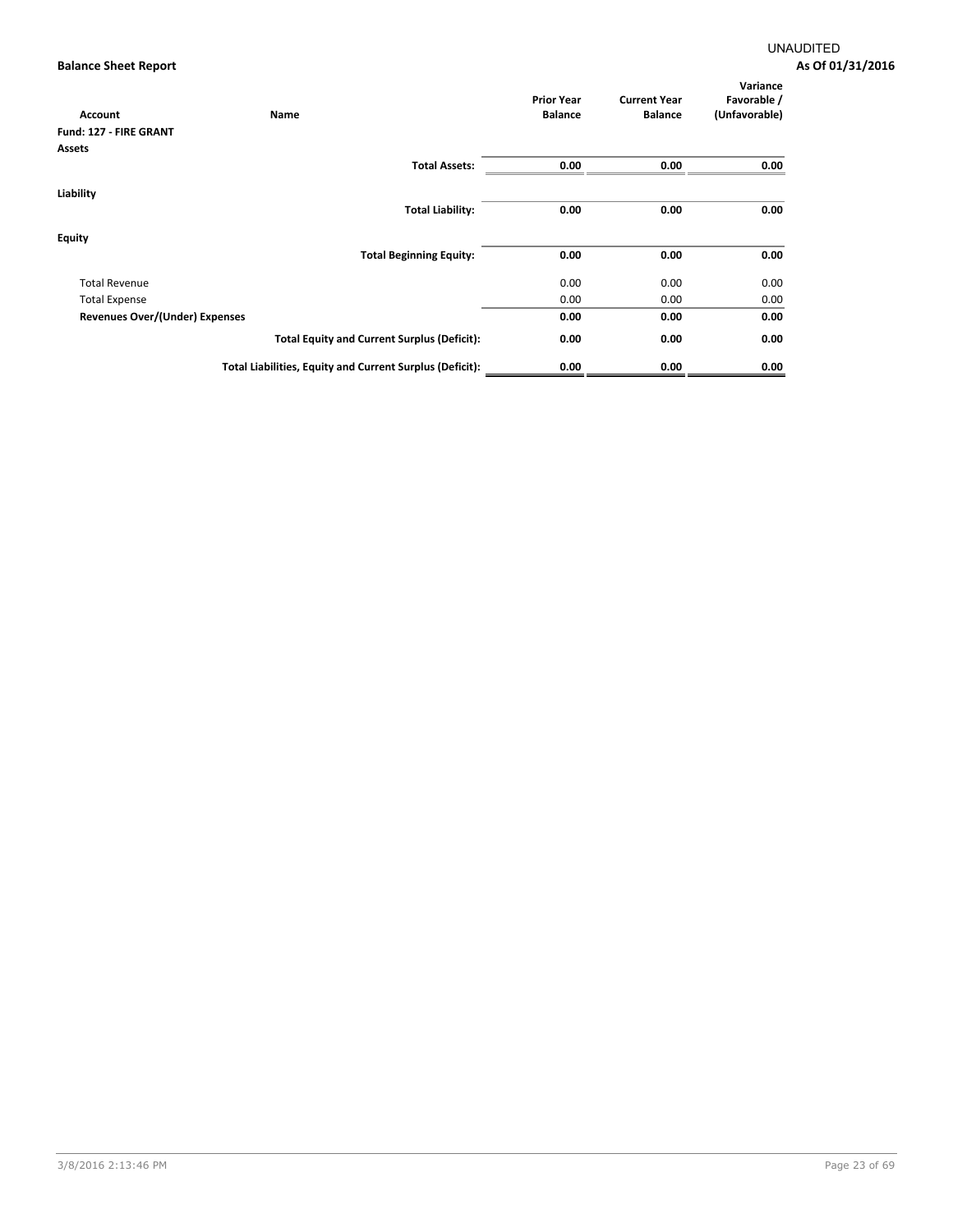|                                       |                                                          | <b>Prior Year</b> | <b>Current Year</b> | Variance<br>Favorable / |  |
|---------------------------------------|----------------------------------------------------------|-------------------|---------------------|-------------------------|--|
| <b>Account</b>                        | Name                                                     | <b>Balance</b>    | <b>Balance</b>      | (Unfavorable)           |  |
| <b>Fund: 140 - DEBT SERVICE FUND</b>  |                                                          |                   |                     |                         |  |
| <b>Assets</b>                         |                                                          |                   |                     |                         |  |
| 140-1-000000-10000-0000               | <b>CURRENT ASSETS / CASH</b>                             | 3,132,943.38      | 3,855,464.63        | 722,521.25              |  |
| 140-1-000000-13101-0000               | <b>TAX RECEIVABLE-CURRENT</b>                            | 393,050.57        | 890,334.96          | 497,284.39              |  |
| 140-1-000000-13102-0000               | <b>TAXES REC-DELINQUENT</b>                              | 210,631.69        | 187,602.99          | $-23,028.70$            |  |
| 140-1-000000-13103-0000               | ALLOW FOR UNCOLLECT TAXES                                | $-117,451.89$     | $-126,663.48$       | $-9,211.59$             |  |
| 140-1-000000-13201-0000               | MISC ACCTS RECEIVABLE                                    | 424,393.34        | 371,443.45          | $-52,949.89$            |  |
|                                       | <b>Total Assets:</b>                                     | 4.043.567.09      | 5,178,182.55        | 1,134,615.46            |  |
|                                       |                                                          |                   |                     |                         |  |
| Liability                             |                                                          |                   |                     |                         |  |
| 140-1-000000-20203-0000               | <b>DEFERRED TAX REVENUE</b>                              | 465,341.81        | 946,730.93          | $-481,389.12$           |  |
|                                       | <b>Total Liability:</b>                                  | 465,341.81        | 946,730.93          | $-481,389.12$           |  |
| <b>Equity</b>                         |                                                          |                   |                     |                         |  |
| 140-1-000000-39000-0000               | UNRESERVED-FUND BALANCE                                  | 411,844.78        | 452,712.07          | 40,867.29               |  |
|                                       | <b>Total Beginning Equity:</b>                           | 411,844.78        | 452,712.07          | 40,867.29               |  |
| <b>Total Revenue</b>                  |                                                          | 3,174,910.57      | 3,780,352.62        | 605,442.05              |  |
| <b>Total Expense</b>                  |                                                          | 8,530.07          | 1,613.07            | 6,917.00                |  |
| <b>Revenues Over/(Under) Expenses</b> |                                                          | 3,166,380.50      | 3,778,739.55        | 612,359.05              |  |
|                                       | <b>Total Equity and Current Surplus (Deficit):</b>       | 3,578,225.28      | 4,231,451.62        | 653,226.34              |  |
|                                       | Total Liabilities, Equity and Current Surplus (Deficit): | 4,043,567.09      | 5,178,182.55        | 1,134,615.46            |  |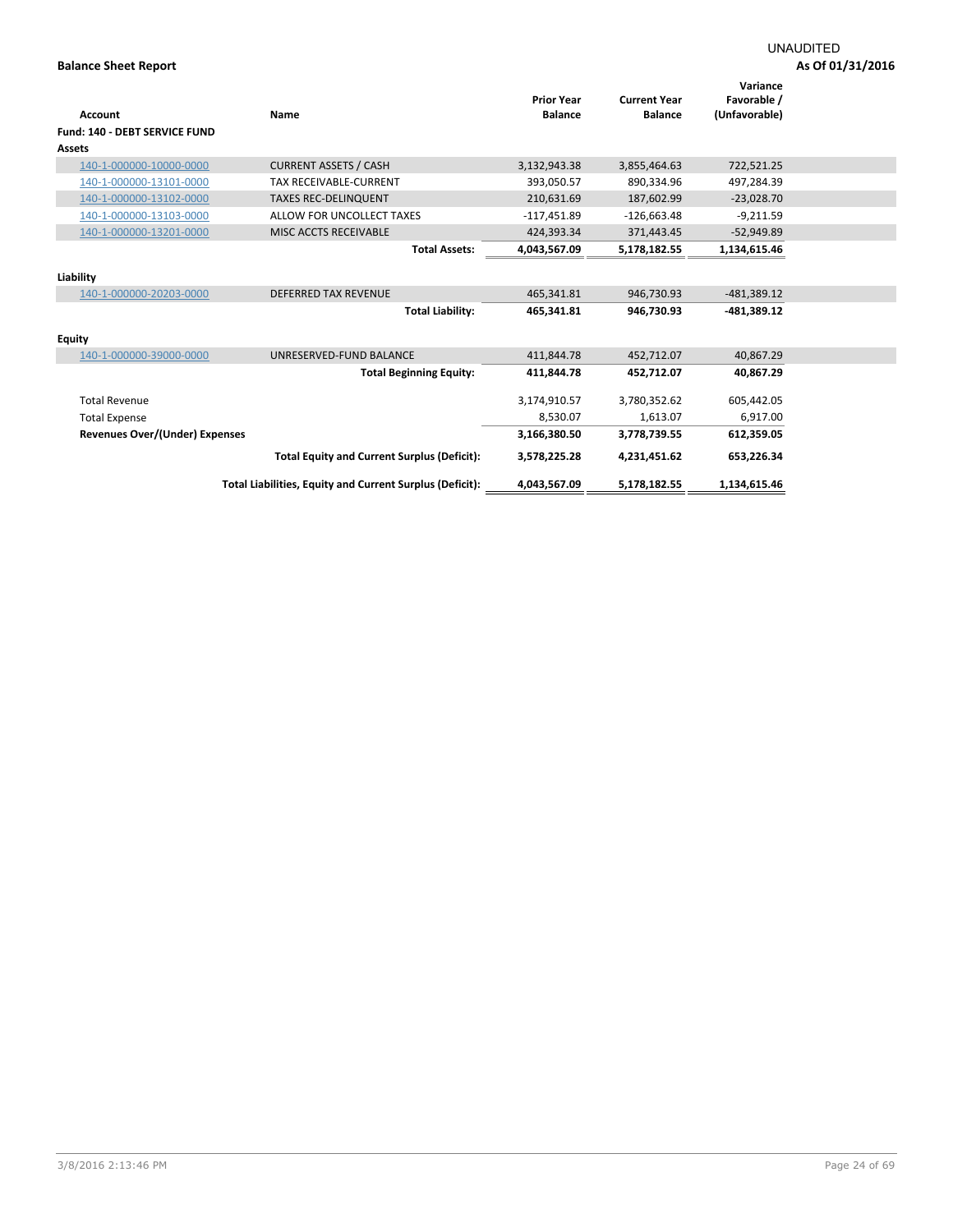|                                              |                                                          | <b>Prior Year</b> | <b>Current Year</b> | Variance<br>Favorable / |  |
|----------------------------------------------|----------------------------------------------------------|-------------------|---------------------|-------------------------|--|
| <b>Account</b>                               | Name                                                     | <b>Balance</b>    | <b>Balance</b>      | (Unfavorable)           |  |
| Fund: 160 - GENERAL CAPITAL IMPROVEMENT FUND |                                                          |                   |                     |                         |  |
| <b>Assets</b>                                |                                                          |                   |                     |                         |  |
| 160-1-000000-10000-0000                      | <b>CURRENT ASSETS / CASH</b>                             | 2,085,547.72      | 2,619,476.59        | 533,928.87              |  |
| 160-1-000000-11402-0000                      | 2002 CO'S                                                | 282,562.18        | 282,860.39          | 298.21                  |  |
| 160-1-000000-11514-0000                      | <b>EXCHANGE BLDG - TX DAILY ACCOUNT 1157</b>             | 0.00              | 2,250,539.74        | 2,250,539.74            |  |
| 160-1-000000-11520-0000                      | <b>CERTIFICATES OF DEPOSIT</b>                           | 150,000.00        | 300,000.00          | 150,000.00              |  |
| 160-1-000000-11602-0000                      | 2001 CO                                                  | 87,673.77         | 87,757.55           | 83.78                   |  |
| 160-1-000000-11603-0000                      | 2001-A CO'S                                              | 73,187.60         | 73,257.38           | 69.78                   |  |
|                                              | <b>Total Assets:</b>                                     | 2,678,971.27      | 5,613,891.65        | 2,934,920.38            |  |
|                                              |                                                          |                   |                     |                         |  |
| Liability                                    |                                                          |                   |                     |                         |  |
| 160-1-000000-20113-0000                      | <b>DEVELOPERS ESCROW</b>                                 | 4,861.10          | 4,861.10            | 0.00                    |  |
| 160-1-000000-20139-0000                      | <b>RETAINAGES PAYABLE</b>                                | 4,861.10          | 4,861.10            | 0.00                    |  |
|                                              | <b>Total Liability:</b>                                  | 9,722.20          | 9,722.20            | 0.00                    |  |
|                                              |                                                          |                   |                     |                         |  |
| <b>Equity</b>                                |                                                          |                   |                     |                         |  |
| 160-1-000000-39000-0000                      | UNRESERVED-FUND BALANCE                                  | 2,403,806.12      | 2,786,709.99        | 382,903.87              |  |
|                                              | <b>Total Beginning Equity:</b>                           | 2,403,806.12      | 2,786,709.99        | 382,903.87              |  |
| <b>Total Revenue</b>                         |                                                          | 764,276.02        | 3,293,016.24        | 2,528,740.22            |  |
|                                              |                                                          |                   |                     |                         |  |
| <b>Total Expense</b>                         |                                                          | 498,833.07        | 475,556.78          | 23,276.29               |  |
| Revenues Over/(Under) Expenses               |                                                          | 265,442.95        | 2,817,459.46        | 2,552,016.51            |  |
|                                              | <b>Total Equity and Current Surplus (Deficit):</b>       | 2,669,249.07      | 5,604,169.45        | 2,934,920.38            |  |
|                                              | Total Liabilities, Equity and Current Surplus (Deficit): | 2,678,971.27      | 5,613,891.65        | 2,934,920.38            |  |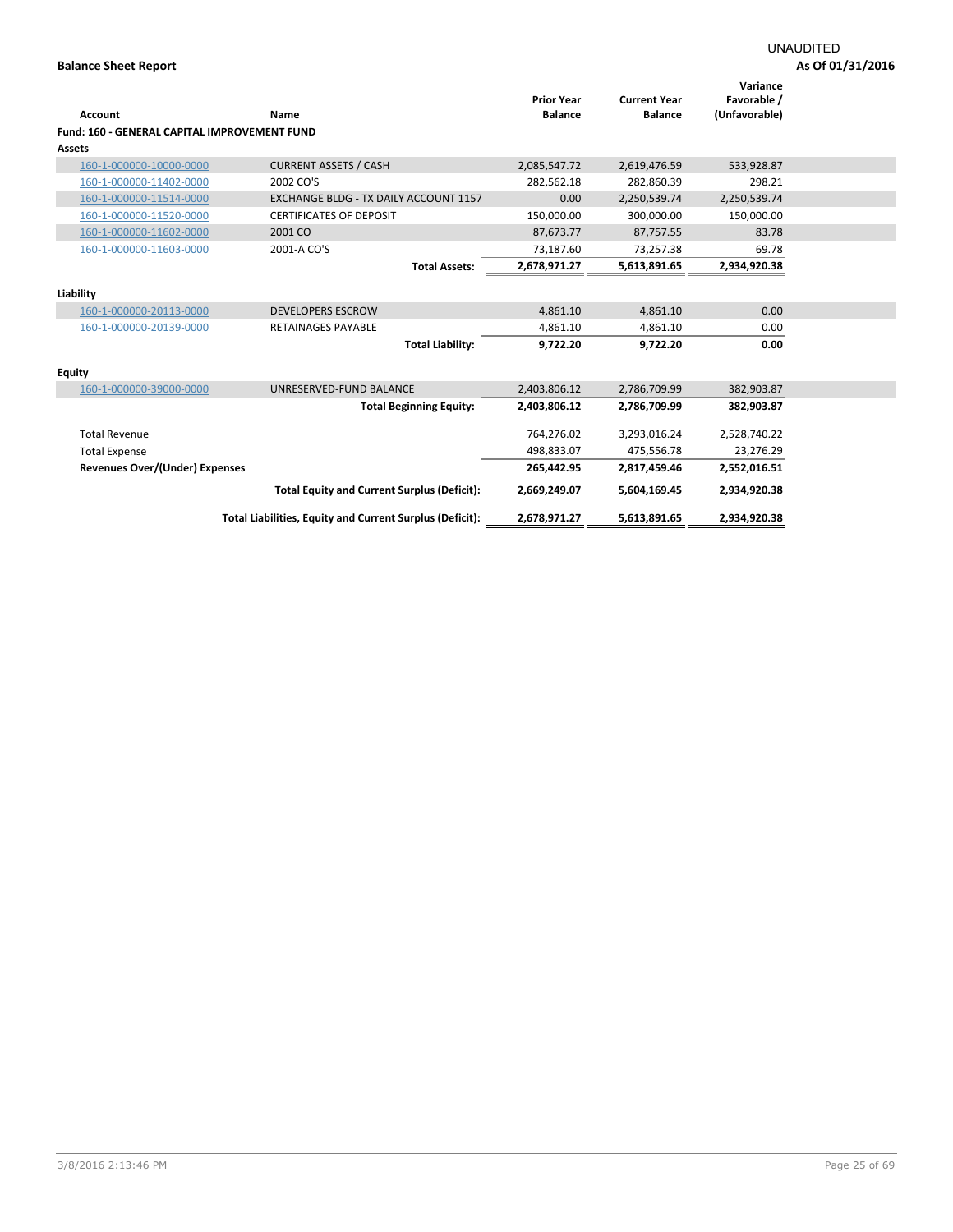| Account                               | <b>Name</b>                                              | <b>Prior Year</b><br><b>Balance</b> | <b>Current Year</b><br><b>Balance</b> | Variance<br>Favorable /<br>(Unfavorable) |
|---------------------------------------|----------------------------------------------------------|-------------------------------------|---------------------------------------|------------------------------------------|
| Fund: 161 - STREET CONSTRUCTION FUND  |                                                          |                                     |                                       |                                          |
| <b>Assets</b>                         |                                                          |                                     |                                       |                                          |
| 161-1-000000-11003-0000               | 2010 CO'S                                                | 848,467.41                          | 841,518.51                            | $-6,948.90$                              |
|                                       | <b>Total Assets:</b>                                     | 848,467.41                          | 841,518.51                            | $-6,948.90$                              |
| Liability                             |                                                          |                                     |                                       |                                          |
|                                       | <b>Total Liability:</b>                                  | 0.00                                | 0.00                                  | 0.00                                     |
| <b>Equity</b>                         |                                                          |                                     |                                       |                                          |
| 161-1-000000-39000-0000               | UNRESERVED-FUND BALANCE                                  | 848,617.91                          | 840,690.20                            | $-7,927.71$                              |
|                                       | <b>Total Beginning Equity:</b>                           | 848,617.91                          | 840,690.20                            | -7,927.71                                |
| <b>Total Revenue</b>                  |                                                          | 279.18                              | 828.31                                | 549.13                                   |
| <b>Total Expense</b>                  |                                                          | 429.68                              | 0.00                                  | 429.68                                   |
| <b>Revenues Over/(Under) Expenses</b> |                                                          | $-150.50$                           | 828.31                                | 978.81                                   |
|                                       | <b>Total Equity and Current Surplus (Deficit):</b>       | 848,467.41                          | 841,518.51                            | $-6,948.90$                              |
|                                       | Total Liabilities, Equity and Current Surplus (Deficit): | 848,467.41                          | 841,518.51                            | $-6,948.90$                              |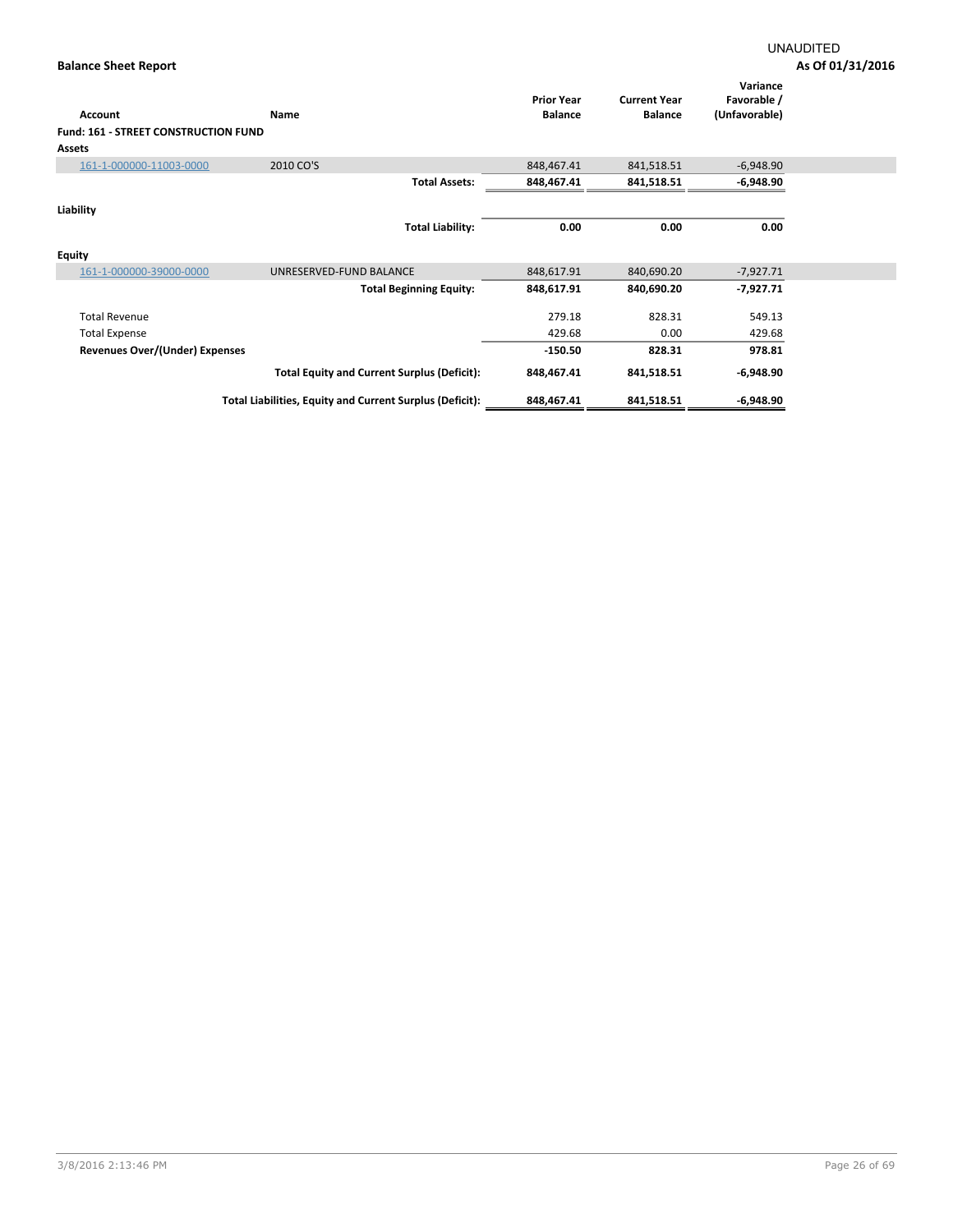| Account                               | Name                                                     | <b>Prior Year</b><br><b>Balance</b> | <b>Current Year</b><br><b>Balance</b> | Variance<br>Favorable /<br>(Unfavorable) |
|---------------------------------------|----------------------------------------------------------|-------------------------------------|---------------------------------------|------------------------------------------|
|                                       | <b>Fund: 162 - GRAHAM PARK RENOVATIONS FUND</b>          |                                     |                                       |                                          |
| Assets                                |                                                          |                                     |                                       |                                          |
|                                       | <b>Total Assets:</b>                                     | 0.00                                | 0.00                                  | 0.00                                     |
| Liability                             |                                                          |                                     |                                       |                                          |
|                                       | <b>Total Liability:</b>                                  | 0.00                                | 0.00                                  | 0.00                                     |
| <b>Equity</b>                         |                                                          |                                     |                                       |                                          |
|                                       | <b>Total Beginning Equity:</b>                           | 0.00                                | 0.00                                  | 0.00                                     |
| <b>Total Revenue</b>                  |                                                          | 0.00                                | 0.00                                  | 0.00                                     |
| <b>Total Expense</b>                  |                                                          | 0.00                                | 0.00                                  | 0.00                                     |
| <b>Revenues Over/(Under) Expenses</b> |                                                          | 0.00                                | 0.00                                  | 0.00                                     |
|                                       | <b>Total Equity and Current Surplus (Deficit):</b>       | 0.00                                | 0.00                                  | 0.00                                     |
|                                       | Total Liabilities, Equity and Current Surplus (Deficit): | 0.00                                | 0.00                                  | 0.00                                     |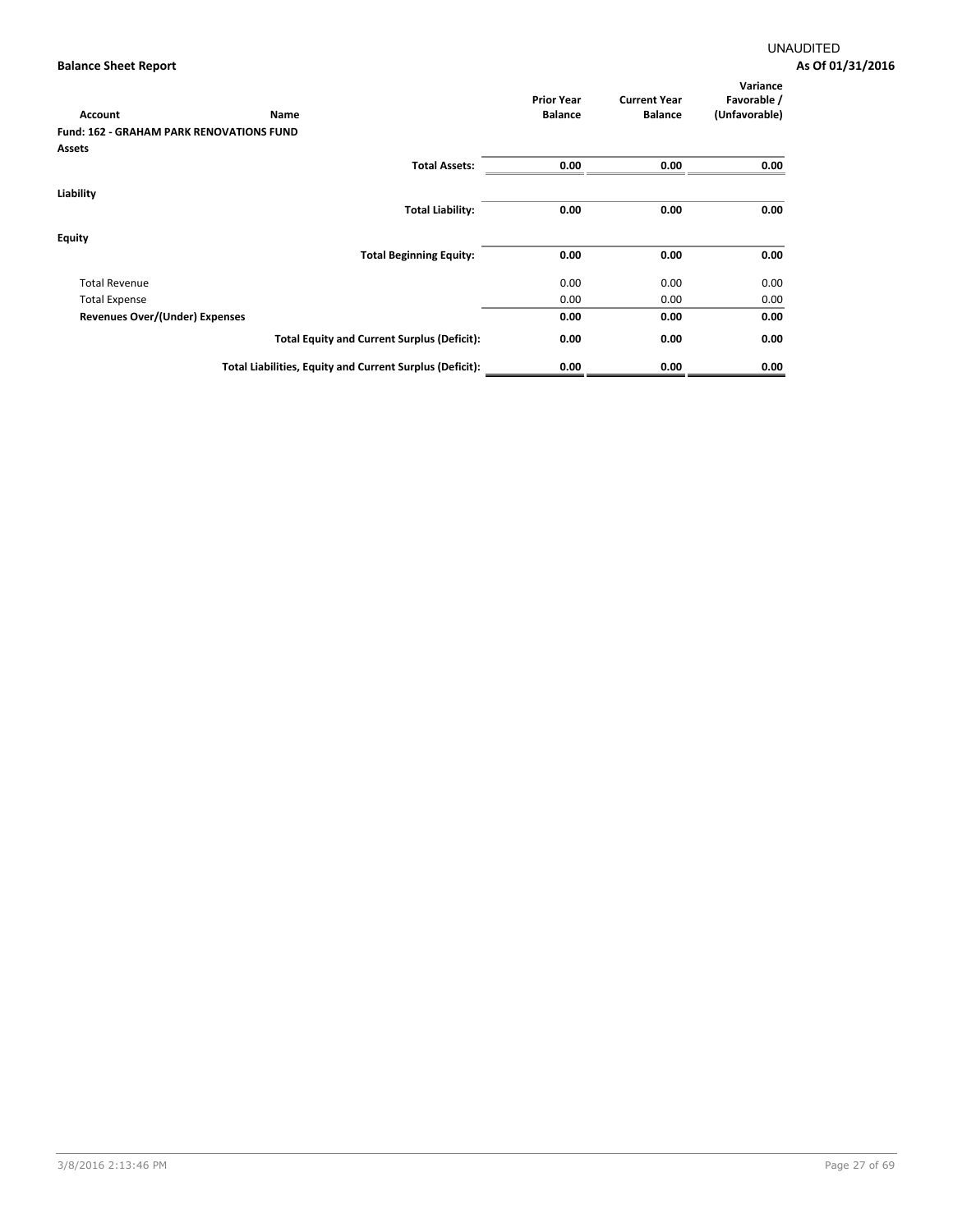| Account                               | Name                                                     | <b>Prior Year</b><br><b>Balance</b> | <b>Current Year</b><br><b>Balance</b> | Variance<br>Favorable /<br>(Unfavorable) |
|---------------------------------------|----------------------------------------------------------|-------------------------------------|---------------------------------------|------------------------------------------|
| Fund: 163 - SECO STIMULAS BLOCK GRANT |                                                          |                                     |                                       |                                          |
| Assets                                |                                                          |                                     |                                       |                                          |
|                                       | <b>Total Assets:</b>                                     | 0.00                                | 0.00                                  | 0.00                                     |
| Liability                             |                                                          |                                     |                                       |                                          |
|                                       | <b>Total Liability:</b>                                  | 0.00                                | 0.00                                  | 0.00                                     |
| <b>Equity</b>                         |                                                          |                                     |                                       |                                          |
|                                       | <b>Total Beginning Equity:</b>                           | 0.00                                | 0.00                                  | 0.00                                     |
| <b>Total Revenue</b>                  |                                                          | 0.00                                | 0.00                                  | 0.00                                     |
| <b>Total Expense</b>                  |                                                          | 0.00                                | 0.00                                  | 0.00                                     |
| <b>Revenues Over/(Under) Expenses</b> |                                                          | 0.00                                | 0.00                                  | 0.00                                     |
|                                       | <b>Total Equity and Current Surplus (Deficit):</b>       | 0.00                                | 0.00                                  | 0.00                                     |
|                                       | Total Liabilities, Equity and Current Surplus (Deficit): | 0.00                                | 0.00                                  | 0.00                                     |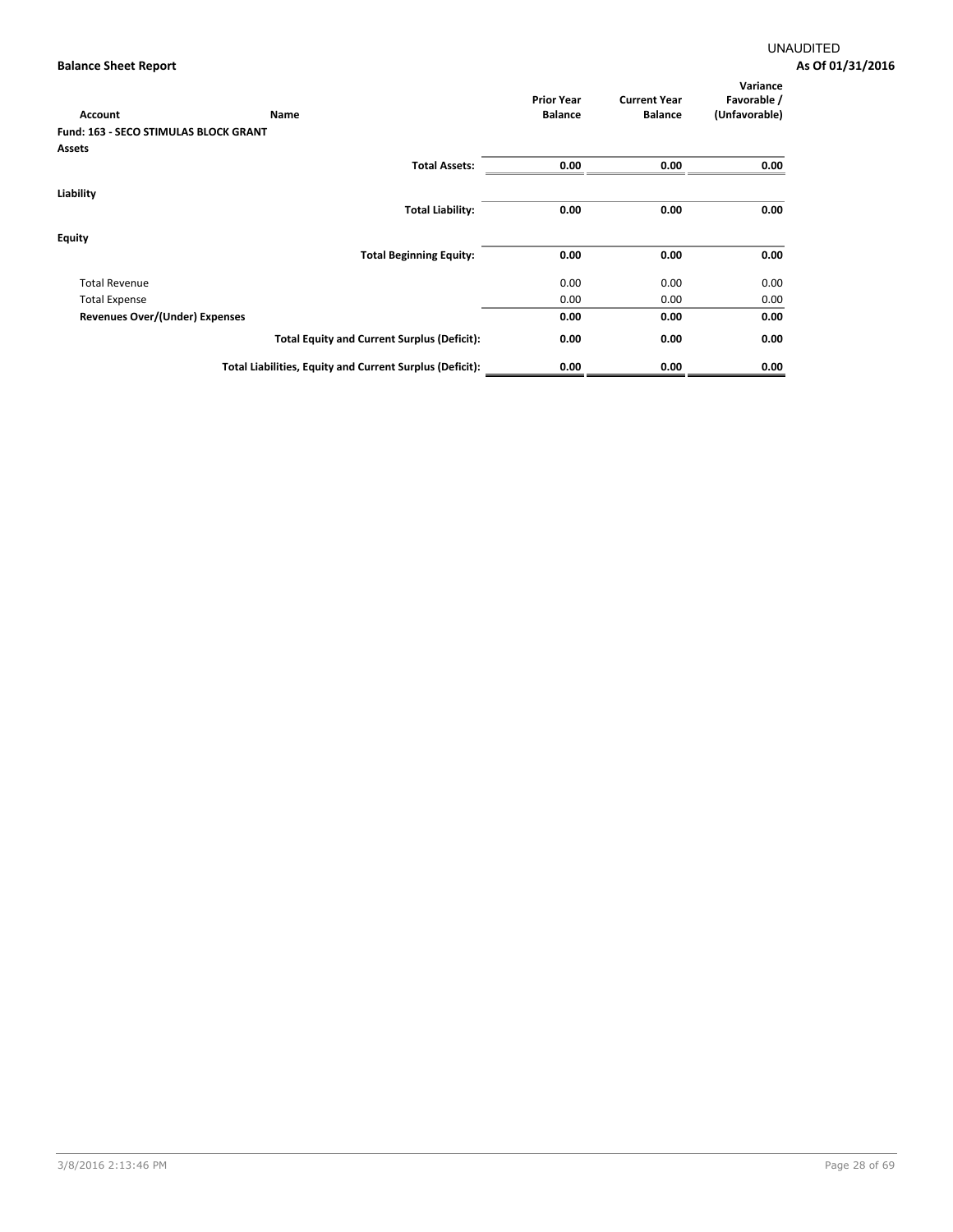| Account                                    | Name                                                     | <b>Prior Year</b><br><b>Balance</b> | <b>Current Year</b><br><b>Balance</b> | Variance<br>Favorable /<br>(Unfavorable) |  |
|--------------------------------------------|----------------------------------------------------------|-------------------------------------|---------------------------------------|------------------------------------------|--|
| Fund: 164 - 2013 CO CAPITAL FUND<br>Assets |                                                          |                                     |                                       |                                          |  |
| 164-1-000000-10000-0000                    | <b>CURRENT ASSETS / CASH</b>                             | 0.00                                | $-5,700.00$                           | $-5,700.00$                              |  |
|                                            |                                                          |                                     |                                       |                                          |  |
| 164-1-000000-11508-0000                    | 2013 CO'S PROJ CONST                                     | 101,427.55                          | 28,692.78                             | $-72,734.77$                             |  |
| 164-1-000000-11509-0000                    | 2013 CO'S DEBT SERVICE                                   | 4,704.55                            | 4,711.06                              | 6.51                                     |  |
|                                            | <b>Total Assets:</b>                                     | 106,132.10                          | 27,703.84                             | -78,428.26                               |  |
| Liability                                  |                                                          |                                     |                                       |                                          |  |
| 164-1-000000-20139-0000                    | <b>RETAINAGES PAYABLE</b>                                | 62,819.20                           | 0.00                                  | 62,819.20                                |  |
|                                            | <b>Total Liability:</b>                                  | 62,819.20                           | 0.00                                  | 62,819.20                                |  |
| Equity                                     |                                                          |                                     |                                       |                                          |  |
| 164-1-000000-39000-0000                    | UNRESERVED-FUND BALANCE                                  | 43,263.93                           | 33,379.24                             | $-9,884.69$                              |  |
|                                            | <b>Total Beginning Equity:</b>                           | 43,263.93                           | 33,379.24                             | $-9,884.69$                              |  |
| <b>Total Revenue</b>                       |                                                          | 48.97                               | 24.60                                 | $-24.37$                                 |  |
| <b>Total Expense</b>                       |                                                          | 0.00                                | 5,700.00                              | $-5,700.00$                              |  |
| Revenues Over/(Under) Expenses             |                                                          | 48.97                               | $-5,675.40$                           | $-5,724.37$                              |  |
|                                            | <b>Total Equity and Current Surplus (Deficit):</b>       | 43,312.90                           | 27,703.84                             | $-15,609.06$                             |  |
|                                            | Total Liabilities, Equity and Current Surplus (Deficit): | 106,132.10                          | 27,703.84                             | -78,428.26                               |  |
|                                            |                                                          |                                     |                                       |                                          |  |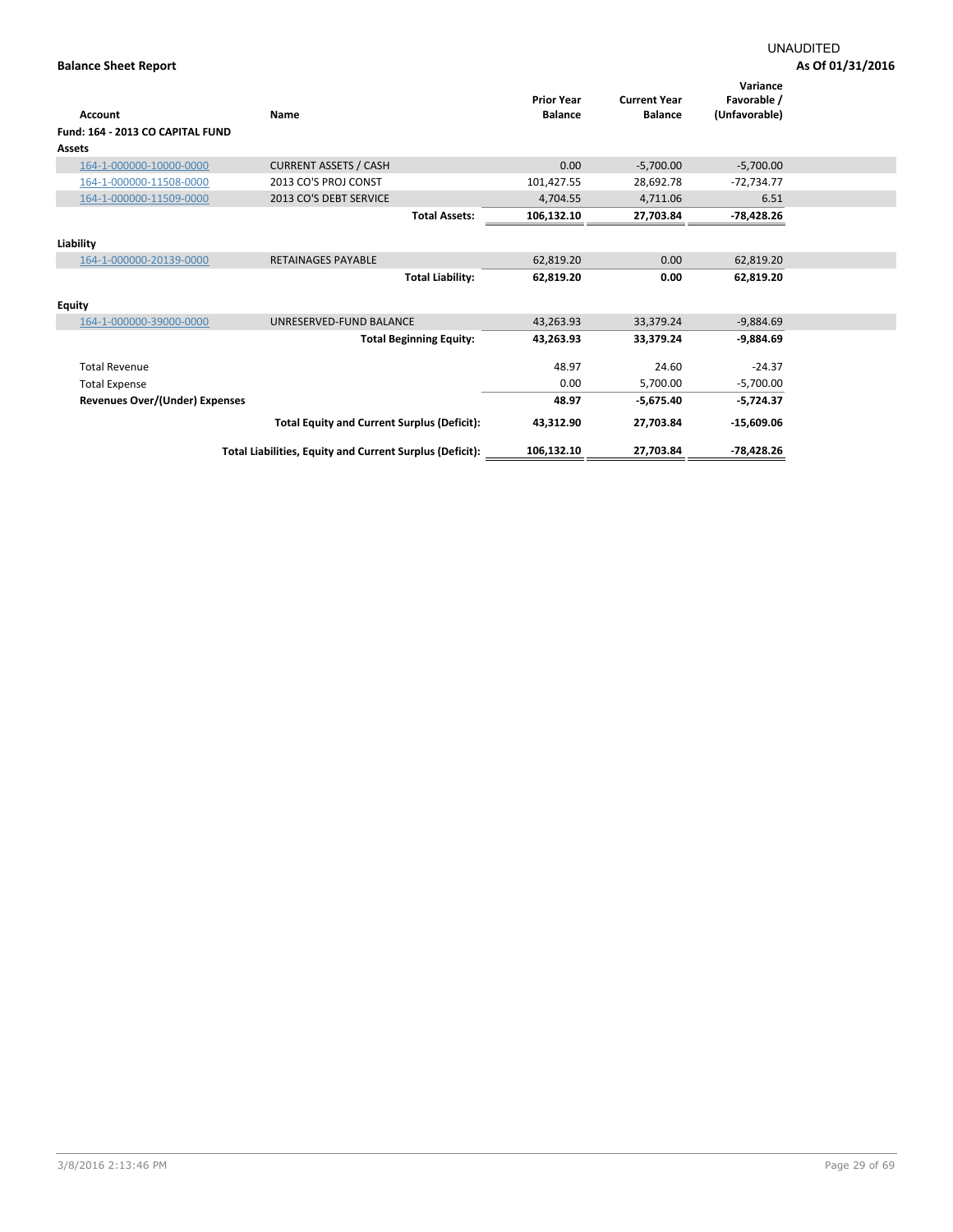|                                       |                                                          |                   |                     | Variance        |
|---------------------------------------|----------------------------------------------------------|-------------------|---------------------|-----------------|
|                                       |                                                          | <b>Prior Year</b> | <b>Current Year</b> | Favorable /     |
| <b>Account</b>                        | Name                                                     | <b>Balance</b>    | <b>Balance</b>      | (Unfavorable)   |
| Fund: 165 - 2014 GO FUND              |                                                          |                   |                     |                 |
| <b>Assets</b>                         |                                                          |                   |                     |                 |
| 165-1-000000-10000-0000               | <b>CURRENT ASSETS / CASH</b>                             | $-80,835.43$      | $-1,138,685.82$     | $-1,057,850.39$ |
| 165-1-000000-11202-0000               | 2014 GO STREET BONDS                                     | 4,726,861.99      | 1,916,205.24        | $-2,810,656.75$ |
| 165-1-000000-11511-0000               | 2015 GO PROJECT CONSTRUCTION                             | 0.00              | 3,864,105.55        | 3,864,105.55    |
| 165-1-000000-11520-0000               | <b>CERTIFICATES OF DEPOSIT</b>                           | 0.00              | 3,611,000.00        | 3,611,000.00    |
|                                       | <b>Total Assets:</b>                                     | 4,646,026.56      | 8,252,624.97        | 3,606,598.41    |
|                                       |                                                          |                   |                     |                 |
| Liability                             |                                                          |                   |                     |                 |
| 165-1-000000-20101-0000               | <b>ACCOUNTS PAYABLE</b>                                  | 0.00              | $-10,294.11$        | 10,294.11       |
| 165-1-000000-20139-0000               | <b>RETAINAGES PAYABLE</b>                                | 5,594.39          | 201,049.09          | $-195,454.70$   |
|                                       | <b>Total Liability:</b>                                  | 5,594.39          | 190.754.98          | $-185,160.59$   |
|                                       |                                                          |                   |                     |                 |
| <b>Equity</b>                         |                                                          |                   |                     |                 |
| 165-1-000000-39000-0000               | UNRESERVED-FUND BALANCE                                  | $-244.519.99$     | 8,706,752.14        | 8,951,272.13    |
|                                       | <b>Total Beginning Equity:</b>                           | -244,519.99       | 8,706,752.14        | 8,951,272.13    |
|                                       |                                                          |                   |                     |                 |
| <b>Total Revenue</b>                  |                                                          | 5,066,367.79      | 13,474.87           | $-5,052,892.92$ |
| <b>Total Expense</b>                  |                                                          | 181,415.63        | 658,357.02          | -476,941.39     |
| <b>Revenues Over/(Under) Expenses</b> |                                                          | 4,884,952.16      | $-644.882.15$       | $-5,529,834.31$ |
|                                       | <b>Total Equity and Current Surplus (Deficit):</b>       | 4,640,432.17      | 8,061,869.99        | 3,421,437.82    |
|                                       | Total Liabilities, Equity and Current Surplus (Deficit): | 4,646,026.56      | 8,252,624.97        | 3,606,598.41    |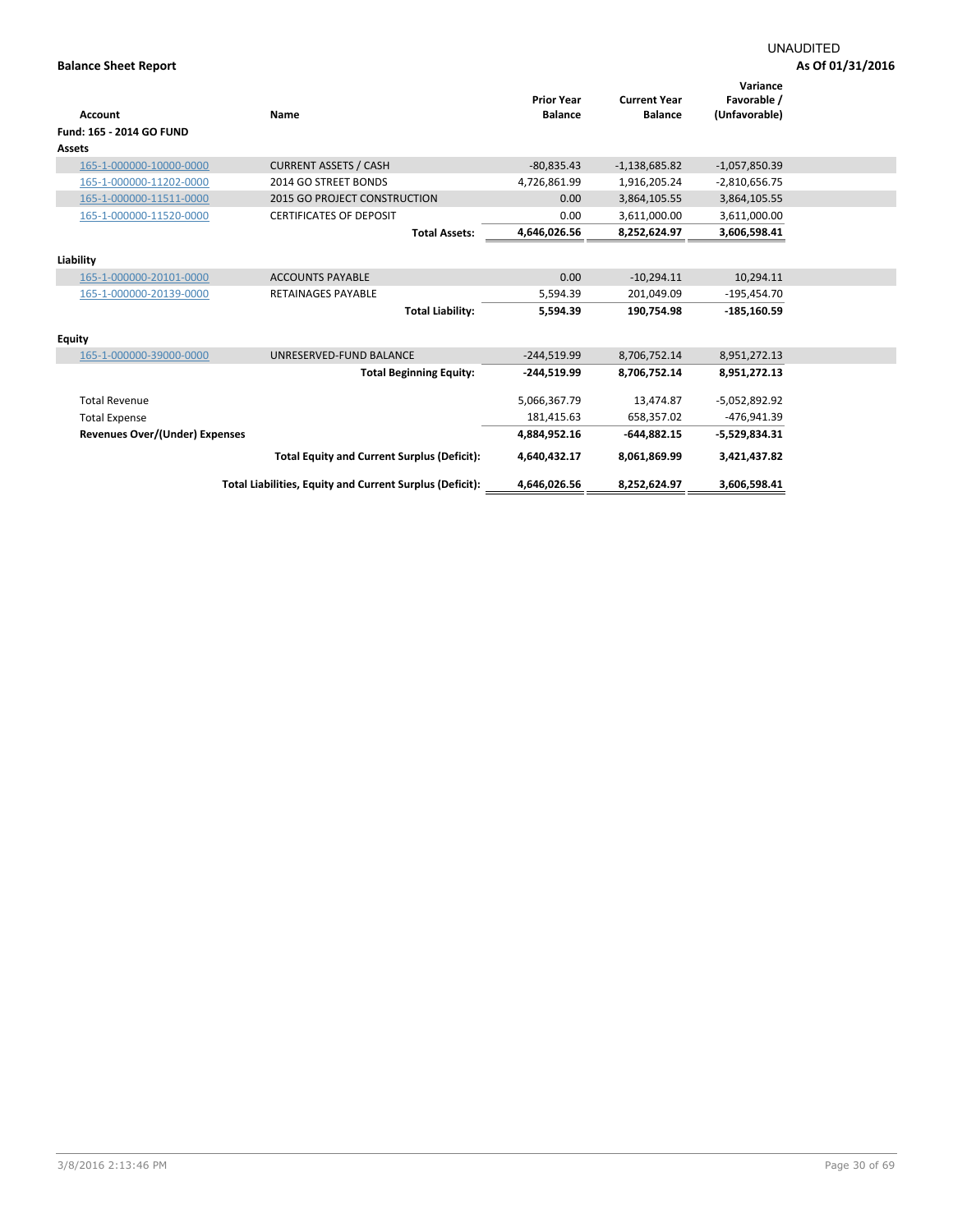| Account                                                      | Name                                                     | <b>Prior Year</b><br><b>Balance</b> | <b>Current Year</b><br><b>Balance</b> | Variance<br>Favorable /<br>(Unfavorable) |  |
|--------------------------------------------------------------|----------------------------------------------------------|-------------------------------------|---------------------------------------|------------------------------------------|--|
| <b>Fund: 170 - LAW ENFORCEMENT GRANT - CAPITAL PURCHASES</b> |                                                          |                                     |                                       |                                          |  |
| <b>Assets</b>                                                |                                                          |                                     |                                       |                                          |  |
| 170-1-000000-10000-0000                                      | <b>CURRENT ASSETS / CASH</b>                             | 194.66                              | 194.66                                | 0.00                                     |  |
|                                                              | <b>Total Assets:</b>                                     | 194.66                              | 194.66                                | 0.00                                     |  |
| Liability                                                    |                                                          |                                     |                                       |                                          |  |
|                                                              | <b>Total Liability:</b>                                  | 0.00                                | 0.00                                  | 0.00                                     |  |
| Equity                                                       |                                                          |                                     |                                       |                                          |  |
| 170-1-000000-39000-0000                                      | UNRESERVED-FUND BALANCE                                  | 194.66                              | 194.66                                | 0.00                                     |  |
|                                                              | <b>Total Beginning Equity:</b>                           | 194.66                              | 194.66                                | 0.00                                     |  |
| <b>Total Revenue</b>                                         |                                                          | 0.00                                | 0.00                                  | 0.00                                     |  |
| <b>Total Expense</b>                                         |                                                          | 0.00                                | 0.00                                  | 0.00                                     |  |
| Revenues Over/(Under) Expenses                               |                                                          | 0.00                                | 0.00                                  | 0.00                                     |  |
|                                                              | <b>Total Equity and Current Surplus (Deficit):</b>       | 194.66                              | 194.66                                | 0.00                                     |  |
|                                                              | Total Liabilities, Equity and Current Surplus (Deficit): | 194.66                              | 194.66                                | 0.00                                     |  |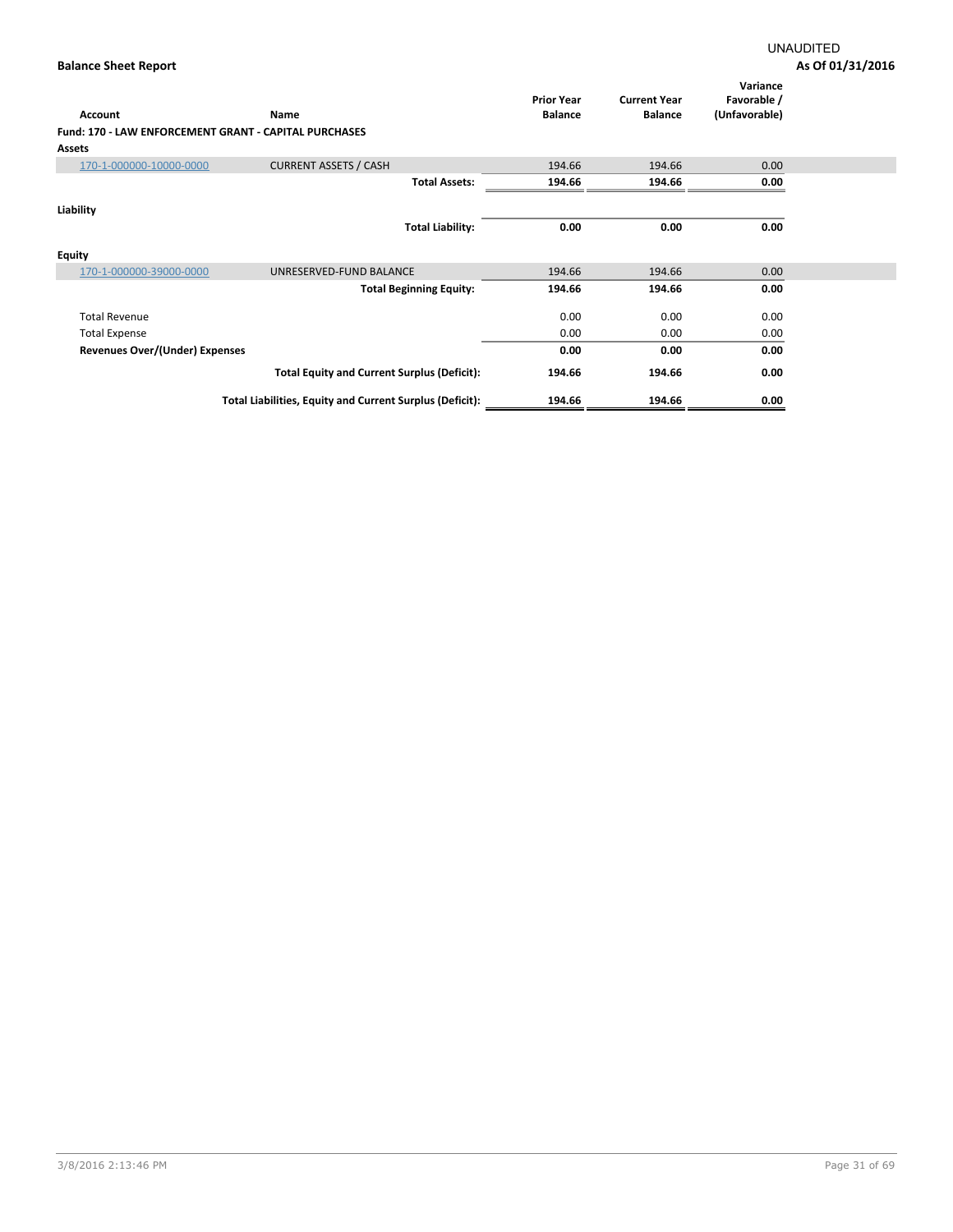| <b>Account</b>                          | Name                                                     | <b>Prior Year</b><br><b>Balance</b> | <b>Current Year</b><br><b>Balance</b> | Variance<br>Favorable /<br>(Unfavorable) |
|-----------------------------------------|----------------------------------------------------------|-------------------------------------|---------------------------------------|------------------------------------------|
| Fund: 171 - MAIN STREET SPECIAL REVENUE |                                                          |                                     |                                       |                                          |
| <b>Assets</b>                           |                                                          |                                     |                                       |                                          |
| 171-1-000000-10000-0000                 | <b>CURRENT ASSETS / CASH</b>                             | 44,641.28                           | 29,641.28                             | $-15,000.00$                             |
|                                         | <b>Total Assets:</b>                                     | 44,641.28                           | 29,641.28                             | $-15,000.00$                             |
| Liability                               |                                                          |                                     |                                       |                                          |
|                                         | <b>Total Liability:</b>                                  | 0.00                                | 0.00                                  | 0.00                                     |
| <b>Equity</b>                           |                                                          |                                     |                                       |                                          |
| 171-1-000000-39000-0000                 | UNRESERVED-FUND BALANCE                                  | 27,191.28                           | 29,641.28                             | 2,450.00                                 |
|                                         | <b>Total Beginning Equity:</b>                           | 27,191.28                           | 29,641.28                             | 2,450.00                                 |
| <b>Total Revenue</b>                    |                                                          | 25,000.00                           | 0.00                                  | $-25,000.00$                             |
| <b>Total Expense</b>                    |                                                          | 7,550.00                            | 0.00                                  | 7,550.00                                 |
| <b>Revenues Over/(Under) Expenses</b>   |                                                          | 17,450.00                           | 0.00                                  | $-17,450.00$                             |
|                                         | <b>Total Equity and Current Surplus (Deficit):</b>       | 44,641.28                           | 29,641.28                             | $-15,000.00$                             |
|                                         | Total Liabilities, Equity and Current Surplus (Deficit): | 44,641.28                           | 29,641.28                             | $-15,000.00$                             |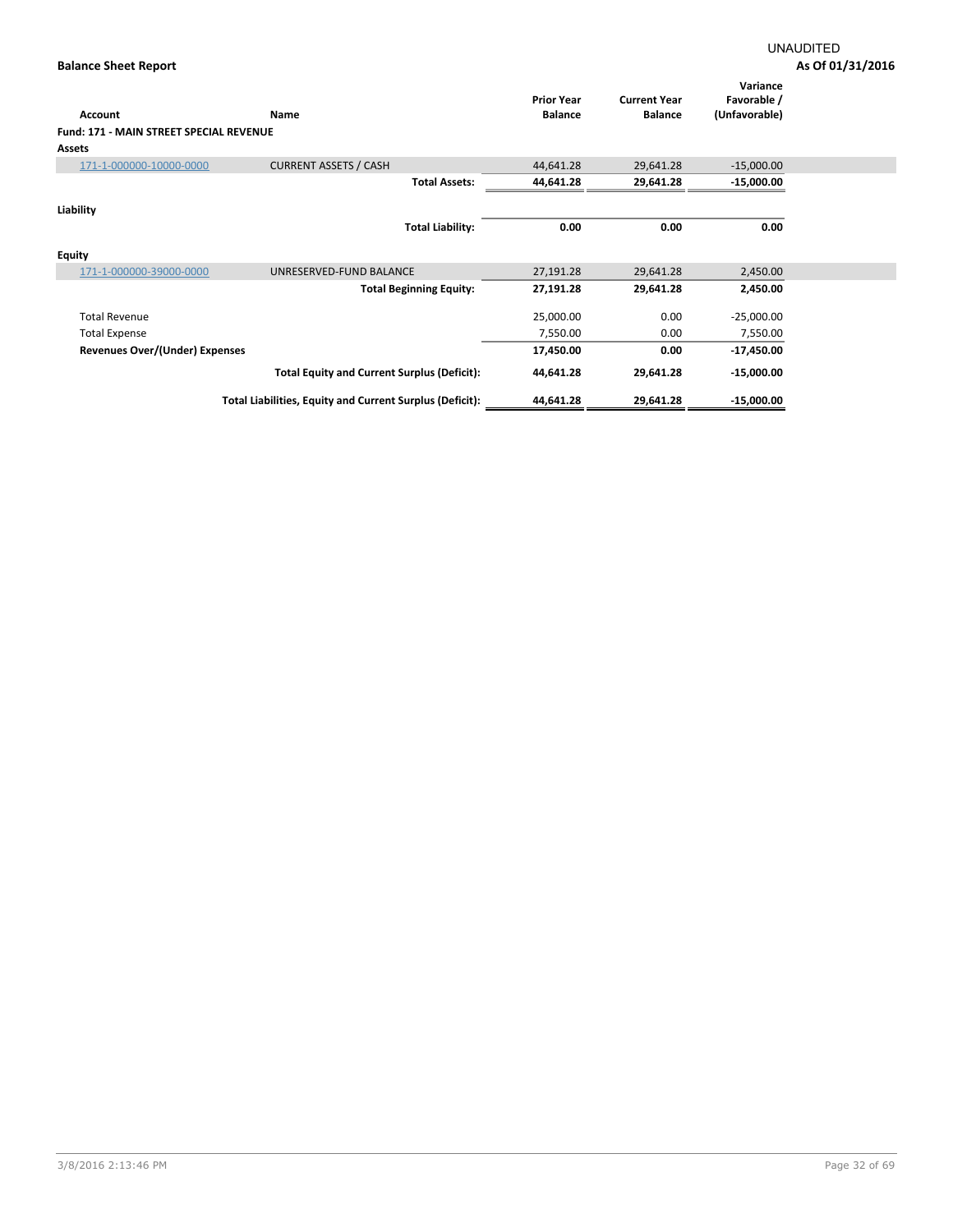| Account                              | Name                                                     | <b>Prior Year</b><br><b>Balance</b> | <b>Current Year</b><br><b>Balance</b> | Variance<br>Favorable /<br>(Unfavorable) |  |
|--------------------------------------|----------------------------------------------------------|-------------------------------------|---------------------------------------|------------------------------------------|--|
| <b>Fund: 172 - MINOR GRANTS FUND</b> |                                                          |                                     |                                       |                                          |  |
| <b>Assets</b>                        |                                                          |                                     |                                       |                                          |  |
| 172-1-000000-10000-0000              | <b>CURRENT ASSETS / CASH</b>                             | 15,133.53                           | 1,919.01                              | $-13,214.52$                             |  |
|                                      | <b>Total Assets:</b>                                     | 15,133.53                           | 1,919.01                              | $-13,214.52$                             |  |
| Liability                            |                                                          |                                     |                                       |                                          |  |
|                                      | <b>Total Liability:</b>                                  | 0.00                                | 0.00                                  | 0.00                                     |  |
| <b>Equity</b>                        |                                                          |                                     |                                       |                                          |  |
| 172-1-000000-39000-0000              | UNRESERVED-FUND BALANCE                                  | 393.93                              | 2,129.85                              | 1,735.92                                 |  |
|                                      | <b>Total Beginning Equity:</b>                           | 393.93                              | 2,129.85                              | 1,735.92                                 |  |
| <b>Total Revenue</b>                 |                                                          | 16,093.87                           | $-3.17$                               | $-16,097.04$                             |  |
| <b>Total Expense</b>                 |                                                          | 1,354.27                            | 207.67                                | 1,146.60                                 |  |
| Revenues Over/(Under) Expenses       |                                                          | 14,739.60                           | $-210.84$                             | $-14,950.44$                             |  |
|                                      | <b>Total Equity and Current Surplus (Deficit):</b>       | 15,133.53                           | 1,919.01                              | $-13,214.52$                             |  |
|                                      | Total Liabilities, Equity and Current Surplus (Deficit): | 15,133.53                           | 1,919.01                              | $-13,214.52$                             |  |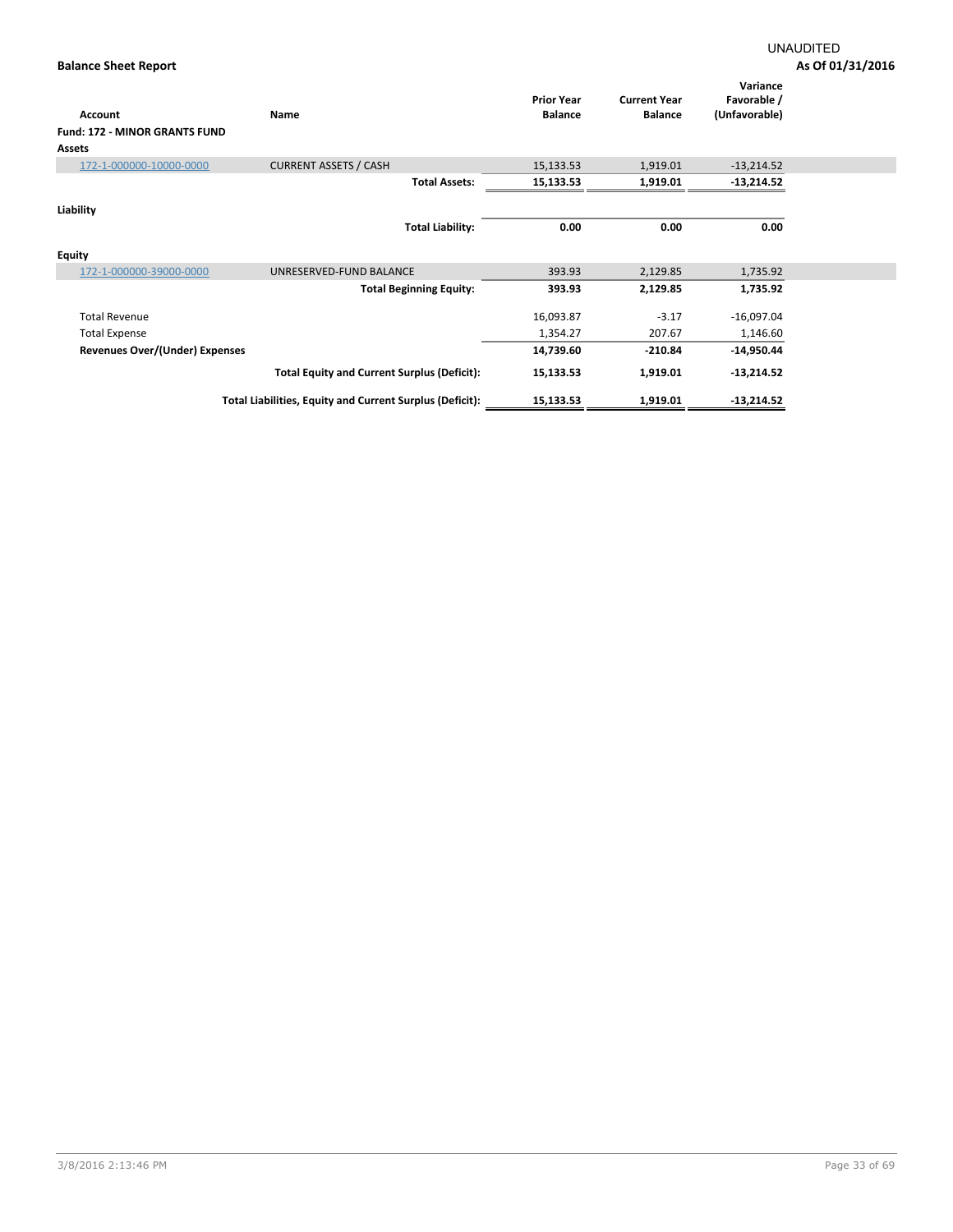| Account                                | Name                                                     | <b>Prior Year</b><br><b>Balance</b> | <b>Current Year</b><br><b>Balance</b> | Variance<br>Favorable /<br>(Unfavorable) |
|----------------------------------------|----------------------------------------------------------|-------------------------------------|---------------------------------------|------------------------------------------|
| <b>Fund: 173 - FL YOUNG FOUNDATION</b> |                                                          |                                     |                                       |                                          |
| Assets                                 |                                                          |                                     |                                       |                                          |
|                                        | <b>Total Assets:</b>                                     | 0.00                                | 0.00                                  | 0.00                                     |
| Liability                              |                                                          |                                     |                                       |                                          |
|                                        | <b>Total Liability:</b>                                  | 0.00                                | 0.00                                  | 0.00                                     |
| <b>Equity</b>                          |                                                          |                                     |                                       |                                          |
|                                        | <b>Total Beginning Equity:</b>                           | 0.00                                | 0.00                                  | 0.00                                     |
| <b>Total Revenue</b>                   |                                                          | 0.00                                | 0.00                                  | 0.00                                     |
| <b>Total Expense</b>                   |                                                          | 0.00                                | 0.00                                  | 0.00                                     |
| <b>Revenues Over/(Under) Expenses</b>  |                                                          | 0.00                                | 0.00                                  | 0.00                                     |
|                                        | <b>Total Equity and Current Surplus (Deficit):</b>       | 0.00                                | 0.00                                  | 0.00                                     |
|                                        | Total Liabilities, Equity and Current Surplus (Deficit): | 0.00                                | 0.00                                  | 0.00                                     |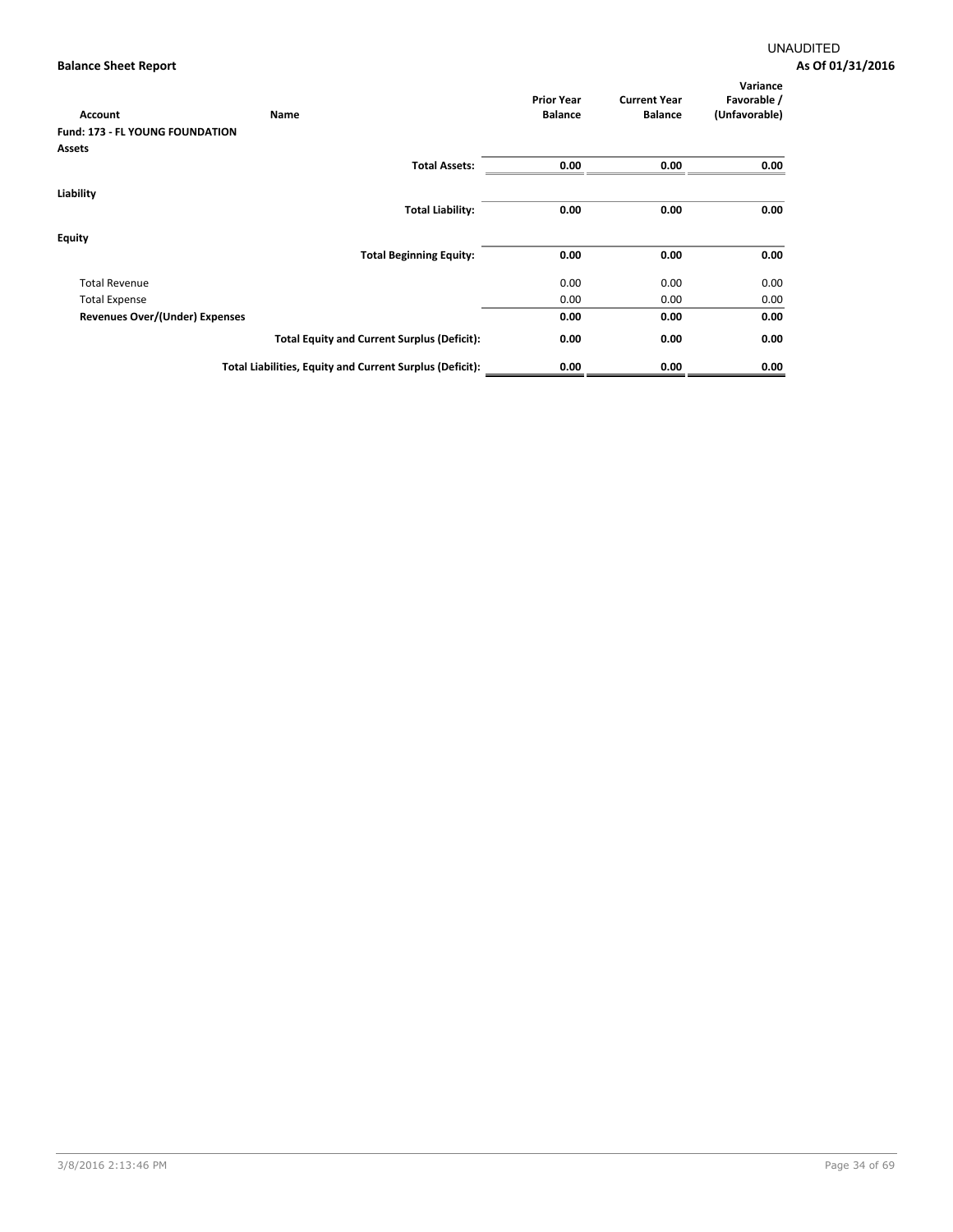| <b>Account</b>                        | Name                                                     | <b>Prior Year</b><br><b>Balance</b> | <b>Current Year</b><br><b>Balance</b> | Variance<br>Favorable /<br>(Unfavorable) |  |
|---------------------------------------|----------------------------------------------------------|-------------------------------------|---------------------------------------|------------------------------------------|--|
| Fund: 174 - FEMA GRANT                |                                                          |                                     |                                       |                                          |  |
| <b>Assets</b>                         |                                                          |                                     |                                       |                                          |  |
| 174-1-000000-10000-0000               | <b>CURRENT ASSETS / CASH</b>                             | 1.08                                | 1.08                                  | 0.00                                     |  |
|                                       | <b>Total Assets:</b>                                     | 1.08                                | 1.08                                  | 0.00                                     |  |
| Liability                             |                                                          |                                     |                                       |                                          |  |
|                                       | <b>Total Liability:</b>                                  | 0.00                                | 0.00                                  | 0.00                                     |  |
| Equity                                |                                                          |                                     |                                       |                                          |  |
| 174-1-000000-39000-0000               | UNRESERVED-FUND BALANCE                                  | 1.08                                | 1.08                                  | 0.00                                     |  |
|                                       | <b>Total Beginning Equity:</b>                           | 1.08                                | 1.08                                  | 0.00                                     |  |
| <b>Total Revenue</b>                  |                                                          | 0.00                                | 0.00                                  | 0.00                                     |  |
| <b>Total Expense</b>                  |                                                          | 0.00                                | 0.00                                  | 0.00                                     |  |
| <b>Revenues Over/(Under) Expenses</b> |                                                          | 0.00                                | 0.00                                  | 0.00                                     |  |
|                                       | <b>Total Equity and Current Surplus (Deficit):</b>       | 1.08                                | 1.08                                  | 0.00                                     |  |
|                                       | Total Liabilities, Equity and Current Surplus (Deficit): | 1.08                                | 1.08                                  | 0.00                                     |  |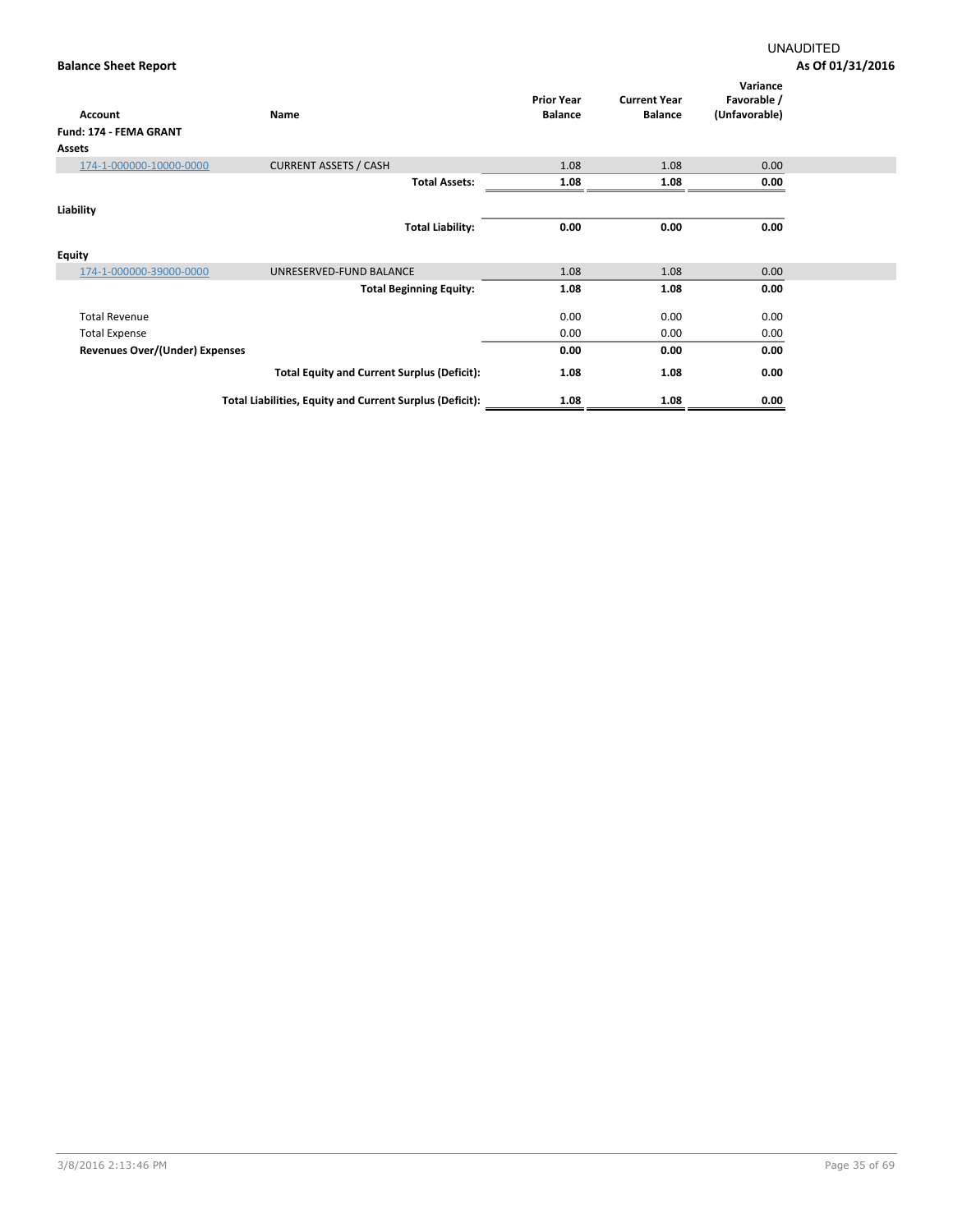| <b>Account</b>                             | Name                                                     | <b>Prior Year</b><br><b>Balance</b> | <b>Current Year</b><br><b>Balance</b> | Variance<br>Favorable /<br>(Unfavorable) |  |
|--------------------------------------------|----------------------------------------------------------|-------------------------------------|---------------------------------------|------------------------------------------|--|
| Fund: 175 - JUSTICE ASSISTANCE GRANT - JAG |                                                          |                                     |                                       |                                          |  |
|                                            |                                                          |                                     |                                       |                                          |  |
| Assets                                     |                                                          |                                     |                                       |                                          |  |
| 175-1-000000-10000-0000                    | <b>CURRENT ASSETS / CASH</b>                             | 15,366.00                           | 30.65                                 | $-15,335.35$                             |  |
|                                            | <b>Total Assets:</b>                                     | 15,366.00                           | 30.65                                 | $-15,335.35$                             |  |
| Liability                                  |                                                          |                                     |                                       |                                          |  |
|                                            | <b>Total Liability:</b>                                  | 0.00                                | 0.00                                  | 0.00                                     |  |
| Equity                                     |                                                          |                                     |                                       |                                          |  |
| 175-1-000000-39000-0000                    | UNRESERVED-FUND BALANCE                                  | 0.00                                | 30.65                                 | 30.65                                    |  |
|                                            | <b>Total Beginning Equity:</b>                           | 0.00                                | 30.65                                 | 30.65                                    |  |
| <b>Total Revenue</b>                       |                                                          | 15,366.00                           | 0.00                                  | $-15,366.00$                             |  |
| <b>Total Expense</b>                       |                                                          | 0.00                                | 0.00                                  | 0.00                                     |  |
| <b>Revenues Over/(Under) Expenses</b>      |                                                          | 15,366.00                           | 0.00                                  | $-15,366.00$                             |  |
|                                            | <b>Total Equity and Current Surplus (Deficit):</b>       | 15,366.00                           | 30.65                                 | $-15,335.35$                             |  |
|                                            | Total Liabilities, Equity and Current Surplus (Deficit): | 15,366.00                           | 30.65                                 | $-15,335.35$                             |  |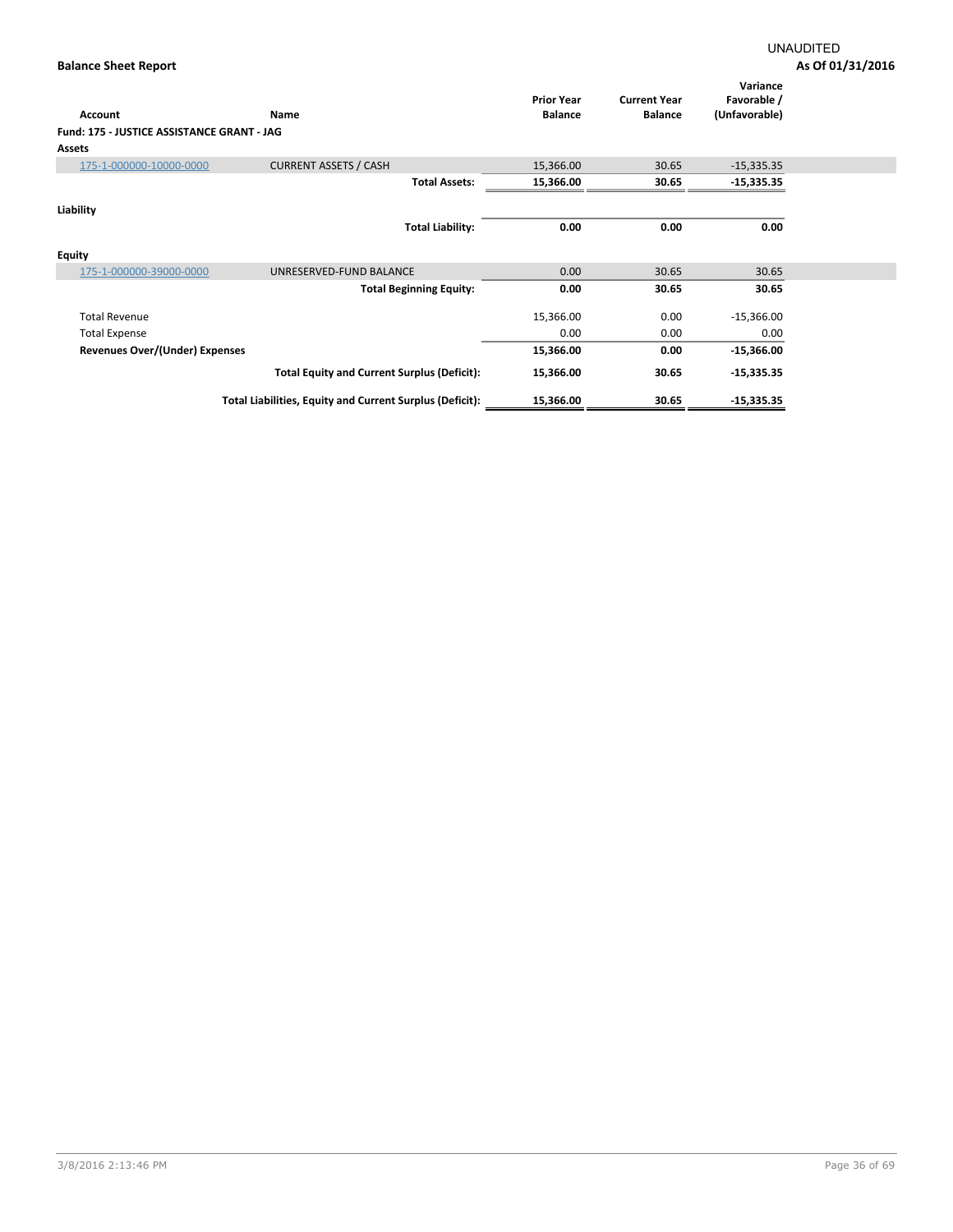| Account                               | Name                                                     | <b>Prior Year</b><br><b>Balance</b> | <b>Current Year</b><br><b>Balance</b> | Variance<br>Favorable /<br>(Unfavorable) |
|---------------------------------------|----------------------------------------------------------|-------------------------------------|---------------------------------------|------------------------------------------|
| <b>Fund: 176 - HOME GRANT FUND</b>    |                                                          |                                     |                                       |                                          |
| Assets                                |                                                          |                                     |                                       |                                          |
|                                       | <b>Total Assets:</b>                                     | 0.00                                | 0.00                                  | 0.00                                     |
| Liability                             |                                                          |                                     |                                       |                                          |
|                                       | <b>Total Liability:</b>                                  | 0.00                                | 0.00                                  | 0.00                                     |
| <b>Equity</b>                         |                                                          |                                     |                                       |                                          |
|                                       | <b>Total Beginning Equity:</b>                           | 0.00                                | 0.00                                  | 0.00                                     |
| <b>Total Revenue</b>                  |                                                          | 0.00                                | 0.00                                  | 0.00                                     |
| <b>Total Expense</b>                  |                                                          | 0.00                                | 0.00                                  | 0.00                                     |
| <b>Revenues Over/(Under) Expenses</b> |                                                          | 0.00                                | 0.00                                  | 0.00                                     |
|                                       | <b>Total Equity and Current Surplus (Deficit):</b>       | 0.00                                | 0.00                                  | 0.00                                     |
|                                       | Total Liabilities, Equity and Current Surplus (Deficit): | 0.00                                | 0.00                                  | 0.00                                     |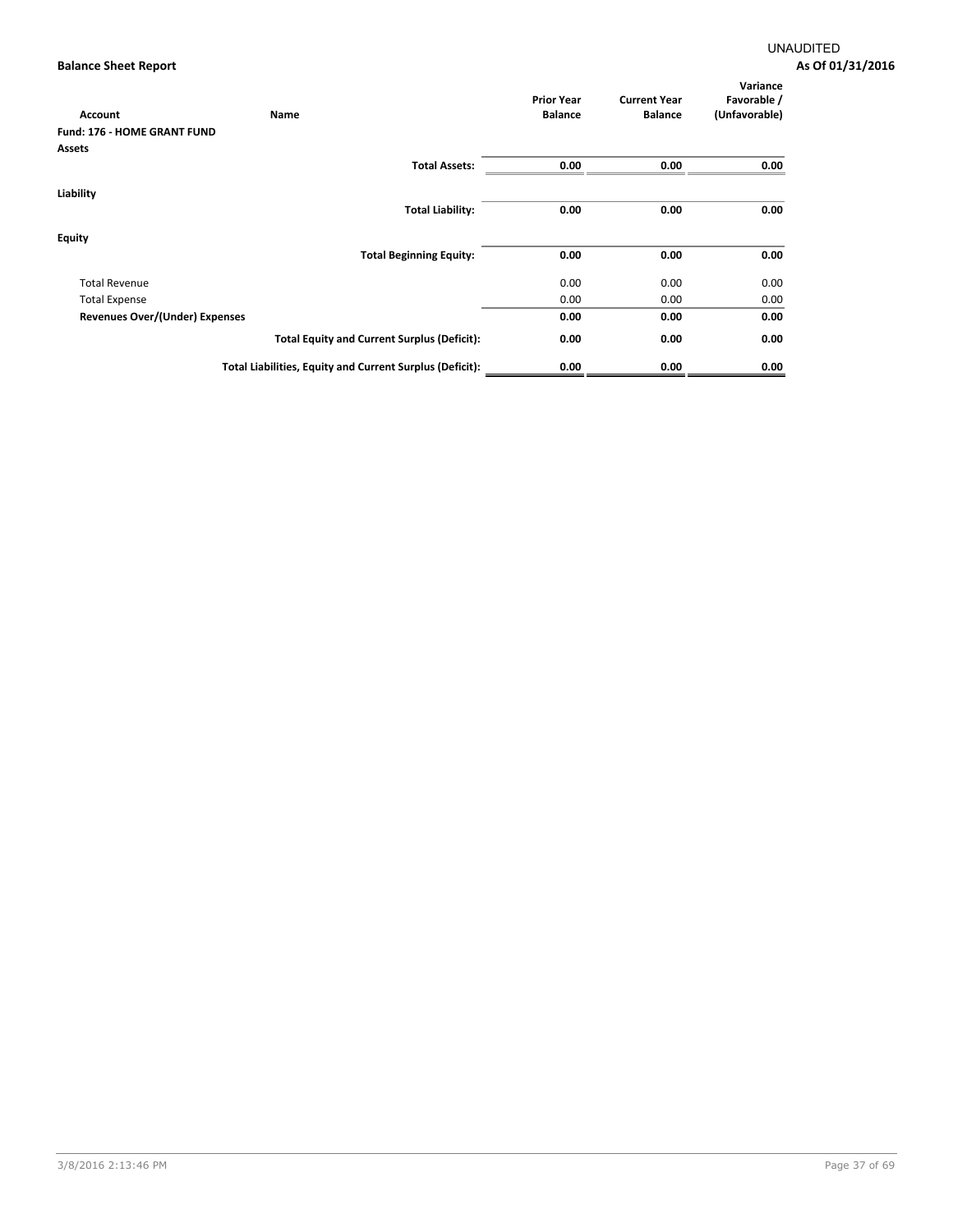| <b>Account</b>                          | Name                                                     | <b>Prior Year</b><br><b>Balance</b> | <b>Current Year</b><br><b>Balance</b> | Variance<br>Favorable /<br>(Unfavorable) |  |
|-----------------------------------------|----------------------------------------------------------|-------------------------------------|---------------------------------------|------------------------------------------|--|
| Fund: 177 - SAFE ROUTES TO SCHOOL GRANT |                                                          |                                     |                                       |                                          |  |
| <b>Assets</b>                           |                                                          |                                     |                                       |                                          |  |
| 177-1-000000-10000-0000                 | <b>CURRENT ASSETS / CASH</b>                             | 0.02                                | 0.02                                  | 0.00                                     |  |
|                                         | <b>Total Assets:</b>                                     | 0.02                                | 0.02                                  | 0.00                                     |  |
| Liability                               |                                                          |                                     |                                       |                                          |  |
|                                         | <b>Total Liability:</b>                                  | 0.00                                | 0.00                                  | 0.00                                     |  |
| <b>Equity</b>                           |                                                          |                                     |                                       |                                          |  |
| 177-1-000000-39000-0000                 | UNRESERVED-FUND BALANCE                                  | 0.02                                | 0.02                                  | 0.00                                     |  |
|                                         | <b>Total Beginning Equity:</b>                           | 0.02                                | 0.02                                  | 0.00                                     |  |
| <b>Total Revenue</b>                    |                                                          | 0.00                                | 0.00                                  | 0.00                                     |  |
| <b>Total Expense</b>                    |                                                          | 0.00                                | 0.00                                  | 0.00                                     |  |
| Revenues Over/(Under) Expenses          |                                                          | 0.00                                | 0.00                                  | 0.00                                     |  |
|                                         | <b>Total Equity and Current Surplus (Deficit):</b>       | 0.02                                | 0.02                                  | 0.00                                     |  |
|                                         | Total Liabilities, Equity and Current Surplus (Deficit): | 0.02                                | 0.02                                  | 0.00                                     |  |
|                                         |                                                          |                                     |                                       |                                          |  |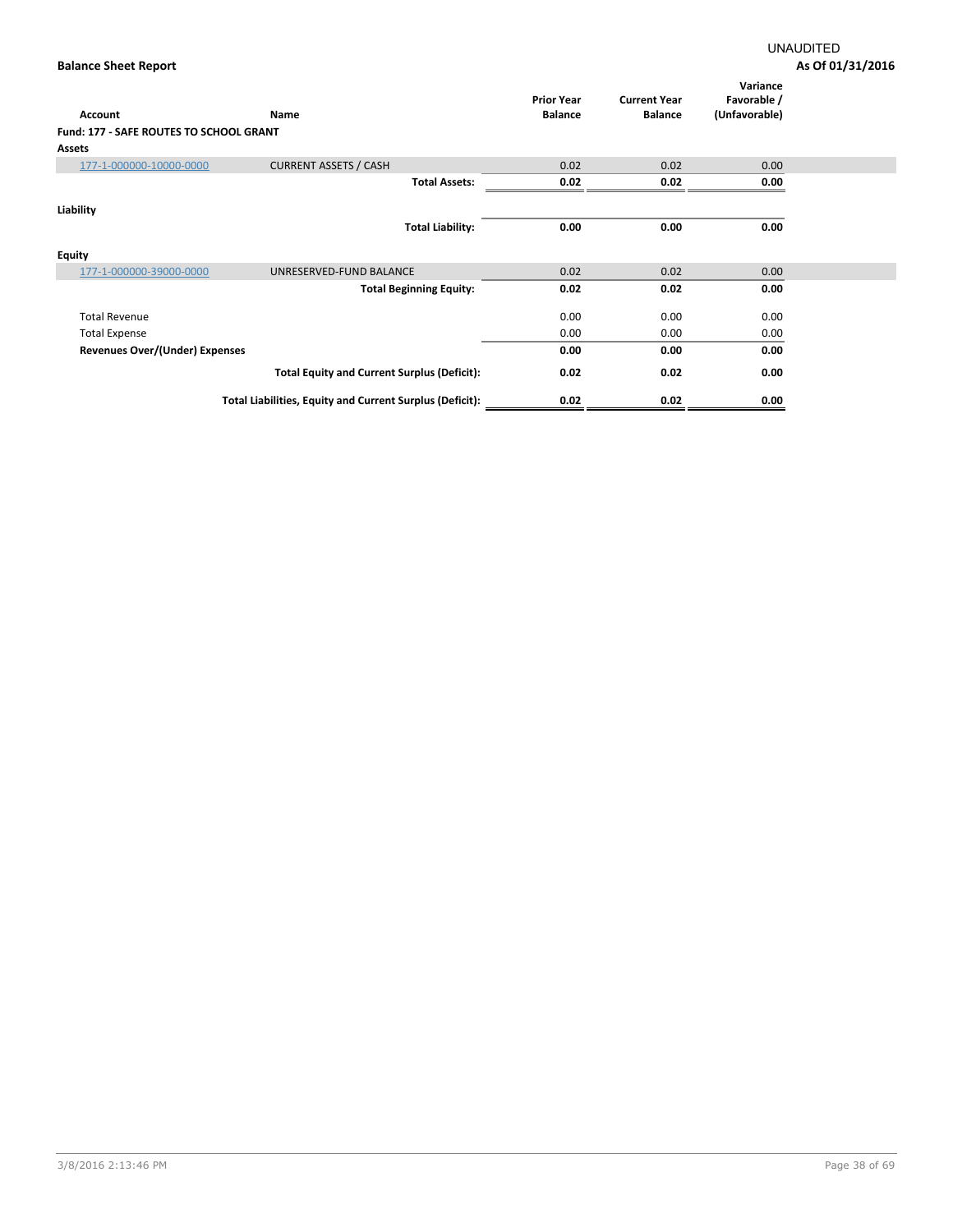# UNAUDITED

|                                       |                                                                  |                              |                     | Variance             |  |
|---------------------------------------|------------------------------------------------------------------|------------------------------|---------------------|----------------------|--|
|                                       |                                                                  | <b>Prior Year</b>            | <b>Current Year</b> | Favorable /          |  |
| <b>Account</b>                        | Name                                                             | <b>Balance</b>               | <b>Balance</b>      | (Unfavorable)        |  |
| Fund: 190 - FIXED ASSETS              |                                                                  |                              |                     |                      |  |
| <b>Assets</b>                         |                                                                  |                              |                     |                      |  |
| 190-1-000000-16001-0000               | FIXED ASSETS / LAND                                              | 2,219,154.75                 | 1,432,334.75        | -786,820.00          |  |
| 190-1-000000-16002-0000               | FIXED ASSETS / IMPROVMENTS-NON BUILDI                            | 8,369,064.04                 | 8,469,732.94        | 100,668.90           |  |
| 190-1-000000-16003-0000               | ACCUM DEPR / IMPROVEMENTS- NON BUIL                              | $-3,209,942.60$              | $-3,471,050.55$     | $-261, 107.95$       |  |
| 190-1-000000-16004-0000               | FIXED ASSETS / BUILDINGS                                         | 22,566,070.84                | 23,501,256.14       | 935,185.30           |  |
| 190-1-000000-16005-0000               | <b>ACCUM DEPR / BUILDINGS</b>                                    | $-7,014,537.76$              | -7,547,999.04       | $-533,461.28$        |  |
| 190-1-000000-16109-0000               | FIXED ASSETS / INFRASTRUCTURE                                    | 31,419,001.05                | 36,030,072.95       | 4,611,071.90         |  |
| 190-1-000000-16110-0000               | <b>ACCUM DEPR / INFRASTRUCTURE</b>                               | -15,829,511.08               | $-16,216,860.87$    | -387,349.79          |  |
| 190-1-000000-16201-0000               | FIXED ASSETS / MACHINERY AND EQUIPMEN                            | 5,948,521.77                 | 6,012,215.41        | 63,693.64            |  |
| 190-1-000000-16202-0000               | ACCUM DEPR / MACHINERY AND EQUIPMEI                              | $-3,664,000.60$              | $-3,959,622.39$     | $-295,621.79$        |  |
| 190-1-000000-16205-0000               | FIXED ASSETS / SEIZURE FUNDED VEHICLES                           | 62,680.68                    | 109,736.85          | 47,056.17            |  |
| 190-1-000000-16206-0000               | ACCUM DEPR / SEIZURE FUNDED VEHICLES                             | $-55,368.00$                 | $-67,386.30$        | $-12,018.30$         |  |
| 190-1-000000-16301-0000               | FIXED ASSETS / C W I P                                           | 3,022,592.69                 | 1,135,346.08        | $-1,887,246.61$      |  |
|                                       | <b>Total Assets:</b>                                             | 43,833,725.78                | 45,427,775.97       | 1,594,050.19         |  |
|                                       |                                                                  |                              |                     |                      |  |
| Liability                             |                                                                  |                              |                     |                      |  |
| 190-1-000000-27001-0000               | CONTRIBUTED CAPITAL / DEVELOPERS                                 | 7,196,125.29                 | 7,196,125.29        | 0.00                 |  |
| 190-1-000000-27101-0000               | INVESTMENT IN GFA / GENERAL FUND<br><b>SPECIAL REVENUE FUNDS</b> | 2,159,477.38<br>4,861,998.29 | 2,194,657.07        | $-35,179.69$<br>0.00 |  |
| 190-1-000000-27102-0000               |                                                                  |                              | 4,861,998.29        |                      |  |
| 190-1-000000-27103-0000               | <b>GENERAL CIP FUND</b>                                          | 44,876,646.93                | 47,834,759.54       | $-2,958,112.61$      |  |
| 190-1-000000-27104-0000               | PROPRIETARY FUNDS                                                | 13,885,324.34                | 13,885,324.34       | 0.00                 |  |
| 190-1-000000-27107-0000               | INVESTMENT IN GFA / SEIZURE FUNDS                                | 127,680.68                   | 127,680.68          | 0.00                 |  |
| 190-1-000000-27110-0000               | INVESTMENT IN GFA / 4A EDC                                       | 383,073.49                   | 524,560.49          | $-141,487.00$        |  |
| 190-1-000000-27201-0000               | CAFR USE / MUNICIPAL BUILDINGS                                   | 1,862,037.81                 | 1,862,037.81        | 0.00                 |  |
| 190-1-000000-27202-0000               | CAFR USE / OTHER GENERAL GOVERNMEN                               | 363,987.04                   | 363,987.04          | 0.00                 |  |
| 190-1-000000-27203-0000               | CAFR USE / POLICE PROTECTION                                     | 1,742,383.46                 | 1,742,383.46        | 0.00                 |  |
| 190-1-000000-27204-0000               | CAFR USE / FIRE PROTECTION                                       | 2,609,936.84                 | 2,609,936.84        | 0.00                 |  |
| 190-1-000000-27205-0000               | CAFR USE / PUBLIC WORKS                                          | 2,509,263.59                 | 2,509,263.59        | 0.00                 |  |
| 190-1-000000-27206-0000               | CAFR USE / LIBRARIES                                             | 2,147,054.00                 | 2,147,054.00        | 0.00                 |  |
| 190-1-000000-27207-0000               | CAFR USE / RECREATION                                            | 4,153,623.63                 | 4,153,623.63        | 0.00                 |  |
| 190-1-000000-27208-0000               | CAFR USE / CEMETERY                                              | 246,894.00                   | 246,894.00          | 0.00                 |  |
| 190-1-000000-27209-0000               | CAFR USE / EXCHANGE BUILDING                                     | 6,053,703.29                 | 6,053,703.29        | 0.00                 |  |
| 190-1-000000-27210-0000               | CAFR USE / INVESTMENT IN GFA                                     | $-21,688,883.66$             | $-21,688,883.66$    | 0.00                 |  |
| 190-1-000000-27301-0000               | DONATIONS/GRANTS                                                 | 2,092,706.06                 | 2,092,706.06        | 0.00                 |  |
|                                       | <b>Total Liability:</b>                                          | 75,583,032.46                | 78,717,811.76       | $-3,134,779.30$      |  |
| <b>Equity</b>                         |                                                                  |                              |                     |                      |  |
| 190-1-000000-39000-0000               | UNRESERVED-FUND BALANCE                                          | $-31,749,306.68$             | -33,290,035.79      | $-1,540,729.11$      |  |
|                                       | <b>Total Beginning Equity:</b>                                   | -31,749,306.68               | -33,290,035.79      | $-1,540,729.11$      |  |
|                                       |                                                                  |                              |                     |                      |  |
| <b>Total Expense</b>                  |                                                                  | 0.00                         | 0.00                | 0.00                 |  |
| <b>Revenues Over/(Under) Expenses</b> |                                                                  | 0.00                         | 0.00                | 0.00                 |  |
|                                       | <b>Total Equity and Current Surplus (Deficit):</b>               | -31,749,306.68               | -33,290,035.79      | $-1,540,729.11$      |  |
|                                       | Total Liabilities, Equity and Current Surplus (Deficit):         | 43,833,725.78                | 45,427,775.97       | 1,594,050.19         |  |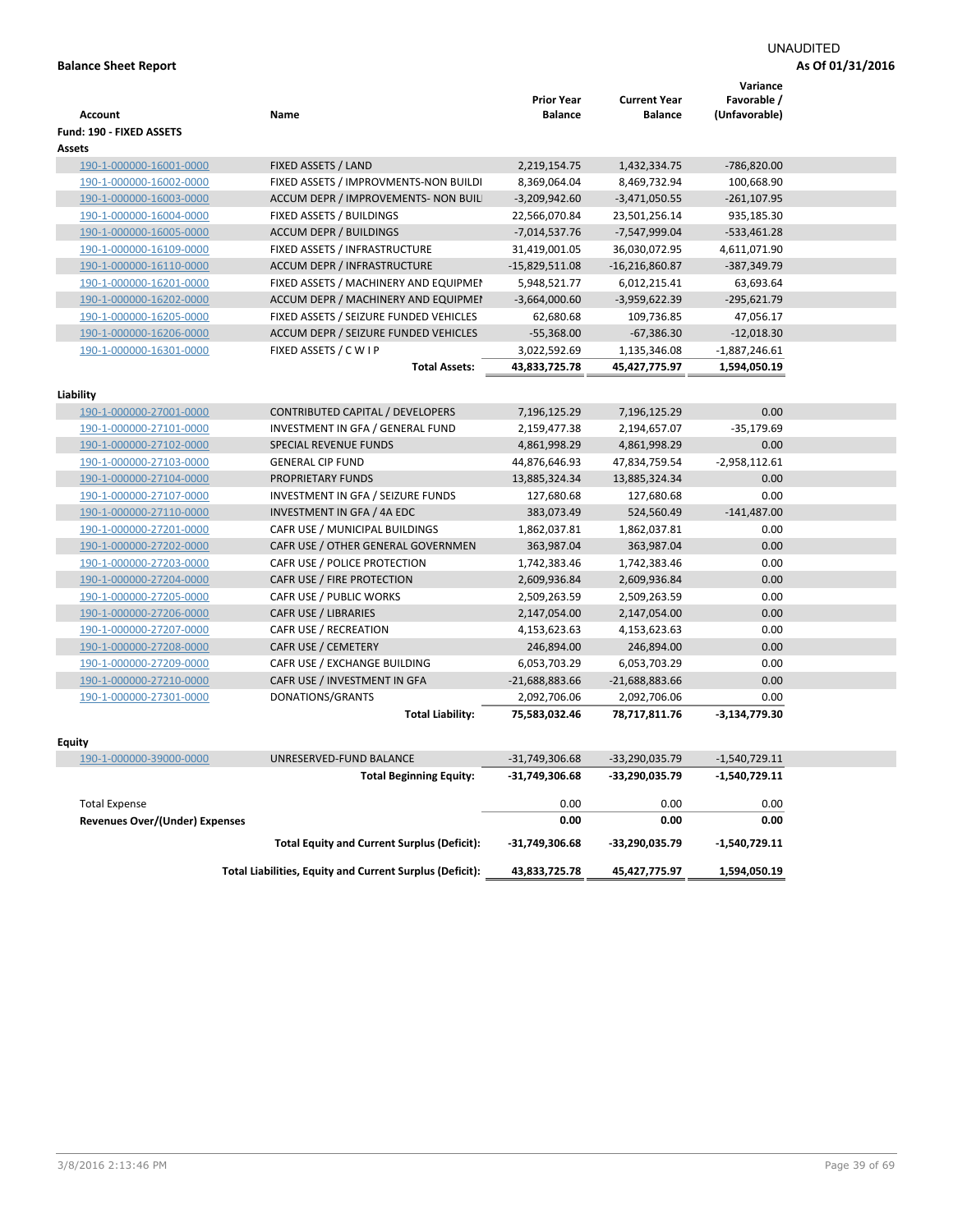|                                       |                                                          | <b>Prior Year</b> | <b>Current Year</b> | Variance<br>Favorable / |  |
|---------------------------------------|----------------------------------------------------------|-------------------|---------------------|-------------------------|--|
| <b>Account</b>                        | Name                                                     | <b>Balance</b>    | <b>Balance</b>      | (Unfavorable)           |  |
| <b>Fund: 191 - DEBT</b>               |                                                          |                   |                     |                         |  |
| <b>Assets</b>                         |                                                          |                   |                     |                         |  |
| 191-1-000000-12201-0000               | DEFERRED CHARGES / BOND DISCOUNT                         | $-1,293,031.34$   | $-1,094,398.22$     | 198,633.12              |  |
| 191-1-000000-17101-0000               | LONG-TERM DEBT / AMT TO BE PROVIDE                       | 2,481,942.22      | 7,551,515.46        | 5,069,573.24            |  |
|                                       | <b>Total Assets:</b>                                     | 1,188,910.88      | 6,457,117.24        | 5,268,206.36            |  |
| Liability                             |                                                          |                   |                     |                         |  |
| 191-1-000000-22002-0000               | <b>VACATION/SICK PAYABLE</b>                             | 1,386,977.59      | 1,656,587.16        | $-269,609.57$           |  |
| 191-1-000000-26001-0000               | <b>COMPENSATED ABSENCES PAY</b>                          | 1,871,723.44      | 1,600,423.44        | 271,300.00              |  |
| 191-1-000000-26003-0000               | EXCESS SALES TAX DUE TO STATE OF TEXAS                   | 2,728,301.60      | 2,728,301.60        | 0.00                    |  |
| 191-1-000000-26101-0000               | <b>GENERAL OBLIG BONDS PAY</b>                           | 33,175,000.00     | 38,194,000.00       | $-5,019,000.00$         |  |
| 191-1-000000-26103-0000               | DEFERRED LOSS/DEFEASEMENT                                | $-1,109,374.99$   | $-1,109,374.99$     | 0.00                    |  |
| 191-1-000000-26104-0000               | <b>ACCRETED INTEREST</b>                                 | 173,664.47        | 225,928.14          | $-52,263.67$            |  |
| 191-1-000000-26105-0000               | INV NET OF RELATED DEBT                                  | $-34,384,329.59$  | -34,384,329.59      | 0.00                    |  |
| 191-1-000000-26106-0000               | RESTRICTED DEBT SERVICE                                  | 621,308.00        | 621,308.00          | 0.00                    |  |
|                                       | <b>Total Liability:</b>                                  | 4,463,270.52      | 9,532,843.76        | $-5,069,573.24$         |  |
| <b>Equity</b>                         |                                                          |                   |                     |                         |  |
| 191-1-000000-39000-0000               | UNRESERVED-FUND BALANCE                                  | $-3,274,359.64$   | $-3,075,726.52$     | 198,633.12              |  |
|                                       | <b>Total Beginning Equity:</b>                           | -3,274,359.64     | -3,075,726.52       | 198,633.12              |  |
| <b>Total Expense</b>                  |                                                          | 0.00              | 0.00                | 0.00                    |  |
| <b>Revenues Over/(Under) Expenses</b> |                                                          | 0.00              | 0.00                | 0.00                    |  |
|                                       | <b>Total Equity and Current Surplus (Deficit):</b>       | $-3,274,359.64$   | $-3,075,726.52$     | 198,633.12              |  |
|                                       | Total Liabilities, Equity and Current Surplus (Deficit): | 1,188,910.88      | 6,457,117.24        | 5,268,206.36            |  |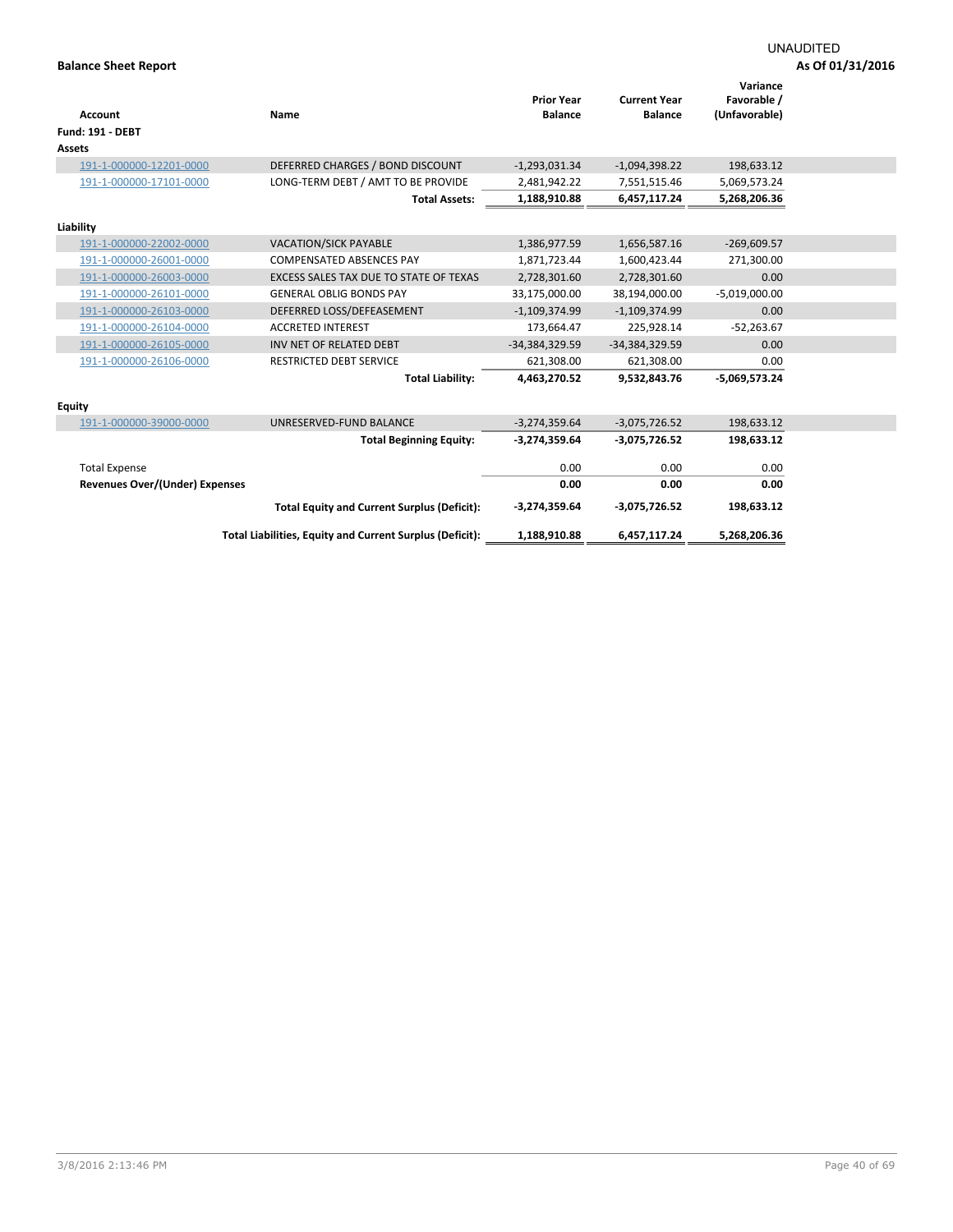| Account<br><b>Fund: 192 - PAYROLL CLEARING</b> | Name                                                     | <b>Prior Year</b><br><b>Balance</b> | <b>Current Year</b><br><b>Balance</b> | Variance<br>Favorable /<br>(Unfavorable) |  |
|------------------------------------------------|----------------------------------------------------------|-------------------------------------|---------------------------------------|------------------------------------------|--|
| Assets                                         |                                                          |                                     |                                       |                                          |  |
| 192-1-000000-10000-0000                        | <b>CURRENT ASSETS / CASH</b>                             | 247,265.40                          | 173,967.32                            | $-73,298.08$                             |  |
| 192-1-000000-13201-0000                        | MISC ACCTS RECEIVABLE                                    | 2,445.48                            | 2,228.78                              | $-216.70$                                |  |
|                                                | <b>Total Assets:</b>                                     | 249,710.88                          | 176,196.10                            | $-73,514.78$                             |  |
| Liability                                      |                                                          |                                     |                                       |                                          |  |
| 192-1-000000-20101-0000                        | <b>ACCOUNTS PAYABLE</b>                                  | 0.00                                | $-7,566.77$                           | 7,566.77                                 |  |
| 192-1-000000-22001-0000                        | <b>SALARIES PAYABLE</b>                                  | 116.36                              | $-393.01$                             | 509.37                                   |  |
| 192-1-000000-22102-0000                        | <b>TAXES - FICA</b>                                      | 0.00                                | $-0.01$                               | 0.01                                     |  |
| 192-1-000000-22201-0000                        | <b>INS - AFLAC</b>                                       | 9,428.87                            | 493.67                                | 8,935.20                                 |  |
| 192-1-000000-22205-0000                        | INS - CITY EMPL-FLEXCARD                                 | 344.42                              | 8,118.13                              | $-7,773.71$                              |  |
| 192-1-000000-22212-0000                        | <b>INS - VISION PLAN</b>                                 | $-16.65$                            | $-3,935.00$                           | 3,918.35                                 |  |
| 192-1-000000-22217-0000                        | INS - MUTUAL OF OMAHA                                    | 4,439.12                            | $-11,878.84$                          | 16,317.96                                |  |
| 192-1-000000-22218-0000                        | INS - TX LIFE                                            | 0.15                                | 0.65                                  | $-0.50$                                  |  |
| 192-1-000000-22219-0000                        | <b>INS - NEW YORK LIFE</b>                               | 0.00                                | 70.00                                 | $-70.00$                                 |  |
| 192-1-000000-22220-0000                        | INS - AFLAC CRITICAL INSURANCE                           | 1,451.76                            | 904.64                                | 547.12                                   |  |
| 192-1-000000-22223-0000                        | INS - DENTAL PLAN                                        | $-14,687.15$                        | $-33,381.44$                          | 18,694.29                                |  |
| 192-1-000000-22301-0000                        | <b>RETIREMENT - TMRS</b>                                 | 248,574.20                          | 224,678.55                            | 23,895.65                                |  |
| 192-1-000000-22302-0000                        | RETIREMENT - F R & R                                     | 0.00                                | $-1,423.92$                           | 1,423.92                                 |  |
| 192-1-000000-22502-0000                        | UNITED WAY                                               | 0.00                                | 193.50                                | $-193.50$                                |  |
| 192-1-000000-22603-0000                        | PR DEDUCT - PRE PAID LEGAL FEE                           | 59.80                               | 155.45                                | $-95.65$                                 |  |
| 192-1-000000-22605-0000                        | PR DEDUCT - YMCA                                         | 0.00                                | 160.50                                | $-160.50$                                |  |
|                                                | <b>Total Liability:</b>                                  | 249,710.88                          | 176,196.10                            | 73,514.78                                |  |
|                                                |                                                          |                                     |                                       |                                          |  |
| <b>Equity</b>                                  | <b>Total Beginning Equity:</b>                           | 0.00                                | 0.00                                  | 0.00                                     |  |
|                                                |                                                          |                                     |                                       |                                          |  |
|                                                | <b>Total Equity and Current Surplus (Deficit):</b>       | 0.00                                | 0.00                                  | 0.00                                     |  |
|                                                | Total Liabilities, Equity and Current Surplus (Deficit): | 249,710.88                          | 176,196.10                            | $-73,514.78$                             |  |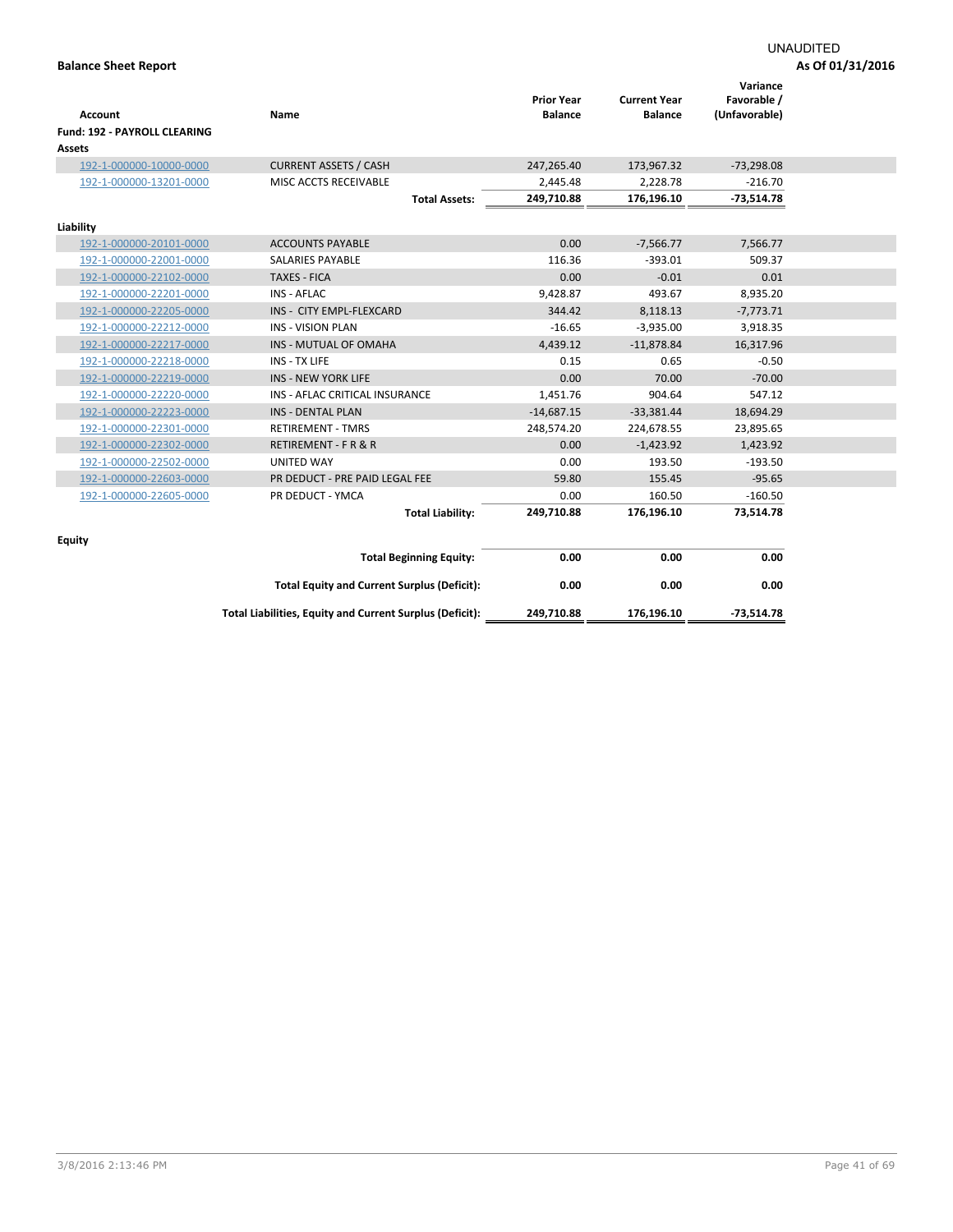# UNAUDITED

| Account                                              | Name                                                     | <b>Prior Year</b><br>Balance      | <b>Current Year</b><br><b>Balance</b> | Variance<br>Favorable /<br>(Unfavorable) |  |
|------------------------------------------------------|----------------------------------------------------------|-----------------------------------|---------------------------------------|------------------------------------------|--|
| Fund: 200 - WATER / WASTEWATER FUND<br><b>Assets</b> |                                                          |                                   |                                       |                                          |  |
| 200-2-000000-10000-0000                              | <b>CURRENT ASSETS / CASH</b>                             | 7,104,925.58                      | 6,599,093.09                          | $-505,832.49$                            |  |
| 200-2-000000-12201-0000                              | DEFERRED CHARGES / BOND DISCOUNT                         | $-53,144.49$                      | $-38,513.73$                          | 14,630.76                                |  |
| 200-2-000000-13000-0000                              | <b>CUSTOMER ACCTS RECEIVABLE</b>                         | 430,254.44                        | 438,736.04                            | 8,481.60                                 |  |
| 200-2-000000-13001-0000                              | NON CURRENT CUSTOMER ACCTS RECEIVAE                      | 121,900.87                        | 144,836.97                            | 22,936.10                                |  |
| 200-2-000000-13002-0000                              | ALLOW FOR UNCOLLECT REC                                  | $-131,666.23$                     | $-146,301.30$                         | $-14,635.07$                             |  |
| 200-2-000000-13003-0000                              | UNBILLED YEAR-END ACCRUAL                                | 855,656.34                        | 1,289,398.91                          | 433,742.57                               |  |
| 200-2-000000-13004-0000                              | <b>WASTE HAULER RECEIVABLE</b>                           | 41,751.00                         | 41,255.60                             | $-495.40$                                |  |
| 200-2-000000-14120-0000                              | DUE FROM UTILITY CIP                                     | 38,336,026.85                     | 38,336,026.85                         | 0.00                                     |  |
| 200-2-000000-15401-0000                              | <b>INVENTORIES / WATER STOCK</b>                         | 178,659.61                        | 196,135.46                            | 17,475.85                                |  |
| 200-2-000000-15501-0000                              | <b>INVENTORIES / WASTEWATER STOCK</b>                    | 20,493.95                         | 23,266.28                             | 2,772.33                                 |  |
| 200-2-000000-16001-0000                              | FIXED ASSETS / LAND                                      | 685,983.11                        | 685,983.11                            | 0.00                                     |  |
| 200-2-000000-16002-0000                              | FIXED ASSETS / IMPROVMENTS-NON BUILDI                    | 5,384,796.63                      | 5,396,182.49                          | 11,385.86                                |  |
| 200-2-000000-16003-0000                              | ACCUM DEPR / IMPROVEMENTS-NON BUILL                      | $-1,397,236.68$                   | $-1,592,139.50$                       | $-194,902.82$                            |  |
| 200-2-000000-16004-0000                              | FIXED ASSETS / BUILDINGS                                 | 23,421,260.64                     | 23,420,667.00                         | $-593.64$                                |  |
| 200-2-000000-16005-0000                              | <b>ACCUM DEPR / BUILDINGS</b>                            | $-652,824.94$                     | $-1,379,925.46$                       | $-727,100.52$                            |  |
| 200-2-000000-16006-0000                              | FIXED ASSETS / FILTRATION PLANT                          | 10,529,295.00                     | 10,529,295.00                         | 0.00                                     |  |
| 200-2-000000-16007-0000                              | ACCUM DEPR / FILTRATION PLANT                            | $-6,402,496.66$                   | $-6,628,314.94$                       | $-225,818.28$                            |  |
| 200-2-000000-16008-0000                              | FIXED ASSETS / WATER RECLAMATION PLAN                    | 6,424,693.00                      | 6,424,693.00                          | 0.00                                     |  |
| 200-2-000000-16009-0000                              | ACCUM DEPR / WATER RECLAMATION PLAN                      | $-5,867,114.06$                   | $-5,797,976.53$                       | 69,137.53                                |  |
| 200-2-000000-16101-0000                              | FIXED ASSETS / WATER MAINS                               | 19,107,999.39                     | 19,560,838.81                         | 452,839.42                               |  |
| 200-2-000000-16102-0000                              | <b>ACCUM DEPR / WATER MAINS</b>                          | $-8,511,096.12$                   | -8,898,988.27                         | $-387,892.15$                            |  |
| 200-2-000000-16103-0000                              | FIXED ASSETS / SANITARY SEWERS                           | 25,361,000.76                     | 25,544,578.76                         | 183,578.00                               |  |
| 200-2-000000-16104-0000                              | <b>ACCUM DEPR / SANITARY SEWERS</b>                      | $-9,048,781.77$                   | $-9,628,469.08$                       | $-579,687.31$                            |  |
| 200-2-000000-16105-0000                              | FIXED ASSETS / RESERVOIRS & TANKS                        | 1,023,525.00                      | 1,023,525.00                          | 0.00                                     |  |
| 200-2-000000-16106-0000                              | ACCUM DEPR / RESERVOIRS & TANKS                          | -787,288.56                       | -796,294.04                           | $-9,005.48$                              |  |
| 200-2-000000-16107-0000                              | FIXED ASSETS / PUMP STATIONS                             | 307,450.06                        | 366,204.61                            | 58,754.55                                |  |
| 200-2-000000-16108-0000                              | <b>ACCUM DEPR / PUMP STATIONS</b>                        | $-253,312.94$                     | $-265,667.46$                         | $-12,354.52$                             |  |
| 200-2-000000-16201-0000                              | FIXED ASSETS / MACHINERY AND EQUIPMEN                    | 2,339,805.21                      | 2,680,080.80                          | 340,275.59                               |  |
|                                                      |                                                          |                                   |                                       |                                          |  |
| 200-2-000000-16202-0000                              | ACCUM DEPR / MACHINERY AND EQUIPMEI                      | $-1,294,633.42$<br>107,275,881.57 | $-1,267,769.25$<br>106,260,438.22     | 26,864.17<br>$-1,015,443.35$             |  |
|                                                      | <b>Total Assets:</b>                                     |                                   |                                       |                                          |  |
| Liability                                            |                                                          |                                   |                                       |                                          |  |
| 200-2-000000-20101-0000                              | <b>ACCOUNTS PAYABLE</b>                                  | 100.00                            | 0.00                                  | 100.00                                   |  |
| 200-2-000000-20109-0000                              | <b>GENERAL OBLIG BONDS PAY</b>                           | 1,245,000.00                      | 3,084,000.00                          | $-1,839,000.00$                          |  |
| 200-2-000000-20110-0000                              | <b>REVENUE BONDS PAYABLE</b>                             | 1,040,000.00                      | 910,000.00                            | 130,000.00                               |  |
| 200-2-000000-20112-0000                              | <b>ACCRUED INTEREST PAYABLE</b>                          | 92,651.32                         | 77,667.06                             | 14,984.26                                |  |
| 200-2-000000-20141-0000                              | <b>TELEPHONE CLEARING</b>                                | 0.01                              | 0.01                                  | 0.00                                     |  |
| 200-2-000000-22001-0000                              | SALARIES PAYABLE                                         | 59,110.92                         | 66,832.69                             | $-7,721.77$                              |  |
| 200-2-000000-22002-0000                              | <b>VACATION/SICK PAYABLE</b>                             | 183,272.45                        | 184,901.55                            | $-1,629.10$                              |  |
| 200-2-000000-24002-0000                              | <b>CUSTOMER DEPOSITS</b>                                 | 524,826.36                        | 597,329.40                            | $-72,503.04$                             |  |
| 200-2-000000-24003-0000                              | <b>CUSTOMER OVERPMT SUSPENSE</b>                         | 75,824.50                         | 84,620.87                             | $-8,796.37$                              |  |
| 200-2-000000-24006-0000                              | <b>AWAITING CUSTOMER SETUP</b>                           | 1,955.61                          | 1,955.61                              | 0.00                                     |  |
| 200-2-000000-26001-0000                              | <b>COMPENSATED ABSENCES PAY</b>                          | 300,723.08                        | 251,537.37                            | 49,185.71                                |  |
| 200-2-000000-26101-0000                              | <b>GENERAL OBLIG BONDS PAY</b>                           | 11,589,000.00                     | 8,505,000.00                          | 3,084,000.00                             |  |
| 200-2-000000-26102-0000                              | REVENUE BONDS PAYABLE                                    | 15,980,000.00                     | 15,070,000.00                         | 910,000.00                               |  |
| 200-2-000000-26103-0000                              | DEFERRED LOSS/DEFEASEMENT                                | -446,143.13                       | -446,143.13                           | 0.00                                     |  |
|                                                      | <b>Total Liability:</b>                                  | 30,646,321.12                     | 28,387,701.43                         | 2,258,619.69                             |  |
|                                                      |                                                          |                                   |                                       |                                          |  |
| <b>Equity</b><br>200-2-000000-39100-0000             | UNRESERVED-RET. EARNINGS                                 | 76,262,823.39                     | 77,291,925.47                         | 1,029,102.08                             |  |
|                                                      | <b>Total Beginning Equity:</b>                           | 76,262,823.39                     | 77,291,925.47                         | 1,029,102.08                             |  |
|                                                      |                                                          |                                   |                                       |                                          |  |
| <b>Total Revenue</b>                                 |                                                          | 4,208,084.91                      | 4,483,110.62                          | 275,025.71                               |  |
| <b>Total Expense</b>                                 |                                                          | 3,841,347.85                      | 3,902,299.30                          | $-60,951.45$                             |  |
| <b>Revenues Over/(Under) Expenses</b>                |                                                          | 366,737.06                        | 580,811.32                            | 214,074.26                               |  |
|                                                      | <b>Total Equity and Current Surplus (Deficit):</b>       | 76,629,560.45                     | 77,872,736.79                         | 1,243,176.34                             |  |
|                                                      | Total Liabilities, Equity and Current Surplus (Deficit): | 107,275,881.57                    | 106,260,438.22                        | $-1,015,443.35$                          |  |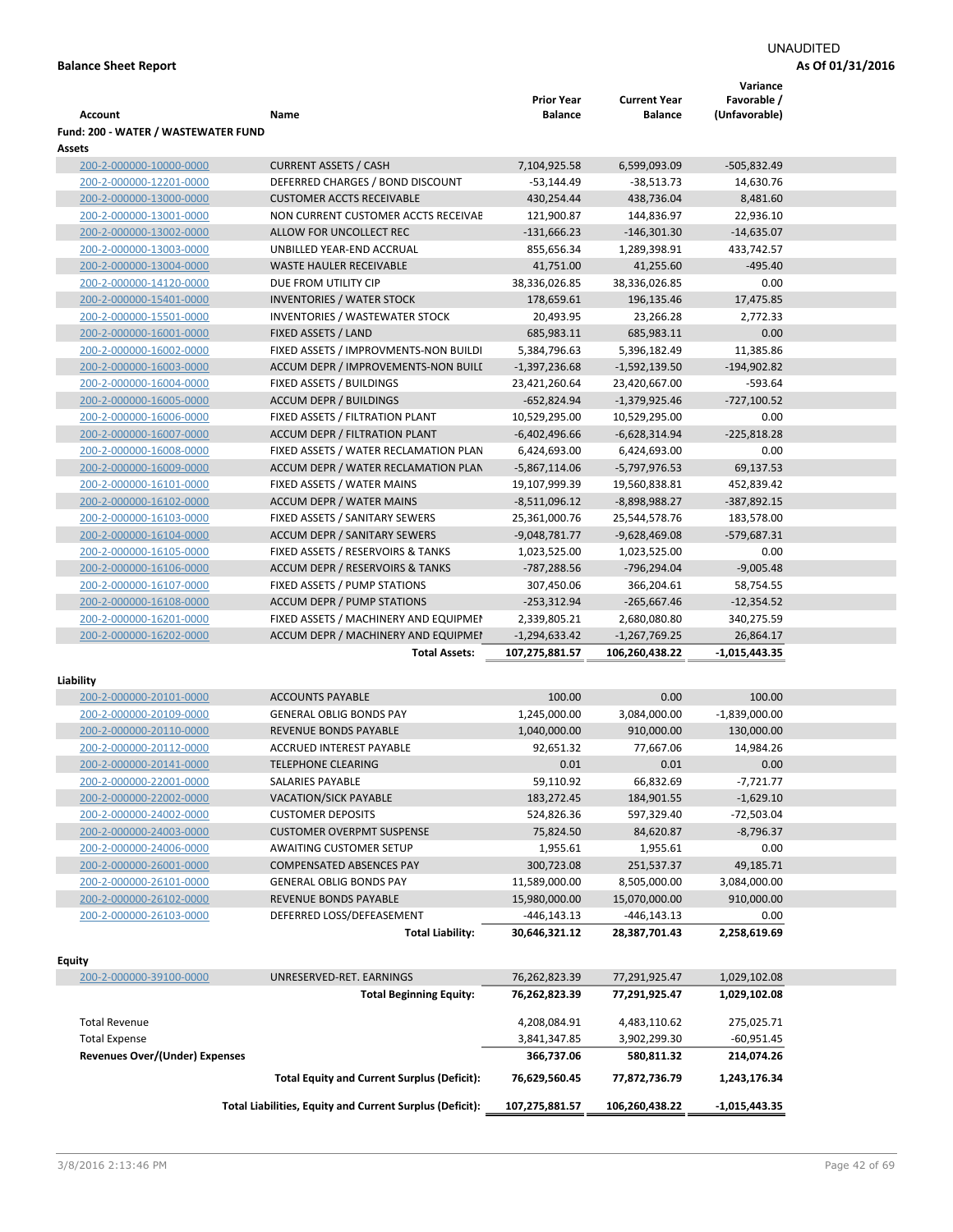| Account                              | Name                                                     | <b>Prior Year</b><br><b>Balance</b> | <b>Current Year</b><br><b>Balance</b> | Variance<br>Favorable /<br>(Unfavorable) |  |
|--------------------------------------|----------------------------------------------------------|-------------------------------------|---------------------------------------|------------------------------------------|--|
| <b>Fund: 210 - WATER IMPACT FEES</b> |                                                          |                                     |                                       |                                          |  |
| Assets                               |                                                          |                                     |                                       |                                          |  |
| 210-2-000000-10000-0000              | <b>CURRENT ASSETS / CASH</b>                             | 28,782.36                           | 36.67                                 | $-28,745.69$                             |  |
|                                      | <b>Total Assets:</b>                                     | 28,782.36                           | 36.67                                 | -28,745.69                               |  |
| Liability                            |                                                          |                                     |                                       |                                          |  |
|                                      | <b>Total Liability:</b>                                  | 0.00                                | 0.00                                  | 0.00                                     |  |
| <b>Equity</b>                        |                                                          |                                     |                                       |                                          |  |
| 210-2-000000-39100-0000              | UNRESERVED-RET. EARNINGS                                 | 8.23                                | 36.65                                 | 28.42                                    |  |
|                                      | <b>Total Beginning Equity:</b>                           | 8.23                                | 36.65                                 | 28.42                                    |  |
| <b>Total Revenue</b>                 |                                                          | 79,404.77                           | 0.03                                  | -79,404.74                               |  |
| <b>Total Expense</b>                 |                                                          | 50,630.64                           | 0.01                                  | 50,630.63                                |  |
| Revenues Over/(Under) Expenses       |                                                          | 28,774.13                           | 0.02                                  | $-28,774.11$                             |  |
|                                      | <b>Total Equity and Current Surplus (Deficit):</b>       | 28,782.36                           | 36.67                                 | -28,745.69                               |  |
|                                      | Total Liabilities, Equity and Current Surplus (Deficit): | 28,782.36                           | 36.67                                 | $-28,745.69$                             |  |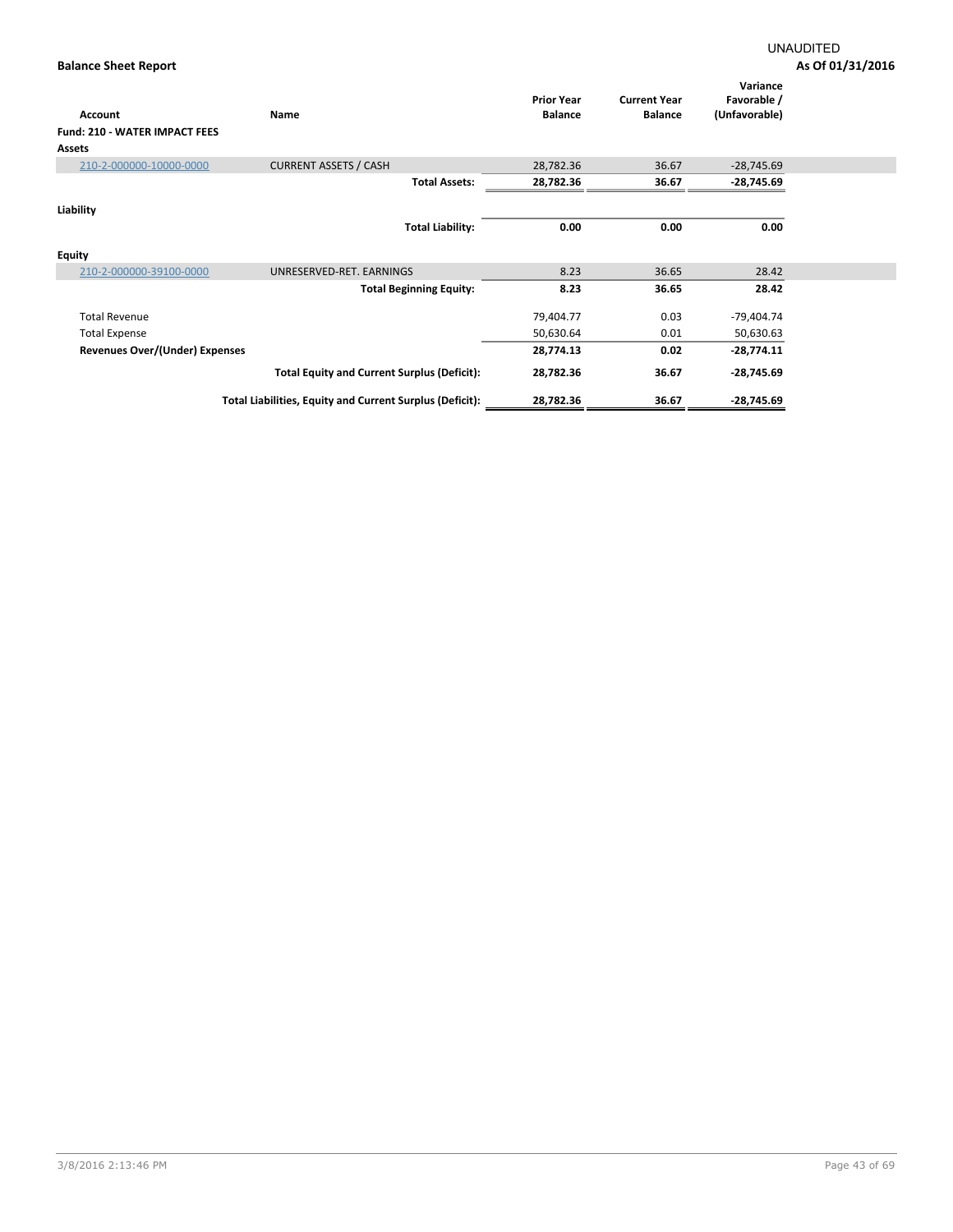|                                           |                                                          | <b>Prior Year</b> | <b>Current Year</b> | Variance<br>Favorable / |  |
|-------------------------------------------|----------------------------------------------------------|-------------------|---------------------|-------------------------|--|
| Account                                   | Name                                                     | <b>Balance</b>    | <b>Balance</b>      | (Unfavorable)           |  |
| <b>Fund: 211 - WASTEWATER IMPACT FEES</b> |                                                          |                   |                     |                         |  |
| <b>Assets</b>                             |                                                          |                   |                     |                         |  |
| 211-2-000000-10000-0000                   | <b>CURRENT ASSETS / CASH</b>                             | 17,087.32         | 1,992.09            | $-15,095.23$            |  |
|                                           | <b>Total Assets:</b>                                     | 17,087.32         | 1,992.09            | $-15,095.23$            |  |
| Liability                                 |                                                          |                   |                     |                         |  |
|                                           | <b>Total Liability:</b>                                  | 0.00              | 0.00                | 0.00                    |  |
| <b>Equity</b>                             |                                                          |                   |                     |                         |  |
| 211-2-000000-39100-0000                   | UNRESERVED-RET. EARNINGS                                 | 9.39              | 1,991.86            | 1,982.47                |  |
|                                           | <b>Total Beginning Equity:</b>                           | 9.39              | 1,991.86            | 1,982.47                |  |
| <b>Total Revenue</b>                      |                                                          | 34,718.13         | 1.46                | $-34,716.67$            |  |
| <b>Total Expense</b>                      |                                                          | 17,640.20         | 1.23                | 17,638.97               |  |
| Revenues Over/(Under) Expenses            |                                                          | 17,077.93         | 0.23                | $-17,077.70$            |  |
|                                           | <b>Total Equity and Current Surplus (Deficit):</b>       | 17,087.32         | 1,992.09            | $-15,095.23$            |  |
|                                           | Total Liabilities, Equity and Current Surplus (Deficit): | 17,087.32         | 1,992.09            | $-15,095.23$            |  |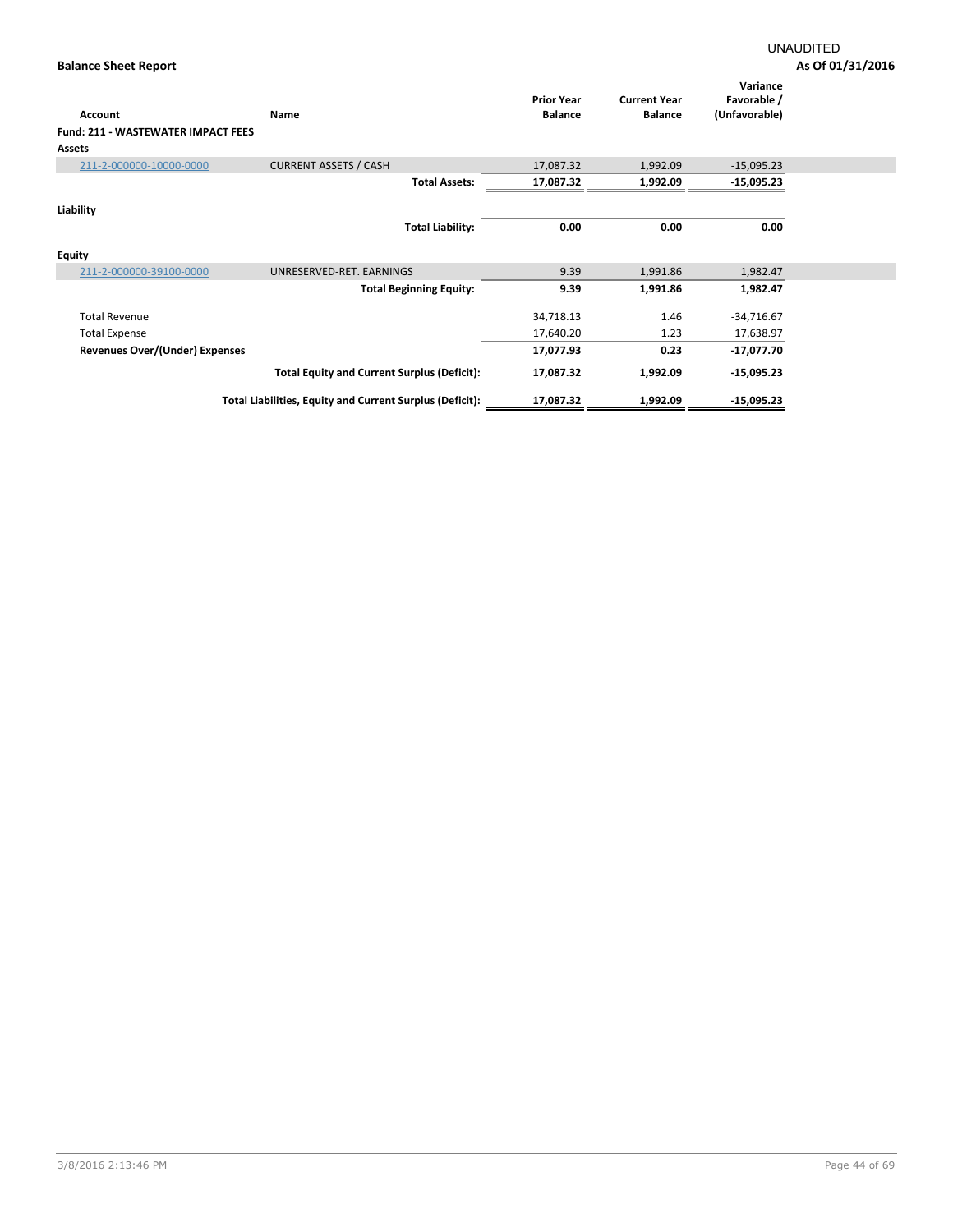| Account                                                   | Name                                                     | <b>Prior Year</b><br><b>Balance</b> | <b>Current Year</b><br><b>Balance</b> | Variance<br>Favorable /<br>(Unfavorable) |  |
|-----------------------------------------------------------|----------------------------------------------------------|-------------------------------------|---------------------------------------|------------------------------------------|--|
| Fund: 212 - TX COMMUNITY DEV SWR SYSTEM IMPROV PROG GRANT |                                                          |                                     |                                       |                                          |  |
| <b>Assets</b>                                             |                                                          |                                     |                                       |                                          |  |
| 212-2-000000-10000-0000                                   | <b>CURRENT ASSETS / CASH</b>                             | $-79,565.75$                        | 0.00                                  | 79,565.75                                |  |
| 212-2-000000-16301-0000                                   | FIXED ASSETS / C W I P                                   | 24,697.50                           | 0.00                                  | $-24.697.50$                             |  |
|                                                           | <b>Total Assets:</b>                                     | -54,868.25                          | 0.00                                  | 54,868.25                                |  |
| Liability                                                 |                                                          |                                     |                                       |                                          |  |
| 212-2-000000-20139-0000                                   | RETAINAGES PAYABLE                                       | 5,754.25                            | 0.00                                  | 5,754.25                                 |  |
|                                                           | <b>Total Liability:</b>                                  | 5,754.25                            | 0.00                                  | 5,754.25                                 |  |
| <b>Equity</b>                                             |                                                          |                                     |                                       |                                          |  |
| 212-2-000000-39100-0000                                   | UNRESERVED-RET. EARNINGS                                 | 55,000.00                           | 0.00                                  | $-55,000.00$                             |  |
|                                                           | <b>Total Beginning Equity:</b>                           | 55,000.00                           | 0.00                                  | $-55,000.00$                             |  |
| <b>Total Revenue</b>                                      |                                                          | 3,862.50                            | 0.00                                  | $-3,862.50$                              |  |
| <b>Total Expense</b>                                      |                                                          | 119,485.00                          | 0.00                                  | 119,485.00                               |  |
| Revenues Over/(Under) Expenses                            |                                                          | $-115,622.50$                       | 0.00                                  | 115,622.50                               |  |
|                                                           | <b>Total Equity and Current Surplus (Deficit):</b>       | $-60,622.50$                        | 0.00                                  | 60,622.50                                |  |
|                                                           | Total Liabilities, Equity and Current Surplus (Deficit): | -54,868.25                          | 0.00                                  | 54,868.25                                |  |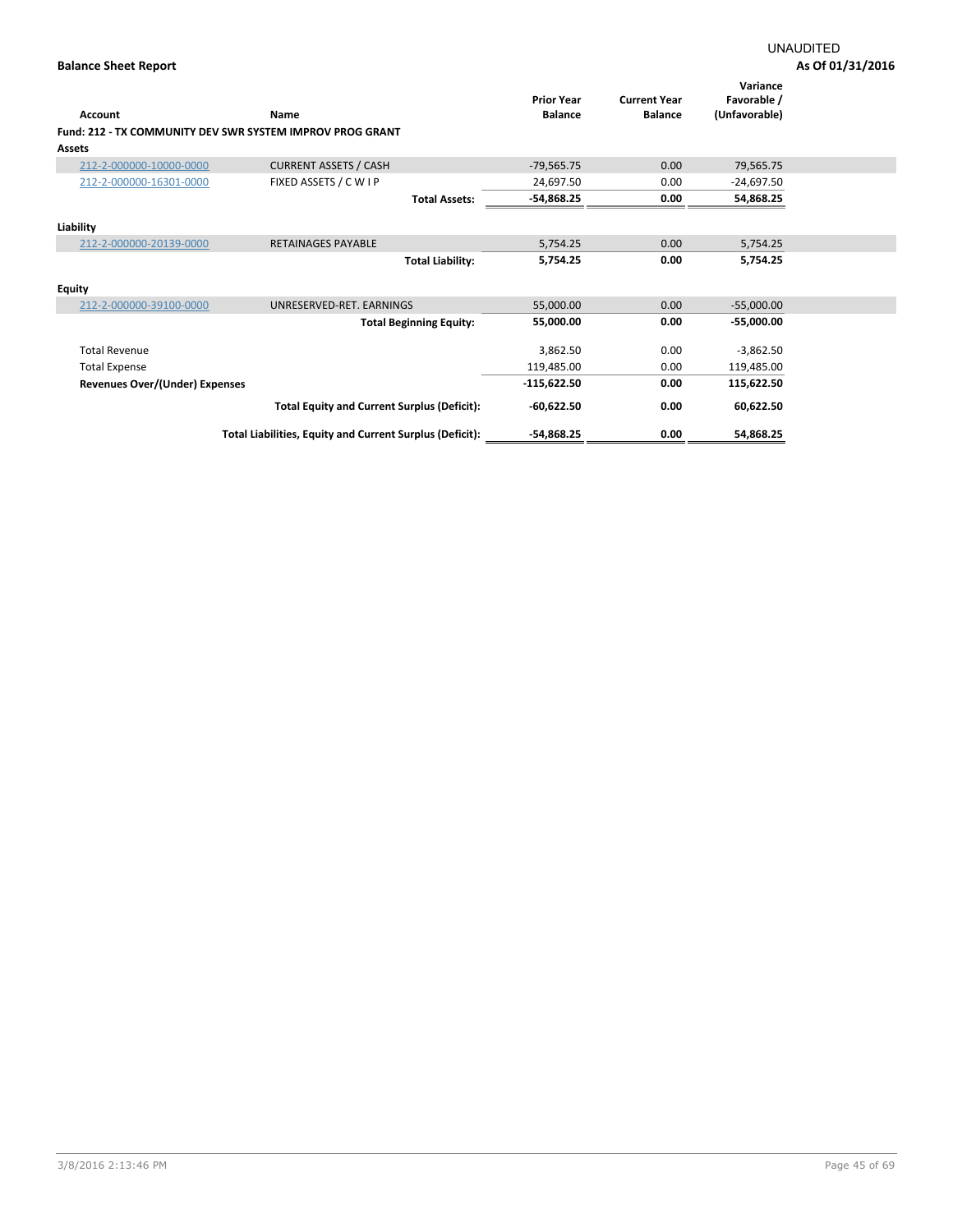|                                       |                                                          | <b>Prior Year</b> | <b>Current Year</b> | Variance<br>Favorable / |  |
|---------------------------------------|----------------------------------------------------------|-------------------|---------------------|-------------------------|--|
| <b>Account</b>                        | Name                                                     | <b>Balance</b>    | <b>Balance</b>      | (Unfavorable)           |  |
| <b>Fund: 216 - UTILIITY CIP FUND</b>  |                                                          |                   |                     |                         |  |
| Assets                                |                                                          |                   |                     |                         |  |
| 216-2-000000-10000-0000               | <b>CURRENT ASSETS / CASH</b>                             | 1,708,868.22      | 2,495,546.24        | 786,678.02              |  |
| 216-2-000000-11403-0000               | RESERVE FUND / 2003 WSSR                                 | 5,216.35          | 0.01                | $-5,216.34$             |  |
| 216-2-000000-16301-0000               | FIXED ASSETS / C W I P                                   | 352,476.09        | 1,017,223.54        | 664,747.45              |  |
|                                       | <b>Total Assets:</b>                                     | 2,066,560.66      | 3,512,769.79        | 1,446,209.13            |  |
| Liability                             |                                                          |                   |                     |                         |  |
| 216-2-000000-20101-0000               | <b>ACCOUNTS PAYABLE</b>                                  | 0.00              | $-770.87$           | 770.87                  |  |
| 216-2-000000-20113-0000               | <b>DEVELOPERS ESCROW</b>                                 | 800.00            | 800.00              | 0.00                    |  |
| 216-2-000000-20139-0000               | <b>RETAINAGES PAYABLE</b>                                | 18,931.32         | 36,096.57           | $-17,165.25$            |  |
| 216-2-000000-21101-0000               | ENTERPRISE / WTR/WWTR UTILITY FUND                       | 18,939,652.64     | 18,939,652.64       | 0.00                    |  |
|                                       | <b>Total Liability:</b>                                  | 18,959,383.96     | 18,975,778.34       | $-16,394.38$            |  |
| <b>Equity</b>                         |                                                          |                   |                     |                         |  |
| 216-2-000000-39100-0000               | UNRESERVED-RET. EARNINGS                                 | $-16,633,628.07$  | $-15,827,602.89$    | 806,025.18              |  |
|                                       | <b>Total Beginning Equity:</b>                           | $-16,633,628.07$  | -15,827,602.89      | 806,025.18              |  |
| <b>Total Revenue</b>                  |                                                          | 589,764.62        | 599,052.71          | 9,288.09                |  |
| <b>Total Expense</b>                  |                                                          | 848,959.85        | 234,458.37          | 614,501.48              |  |
| <b>Revenues Over/(Under) Expenses</b> |                                                          | $-259, 195.23$    | 364,594.34          | 623,789.57              |  |
|                                       | <b>Total Equity and Current Surplus (Deficit):</b>       | $-16,892,823.30$  | $-15,463,008.55$    | 1,429,814.75            |  |
|                                       | Total Liabilities, Equity and Current Surplus (Deficit): | 2,066,560.66      | 3,512,769.79        | 1,446,209.13            |  |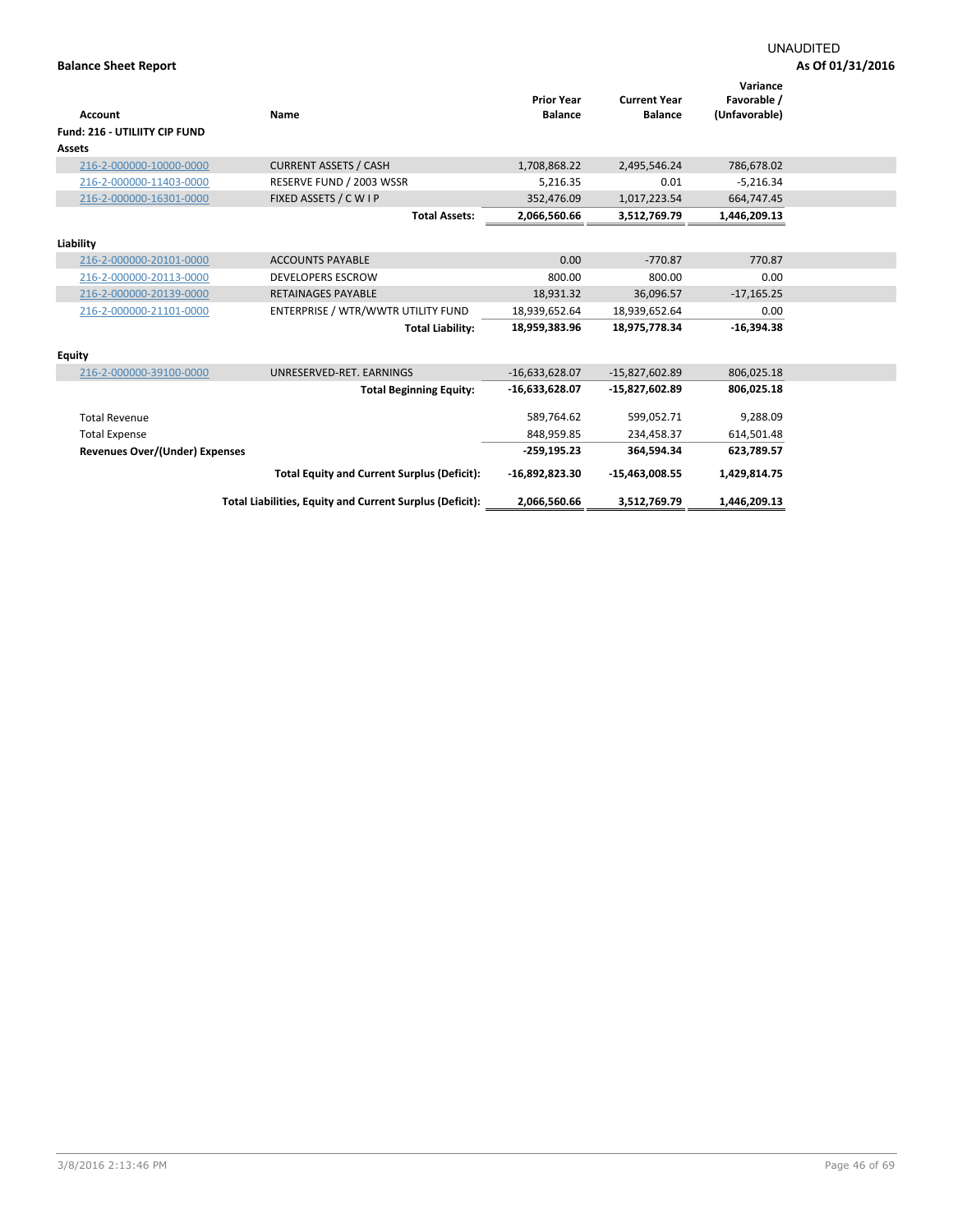|                                                |                                                          | <b>Prior Year</b> | <b>Current Year</b> | Variance<br>Favorable / |  |
|------------------------------------------------|----------------------------------------------------------|-------------------|---------------------|-------------------------|--|
| <b>Account</b>                                 | Name                                                     | <b>Balance</b>    | <b>Balance</b>      | (Unfavorable)           |  |
| <b>Fund: 217 - WASTEWATER RECLAMATION FUND</b> |                                                          |                   |                     |                         |  |
| <b>Assets</b>                                  |                                                          |                   |                     |                         |  |
| 217-2-000000-11503-0000                        | 2008WSSR CONST 486000273                                 | 732,937.56        | 733,952.15          | 1,014.59                |  |
|                                                | <b>Total Assets:</b>                                     | 732,937.56        | 733,952.15          | 1,014.59                |  |
| Liability                                      |                                                          |                   |                     |                         |  |
| 217-2-000000-21101-0000                        | ENTERPRISE / WTR/WWTR UTILITY FUND                       | 19,396,374.21     | 19,396,374.21       | 0.00                    |  |
|                                                | <b>Total Liability:</b>                                  | 19,396,374.21     | 19,396,374.21       | 0.00                    |  |
| <b>Equity</b>                                  |                                                          |                   |                     |                         |  |
| 217-2-000000-39100-0000                        | UNRESERVED-RET. EARNINGS                                 | $-18,663,590.17$  | $-18,662,962.72$    | 627.45                  |  |
|                                                | <b>Total Beginning Equity:</b>                           | -18,663,590.17    | -18,662,962.72      | 627.45                  |  |
| <b>Total Revenue</b>                           |                                                          | 153.52            | 540.66              | 387.14                  |  |
| <b>Total Expense</b>                           |                                                          | 0.00              | 0.00                | 0.00                    |  |
| Revenues Over/(Under) Expenses                 |                                                          | 153.52            | 540.66              | 387.14                  |  |
|                                                | <b>Total Equity and Current Surplus (Deficit):</b>       | $-18,663,436.65$  | $-18,662,422.06$    | 1,014.59                |  |
|                                                | Total Liabilities, Equity and Current Surplus (Deficit): | 732,937.56        | 733,952.15          | 1,014.59                |  |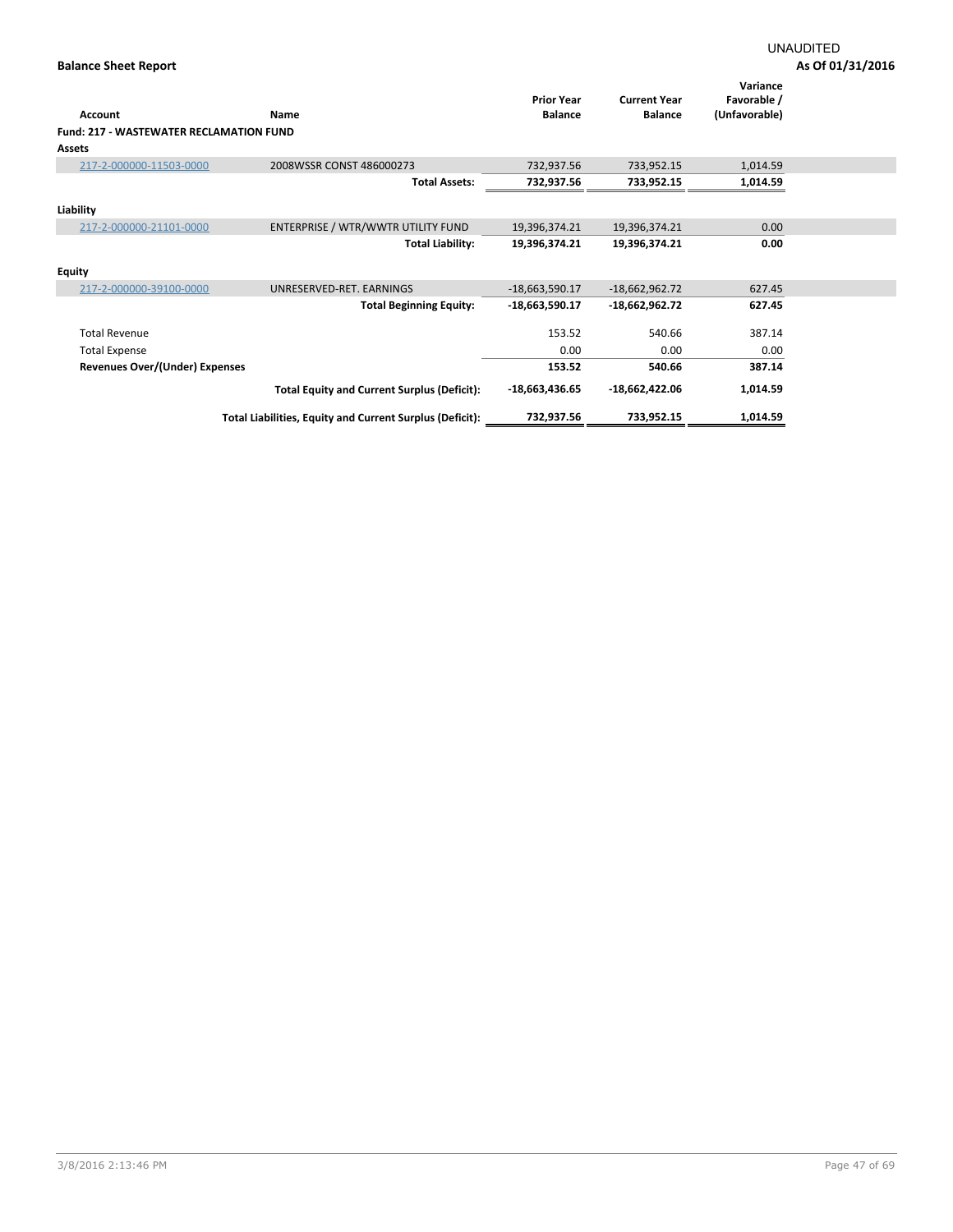# UNAUDITED

| <b>Account</b><br>Fund: 300 - AIRPORT FUND         | Name                                                     | <b>Prior Year</b><br><b>Balance</b> | <b>Current Year</b><br><b>Balance</b> | Variance<br>Favorable /<br>(Unfavorable) |  |
|----------------------------------------------------|----------------------------------------------------------|-------------------------------------|---------------------------------------|------------------------------------------|--|
| Assets                                             |                                                          |                                     |                                       |                                          |  |
| 300-2-000000-10000-0000                            | <b>CURRENT ASSETS / CASH</b>                             | 127,134.16                          | 537,681.83                            | 410,547.67                               |  |
| 300-2-000000-16001-0000                            | FIXED ASSETS / LAND                                      | 813,937.00                          | 813,937.00                            | 0.00                                     |  |
| 300-2-000000-16002-0000                            | FIXED ASSETS / IMPROVMENTS-NON BUILDI                    | 53,523,321.36                       | 64,531,290.21                         | 11,007,968.85                            |  |
| 300-2-000000-16003-0000                            | ACCUM DEPR / IMPROVEMENTS-NON BUILI                      | $-30,541,794.31$                    | $-32,694,577.61$                      | $-2,152,783.30$                          |  |
| 300-2-000000-16004-0000                            | FIXED ASSETS / BUILDINGS                                 | 60,824,408.10                       | 60,824,408.10                         | 0.00                                     |  |
| 300-2-000000-16005-0000                            | <b>ACCUM DEPR / BUILDINGS</b>                            | -20,885,470.54                      | -22,157,381.37                        | $-1,271,910.83$                          |  |
| 300-2-000000-16201-0000                            | FIXED ASSETS / MACHINERY AND EQUIPMEN                    | 12,340.00                           | 12,340.00                             | 0.00                                     |  |
| 300-2-000000-16202-0000                            | ACCUM DEPR / MACHINERY AND EQUIPMEI                      | $-12,339.94$                        | $-12,339.94$                          | 0.00                                     |  |
| 300-2-000000-16301-0000                            | FIXED ASSETS / C W I P                                   | 70,357.55                           | 1,024,406.10                          | 954,048.55                               |  |
|                                                    | <b>Total Assets:</b>                                     | 63,931,893.38                       | 72,879,764.32                         | 8,947,870.94                             |  |
| Liability                                          |                                                          |                                     |                                       |                                          |  |
|                                                    | <b>L-3 FUNDS PAYABLE</b>                                 |                                     | 0.00                                  | 34,530.60                                |  |
| 300-2-000000-20105-0000<br>300-2-000000-22001-0000 | <b>SALARIES PAYABLE</b>                                  | 34,530.60<br>865.12                 | 1,078.43                              | $-213.31$                                |  |
|                                                    |                                                          |                                     |                                       |                                          |  |
| 300-2-000000-22002-0000                            | <b>VACATION/SICK PAYABLE</b>                             | 244.13                              | 966.57                                | $-722.44$                                |  |
| 300-2-000000-26001-0000                            | <b>COMPENSATED ABSENCES PAY</b>                          | $-0.21$                             | 1,112.85                              | $-1,113.06$                              |  |
|                                                    | <b>Total Liability:</b>                                  | 35,639.64                           | 3,157.85                              | 32,481.79                                |  |
| <b>Equity</b>                                      |                                                          |                                     |                                       |                                          |  |
| 300-2-000000-39100-0000                            | UNRESERVED-RET. EARNINGS                                 | 63,671,453.00                       | 72,742,602.86                         | 9,071,149.86                             |  |
|                                                    | <b>Total Beginning Equity:</b>                           | 63,671,453.00                       | 72,742,602.86                         | 9,071,149.86                             |  |
| <b>Total Revenue</b>                               |                                                          | 276,319.20                          | 211,031.72                            | $-65,287.48$                             |  |
| <b>Total Expense</b>                               |                                                          | 51,518.46                           | 77,028.11                             | $-25,509.65$                             |  |
| <b>Revenues Over/(Under) Expenses</b>              |                                                          | 224,800.74                          | 134,003.61                            | $-90,797.13$                             |  |
|                                                    | <b>Total Equity and Current Surplus (Deficit):</b>       | 63,896,253.74                       | 72,876,606.47                         | 8,980,352.73                             |  |
|                                                    | Total Liabilities, Equity and Current Surplus (Deficit): | 63,931,893.38                       | 72,879,764.32                         | 8,947,870.94                             |  |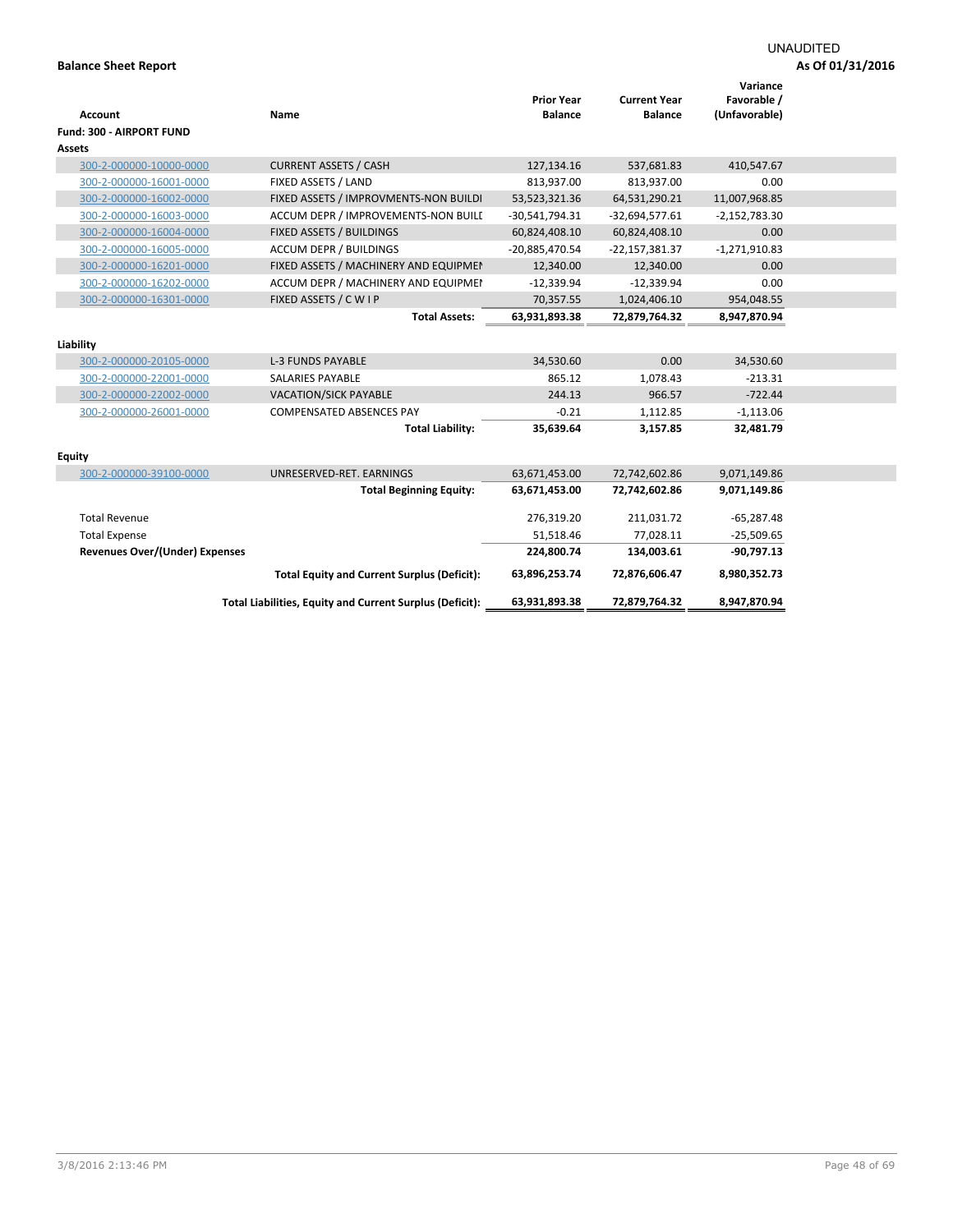| Account                         | Name                                                     | <b>Prior Year</b><br><b>Balance</b> | <b>Current Year</b><br><b>Balance</b> | Variance<br>Favorable /<br>(Unfavorable) |
|---------------------------------|----------------------------------------------------------|-------------------------------------|---------------------------------------|------------------------------------------|
| Fund: 320 - AIRPORT TXDOT GRANT |                                                          |                                     |                                       |                                          |
| <b>Assets</b>                   |                                                          |                                     |                                       |                                          |
| 320-2-000000-10000-0000         | <b>CURRENT ASSETS / CASH</b>                             | 69,646.56                           | 69,646.56                             | 0.00                                     |
|                                 | <b>Total Assets:</b>                                     | 69,646.56                           | 69,646.56                             | 0.00                                     |
|                                 |                                                          |                                     |                                       |                                          |
| Liability                       |                                                          |                                     |                                       |                                          |
|                                 | <b>Total Liability:</b>                                  | 0.00                                | 0.00                                  | 0.00                                     |
| <b>Equity</b>                   |                                                          |                                     |                                       |                                          |
| 320-2-000000-39000-0000         | UNRESERVED-FUND BALANCE                                  | 69,646.56                           | 69,646.56                             | 0.00                                     |
|                                 | <b>Total Beginning Equity:</b>                           | 69,646.56                           | 69,646.56                             | 0.00                                     |
| <b>Total Revenue</b>            |                                                          | 6,098.37                            | 0.00                                  | $-6,098.37$                              |
| <b>Total Expense</b>            |                                                          | 6,098.37                            | 0.00                                  | 6,098.37                                 |
| Revenues Over/(Under) Expenses  |                                                          | 0.00                                | 0.00                                  | 0.00                                     |
|                                 | <b>Total Equity and Current Surplus (Deficit):</b>       | 69,646.56                           | 69,646.56                             | 0.00                                     |
|                                 | Total Liabilities, Equity and Current Surplus (Deficit): | 69,646.56                           | 69,646.56                             | 0.00                                     |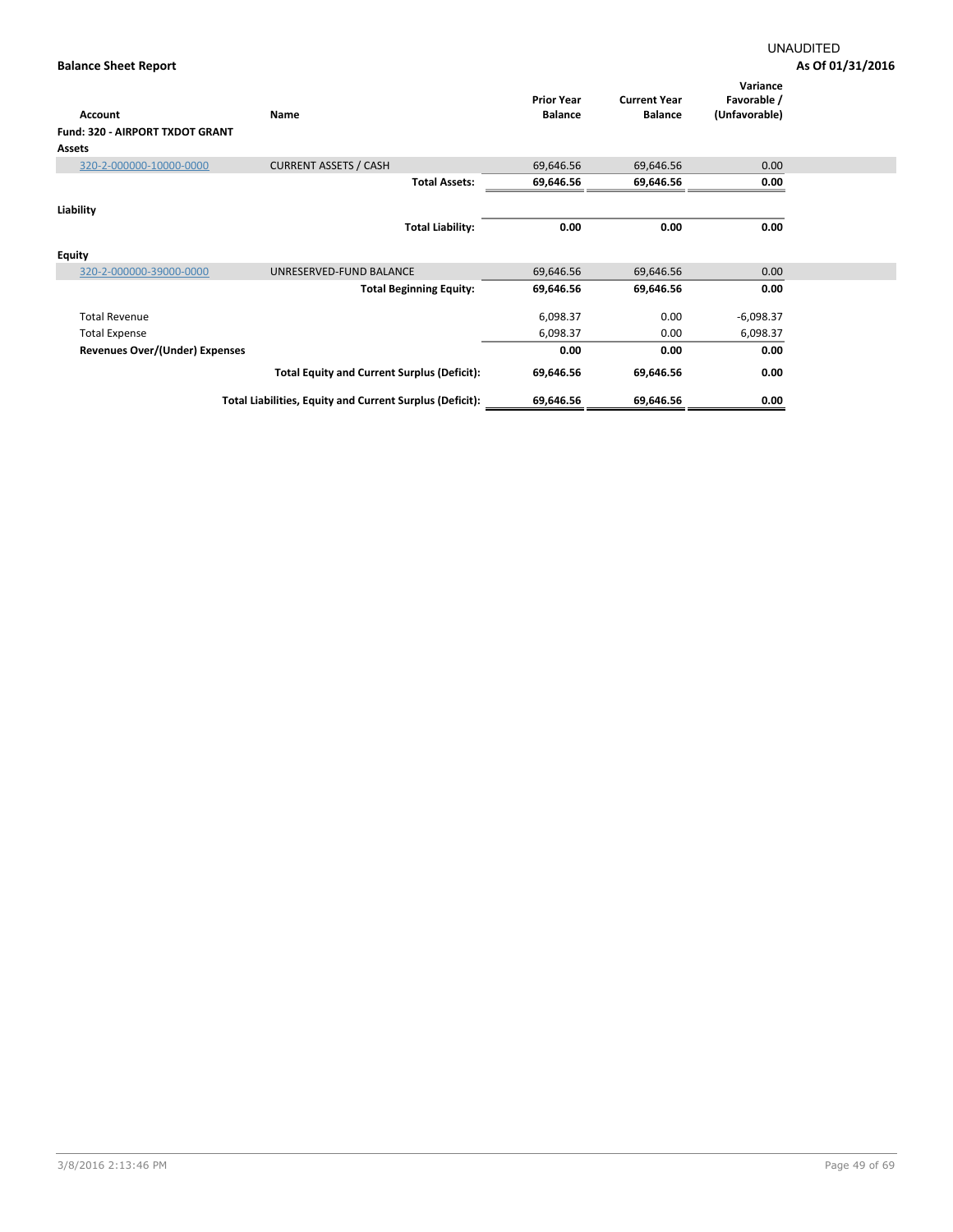|                                         |                                                          | <b>Prior Year</b> | <b>Current Year</b> | Variance<br>Favorable / |
|-----------------------------------------|----------------------------------------------------------|-------------------|---------------------|-------------------------|
| <b>Account</b>                          | <b>Name</b>                                              | <b>Balance</b>    | <b>Balance</b>      | (Unfavorable)           |
| <b>Fund: 360 - AIRPORT CAPITAL FUND</b> |                                                          |                   |                     |                         |
| Assets                                  |                                                          |                   |                     |                         |
| 360-2-000000-10000-0000                 | <b>CURRENT ASSETS / CASH</b>                             | 620,572.92        | 729,604.76          | 109,031.84              |
| 360-2-000000-16301-0000                 | FIXED ASSETS / C W I P                                   | 66,769.54         | 146,068.31          | 79,298.77               |
|                                         | <b>Total Assets:</b>                                     | 687,342.46        | 875,673.07          | 188,330.61              |
|                                         |                                                          |                   |                     |                         |
| Liability                               |                                                          |                   |                     |                         |
|                                         | <b>Total Liability:</b>                                  | 0.00              | 0.00                | 0.00                    |
| <b>Equity</b>                           |                                                          |                   |                     |                         |
| 360-2-000000-39100-0000                 | UNRESERVED-RET. EARNINGS                                 | 424,698.72        | 847,601.72          | 422,903.00              |
|                                         | <b>Total Beginning Equity:</b>                           | 424,698.72        | 847,601.72          | 422,903.00              |
| <b>Total Revenue</b>                    |                                                          | 278,163.07        | 41,006.30           | $-237,156.77$           |
| <b>Total Expense</b>                    |                                                          | 15,519.33         | 12,934.95           | 2,584.38                |
| Revenues Over/(Under) Expenses          |                                                          | 262,643.74        | 28,071.35           | $-234,572.39$           |
|                                         | <b>Total Equity and Current Surplus (Deficit):</b>       | 687,342.46        | 875,673.07          | 188,330.61              |
|                                         | Total Liabilities, Equity and Current Surplus (Deficit): | 687,342.46        | 875,673.07          | 188,330.61              |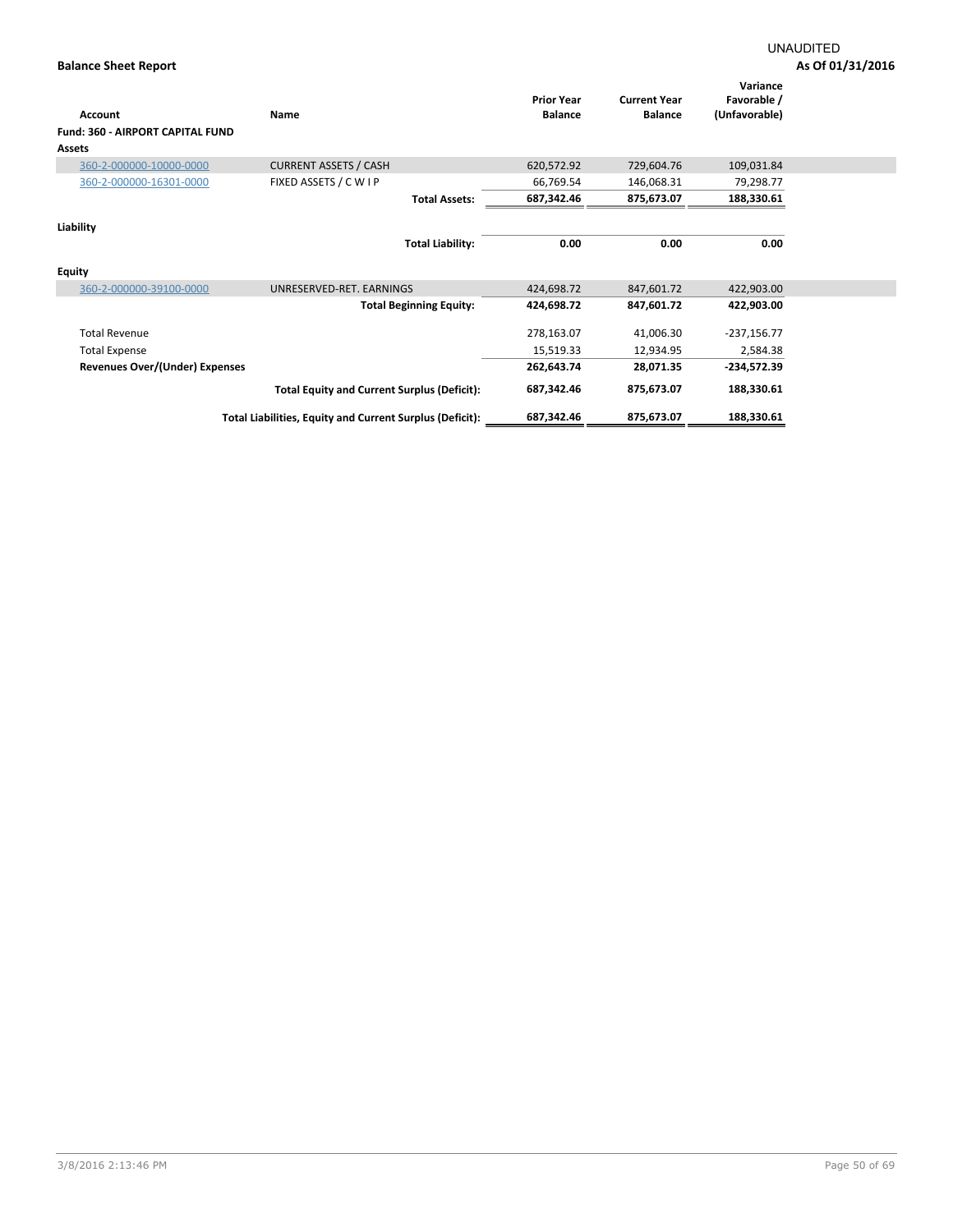| Account                               | Name                                                     | <b>Prior Year</b><br><b>Balance</b> | <b>Current Year</b><br><b>Balance</b> | Variance<br>Favorable /<br>(Unfavorable) |
|---------------------------------------|----------------------------------------------------------|-------------------------------------|---------------------------------------|------------------------------------------|
| <b>Fund: 361 - L3-IDC FUND</b>        |                                                          |                                     |                                       |                                          |
| <b>Assets</b>                         |                                                          |                                     |                                       |                                          |
|                                       | <b>Total Assets:</b>                                     | 0.00                                | 0.00                                  | 0.00                                     |
| Liability                             |                                                          |                                     |                                       |                                          |
|                                       | <b>Total Liability:</b>                                  | 0.00                                | 0.00                                  | 0.00                                     |
|                                       |                                                          |                                     |                                       |                                          |
| <b>Equity</b>                         |                                                          |                                     |                                       |                                          |
| 361-2-000000-39100-0000               | UNRESERVED-RET. EARNINGS                                 | $-2,881,924.85$                     | $-2,881,924.85$                       | 0.00                                     |
| 361-2-000000-39150-0000               | RESERVED-RET. EARNINGS                                   | 2,881,924.85                        | 2,881,924.85                          | 0.00                                     |
|                                       | <b>Total Beginning Equity:</b>                           | 0.00                                | 0.00                                  | 0.00                                     |
| <b>Total Revenue</b>                  |                                                          | 0.00                                | 0.00                                  | 0.00                                     |
| <b>Total Expense</b>                  |                                                          | 0.00                                | 0.00                                  | 0.00                                     |
| <b>Revenues Over/(Under) Expenses</b> |                                                          | 0.00                                | 0.00                                  | 0.00                                     |
|                                       | <b>Total Equity and Current Surplus (Deficit):</b>       | 0.00                                | 0.00                                  | 0.00                                     |
|                                       | Total Liabilities, Equity and Current Surplus (Deficit): | 0.00                                | 0.00                                  | 0.00                                     |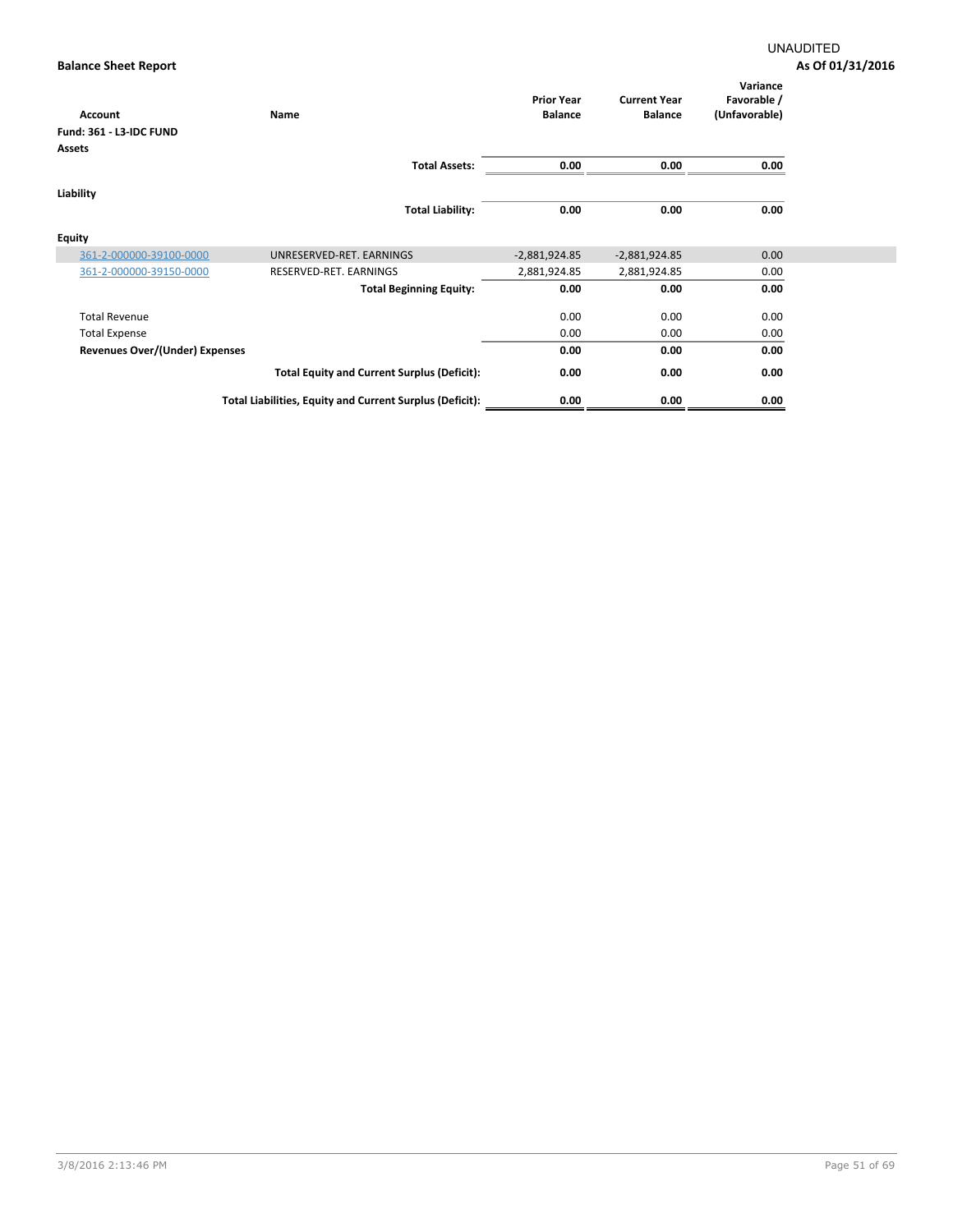| Account                               | Name                                                     | <b>Prior Year</b><br><b>Balance</b> | <b>Current Year</b><br><b>Balance</b> | Variance<br>Favorable /<br>(Unfavorable) |  |
|---------------------------------------|----------------------------------------------------------|-------------------------------------|---------------------------------------|------------------------------------------|--|
| Fund: 400 - GOLF FUND                 |                                                          |                                     |                                       |                                          |  |
| <b>Assets</b>                         |                                                          |                                     |                                       |                                          |  |
| 400-2-000000-10000-0000               | <b>CURRENT ASSETS / CASH</b>                             | $-325,224.49$                       | $-342,589.87$                         | $-17,365.38$                             |  |
| 400-2-000000-10304-0000               | CASH / PETTY CASH/CHANGE DRAWERS                         | 200.00                              | 200.00                                | 0.00                                     |  |
| 400-2-000000-13201-0000               | MISC ACCTS RECEIVABLE                                    | 3,023.88                            | 1,791.88                              | $-1,232.00$                              |  |
| 400-2-000000-13206-0000               | <b>CHARGES RECEIVABLE</b>                                | 7,957.60                            | 1,798.44                              | $-6,159.16$                              |  |
| 400-2-000000-15301-0000               | <b>INVENTORIES / GOLF COURSE</b>                         | 5,950.73                            | 7,253.50                              | 1,302.77                                 |  |
| 400-2-000000-16001-0000               | FIXED ASSETS / LAND                                      | 93,000.00                           | 93,000.00                             | 0.00                                     |  |
| 400-2-000000-16002-0000               | FIXED ASSETS / IMPROVMENTS-NON BUILDI                    | 521,160.58                          | 521,160.58                            | 0.00                                     |  |
| 400-2-000000-16003-0000               | ACCUM DEPR / IMPROVEMENTS-NON BUILI                      | $-227,489.74$                       | $-244,919.68$                         | $-17,429.94$                             |  |
| 400-2-000000-16004-0000               | FIXED ASSETS / BUILDINGS                                 | 109,640.00                          | 109,640.00                            | 0.00                                     |  |
| 400-2-000000-16005-0000               | ACCUM DEPR / BUILDINGS                                   | $-101,441.61$                       | $-104,606.74$                         | $-3,165.13$                              |  |
| 400-2-000000-16201-0000               | FIXED ASSETS / MACHINERY AND EQUIPMEN                    | 67,625.00                           | 67,625.00                             | 0.00                                     |  |
| 400-2-000000-16202-0000               | ACCUM DEPR / MACHINERY AND EQUIPMEI                      | $-67,625.00$                        | $-67,625.00$                          | 0.00                                     |  |
|                                       | <b>Total Assets:</b>                                     | 86,776.95                           | 42,728.11                             | -44,048.84                               |  |
|                                       |                                                          |                                     |                                       |                                          |  |
| Liability                             |                                                          |                                     |                                       |                                          |  |
| 400-2-000000-20125-0000               | SALES TAX PAYABLE / IN THE CITY                          | 230.95                              | 252.79                                | $-21.84$                                 |  |
| 400-2-000000-22001-0000               | <b>SALARIES PAYABLE</b>                                  | 3,520.81                            | 4,343.20                              | $-822.39$                                |  |
| 400-2-000000-22002-0000               | VACATION/SICK PAYABLE                                    | 9,381.97                            | 12,984.33                             | $-3,602.36$                              |  |
| 400-2-000000-26001-0000               | <b>COMPENSATED ABSENCES PAY</b>                          | 33,336.24                           | 30,700.32                             | 2,635.92                                 |  |
|                                       | <b>Total Liability:</b>                                  | 46,469.97                           | 48,280.64                             | $-1,810.67$                              |  |
|                                       |                                                          |                                     |                                       |                                          |  |
| <b>Equity</b>                         |                                                          |                                     |                                       |                                          |  |
| 400-2-000000-39100-0000               | UNRESERVED-RET. EARNINGS                                 | 67,323.76                           | 23,376.25                             | $-43,947.51$                             |  |
|                                       | <b>Total Beginning Equity:</b>                           | 67,323.76                           | 23,376.25                             | $-43,947.51$                             |  |
| <b>Total Revenue</b>                  |                                                          | 43,413.22                           | 42,686.88                             | $-726.34$                                |  |
| <b>Total Expense</b>                  |                                                          | 70,430.00                           | 71,615.66                             | $-1,185.66$                              |  |
| <b>Revenues Over/(Under) Expenses</b> |                                                          | $-27,016.78$                        | -28,928.78                            | $-1,912.00$                              |  |
|                                       | <b>Total Equity and Current Surplus (Deficit):</b>       | 40,306.98                           | -5,552.53                             | -45,859.51                               |  |
|                                       | Total Liabilities, Equity and Current Surplus (Deficit): | 86,776.95                           | 42,728.11                             | -44,048.84                               |  |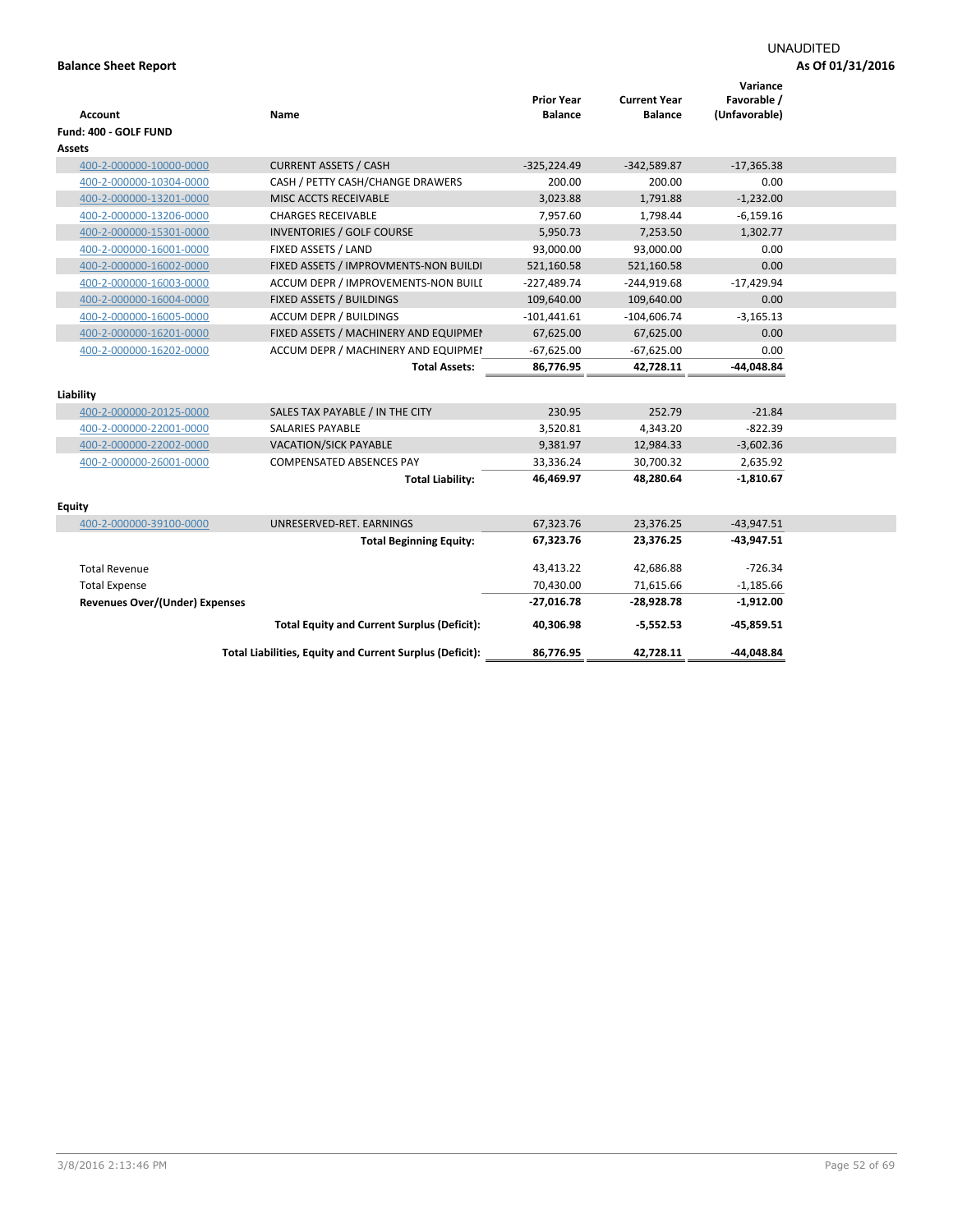|                                       |                                                          |                                     |                                       | Variance                     |  |
|---------------------------------------|----------------------------------------------------------|-------------------------------------|---------------------------------------|------------------------------|--|
| Account                               | Name                                                     | <b>Prior Year</b><br><b>Balance</b> | <b>Current Year</b><br><b>Balance</b> | Favorable /<br>(Unfavorable) |  |
| <b>Fund: 500 - SANITATION FUND</b>    |                                                          |                                     |                                       |                              |  |
| <b>Assets</b>                         |                                                          |                                     |                                       |                              |  |
|                                       |                                                          |                                     |                                       |                              |  |
| 500-2-000000-10000-0000               | <b>CURRENT ASSETS / CASH</b>                             | 1,030,530.42                        | 1,341,214.11                          | 310,683.69                   |  |
| 500-2-000000-13000-0000               | <b>CUSTOMER ACCTS RECEIVABLE</b>                         | 140,518.15                          | 136,793.50                            | $-3,724.65$                  |  |
| 500-2-000000-13001-0000               | NON CURRENT CUSTOMER ACCTS RECEIVAE                      | 34,010.99                           | 38,701.47                             | 4,690.48                     |  |
| 500-2-000000-13002-0000               | ALLOW FOR UNCOLLECT REC                                  | $-36,176.20$                        | $-36,479.94$                          | $-303.74$                    |  |
| 500-2-000000-13003-0000               | UNBILLED YEAR-END ACCRUAL                                | 247,854.31                          | 379,459.63                            | 131,605.32                   |  |
| 500-2-000000-13201-0000               | MISC ACCTS RECEIVABLE                                    | 0.00                                | 185.00                                | 185.00                       |  |
|                                       | <b>Total Assets:</b>                                     | 1,416,737.67                        | 1,859,873.77                          | 443,136.10                   |  |
|                                       |                                                          |                                     |                                       |                              |  |
| Liability                             |                                                          |                                     |                                       |                              |  |
| 500-2-000000-20125-0000               | SALES TAX PAYABLE / IN THE CITY                          | 19,319.62                           | 19,638.00                             | $-318.38$                    |  |
| 500-2-000000-20135-0000               | <b>GARBAGE CLEARING / BAD DEBT EXPENS</b>                | 13,267.01                           | 15,209.04                             | $-1,942.03$                  |  |
| 500-2-000000-22001-0000               | <b>SALARIES PAYABLE</b>                                  | 2,625.44                            | 3,481.43                              | $-855.99$                    |  |
| 500-2-000000-22002-0000               | <b>VACATION/SICK PAYABLE</b>                             | 237.94                              | 4,512.22                              | $-4,274.28$                  |  |
| 500-2-000000-24002-0000               | <b>CUSTOMER DEPOSITS</b>                                 | 119,792.46                          | 155,695.02                            | $-35,902.56$                 |  |
| 500-2-000000-26001-0000               | <b>COMPENSATED ABSENCES PAY</b>                          | $-0.06$                             | $-176.76$                             | 176.70                       |  |
|                                       | <b>Total Liability:</b>                                  | 155,242.41                          | 198,358.95                            | -43,116.54                   |  |
|                                       |                                                          |                                     |                                       |                              |  |
| <b>Equity</b>                         |                                                          |                                     |                                       |                              |  |
| 500-2-000000-39100-0000               | UNRESERVED-RET. EARNINGS                                 | 868,239.33                          | 1,309,043.45                          | 440,804.12                   |  |
|                                       | <b>Total Beginning Equity:</b>                           | 868,239.33                          | 1,309,043.45                          | 440,804.12                   |  |
| <b>Total Revenue</b>                  |                                                          | 1,236,338.33                        | 1,295,903.07                          | 59,564.74                    |  |
| <b>Total Expense</b>                  |                                                          | 843,082.40                          | 943,431.70                            | $-100,349.30$                |  |
|                                       |                                                          |                                     |                                       |                              |  |
| <b>Revenues Over/(Under) Expenses</b> |                                                          | 393,255.93                          | 352,471.37                            | -40,784.56                   |  |
|                                       | <b>Total Equity and Current Surplus (Deficit):</b>       | 1,261,495.26                        | 1,661,514.82                          | 400,019.56                   |  |
|                                       | Total Liabilities, Equity and Current Surplus (Deficit): | 1,416,737.67                        | 1,859,873.77                          | 443,136.10                   |  |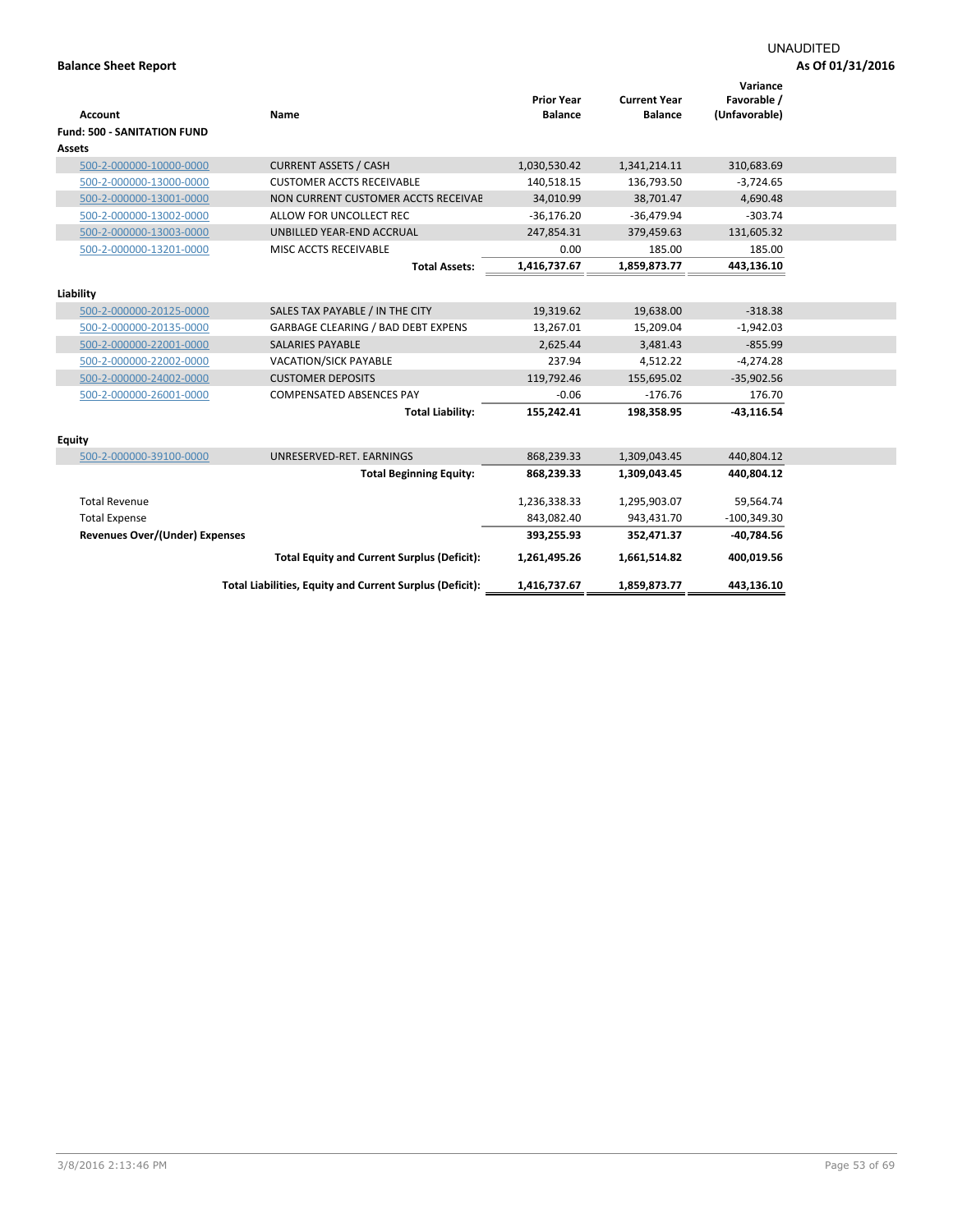| Account                               | Name                                                       | <b>Prior Year</b><br><b>Balance</b> | <b>Current Year</b><br><b>Balance</b> | Variance<br>Favorable /<br>(Unfavorable) |
|---------------------------------------|------------------------------------------------------------|-------------------------------------|---------------------------------------|------------------------------------------|
|                                       | <b>Fund: 561 - REGINAL HOUSEHOLD HAZARDOUS WASTE GRANT</b> |                                     |                                       |                                          |
| Assets                                |                                                            |                                     |                                       |                                          |
|                                       | <b>Total Assets:</b>                                       | 0.00                                | 0.00                                  | 0.00                                     |
| Liability                             |                                                            |                                     |                                       |                                          |
|                                       | <b>Total Liability:</b>                                    | 0.00                                | 0.00                                  | 0.00                                     |
| <b>Equity</b>                         |                                                            |                                     |                                       |                                          |
|                                       | <b>Total Beginning Equity:</b>                             | 0.00                                | 0.00                                  | 0.00                                     |
| <b>Total Revenue</b>                  |                                                            | 0.00                                | 0.00                                  | 0.00                                     |
| <b>Total Expense</b>                  |                                                            | 0.00                                | 0.00                                  | 0.00                                     |
| <b>Revenues Over/(Under) Expenses</b> |                                                            | 0.00                                | 0.00                                  | 0.00                                     |
|                                       | <b>Total Equity and Current Surplus (Deficit):</b>         | 0.00                                | 0.00                                  | 0.00                                     |
|                                       | Total Liabilities, Equity and Current Surplus (Deficit):   | 0.00                                | 0.00                                  | 0.00                                     |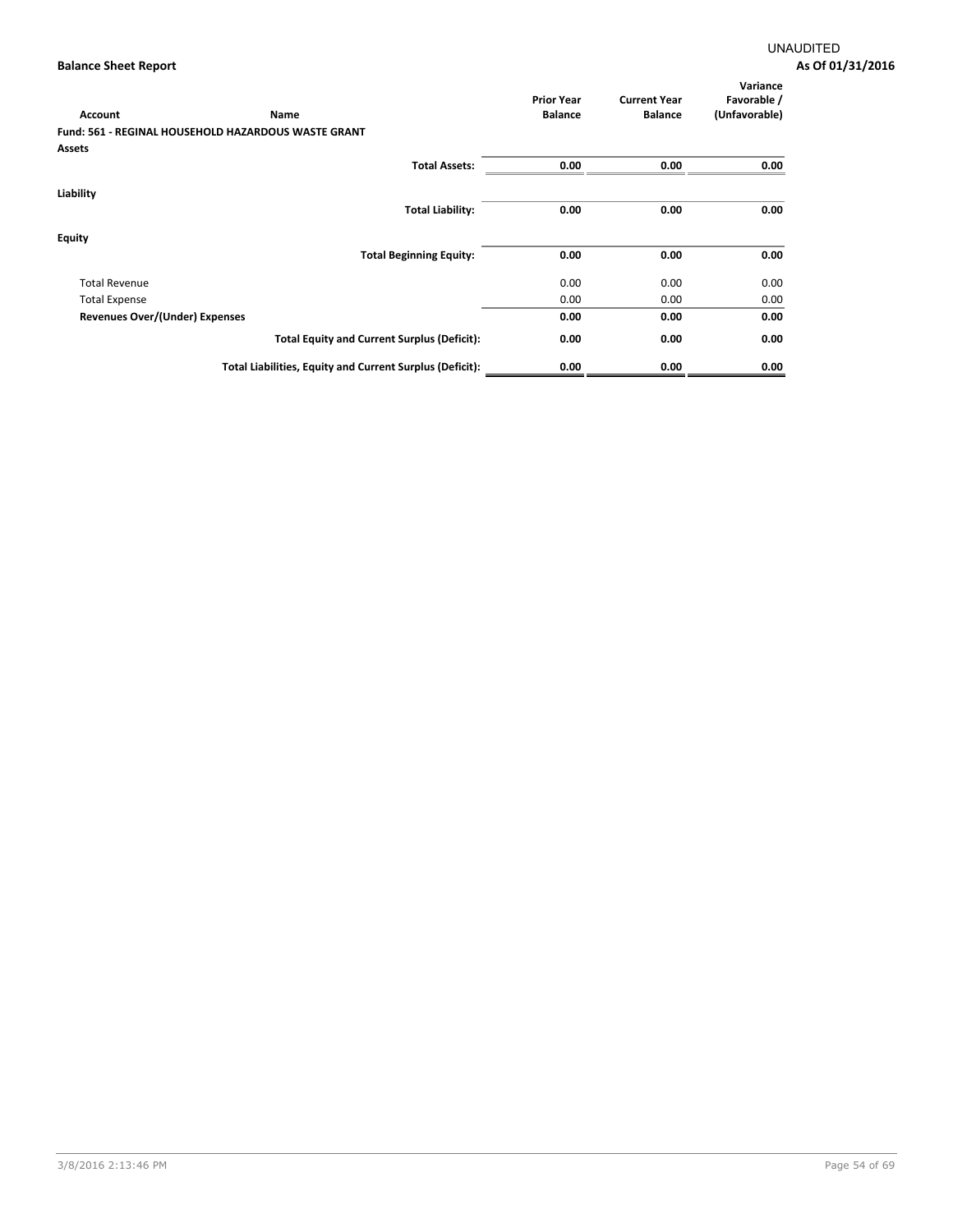| <b>Account</b>                          | Name                                                     | <b>Prior Year</b><br><b>Balance</b> | <b>Current Year</b><br><b>Balance</b> | Variance<br>Favorable /<br>(Unfavorable) |  |
|-----------------------------------------|----------------------------------------------------------|-------------------------------------|---------------------------------------|------------------------------------------|--|
| <b>Fund: 601 - CENTRAL SERVICE FUND</b> |                                                          |                                     |                                       |                                          |  |
| <b>Assets</b>                           |                                                          |                                     |                                       |                                          |  |
| 601-2-000000-10000-0000                 | <b>CURRENT ASSETS / CASH</b>                             | 171,839.84                          | 150,005.85                            | $-21,833.99$                             |  |
| 601-2-000000-15101-0000                 | <b>FACILITIES MAINT STOCK</b>                            | 14,217.28                           | 10,055.81                             | $-4,161.47$                              |  |
| 601-2-000000-15201-0000                 | <b>INVENTORIES / GARAGE</b>                              | 35,685.84                           | 85,381.17                             | 49,695.33                                |  |
| 601-2-000000-16004-0000                 | <b>FIXED ASSETS / BUILDINGS</b>                          | 100.832.00                          | 100.832.00                            | 0.00                                     |  |
| 601-2-000000-16005-0000                 | <b>ACCUM DEPR / BUILDINGS</b>                            | $-100,832.00$                       | $-100,832.00$                         | 0.00                                     |  |
| 601-2-000000-16201-0000                 | FIXED ASSETS / MACHINERY AND EQUIPMEN                    | 166,476.00                          | 166,476.00                            | 0.00                                     |  |
| 601-2-000000-16202-0000                 | ACCUM DEPR / MACHINERY AND EQUIPMEI                      | $-160,911.50$                       | $-163,814.71$                         | $-2,903.21$                              |  |
|                                         | <b>Total Assets:</b>                                     | 227,307.46                          | 248,104.12                            | 20,796.66                                |  |
| Liability                               |                                                          |                                     |                                       |                                          |  |
| 601-2-000000-20101-0000                 | <b>ACCOUNTS PAYABLE</b>                                  | 0.91                                | 0.00                                  | 0.91                                     |  |
| 601-2-000000-22001-0000                 | <b>SALARIES PAYABLE</b>                                  | 11,895.24                           | 12,654.55                             | $-759.31$                                |  |
| 601-2-000000-22002-0000                 | <b>VACATION/SICK PAYABLE</b>                             | 39,911.15                           | 38,440.79                             | 1,470.36                                 |  |
| 601-2-000000-26001-0000                 | <b>COMPENSATED ABSENCES PAY</b>                          | 28,140.70                           | 22,239.02                             | 5,901.68                                 |  |
|                                         | <b>Total Liability:</b>                                  | 79,948.00                           | 73,334.36                             | 6,613.64                                 |  |
| <b>Equity</b>                           |                                                          |                                     |                                       |                                          |  |
| 601-2-000000-39100-0000                 | UNRESERVED-RET. EARNINGS                                 | 123,762.28                          | 206,574.60                            | 82,812.32                                |  |
|                                         | <b>Total Beginning Equity:</b>                           | 123,762.28                          | 206,574.60                            | 82,812.32                                |  |
| <b>Total Revenue</b>                    |                                                          | 296.761.64                          | 280.625.32                            | $-16, 136.32$                            |  |
| <b>Total Expense</b>                    |                                                          | 273,164.46                          | 312,430.16                            | $-39,265.70$                             |  |
| Revenues Over/(Under) Expenses          |                                                          | 23,597.18                           | $-31,804.84$                          | $-55,402.02$                             |  |
|                                         | <b>Total Equity and Current Surplus (Deficit):</b>       | 147,359.46                          | 174,769.76                            | 27,410.30                                |  |
|                                         | Total Liabilities, Equity and Current Surplus (Deficit): | 227,307.46                          | 248.104.12                            | 20.796.66                                |  |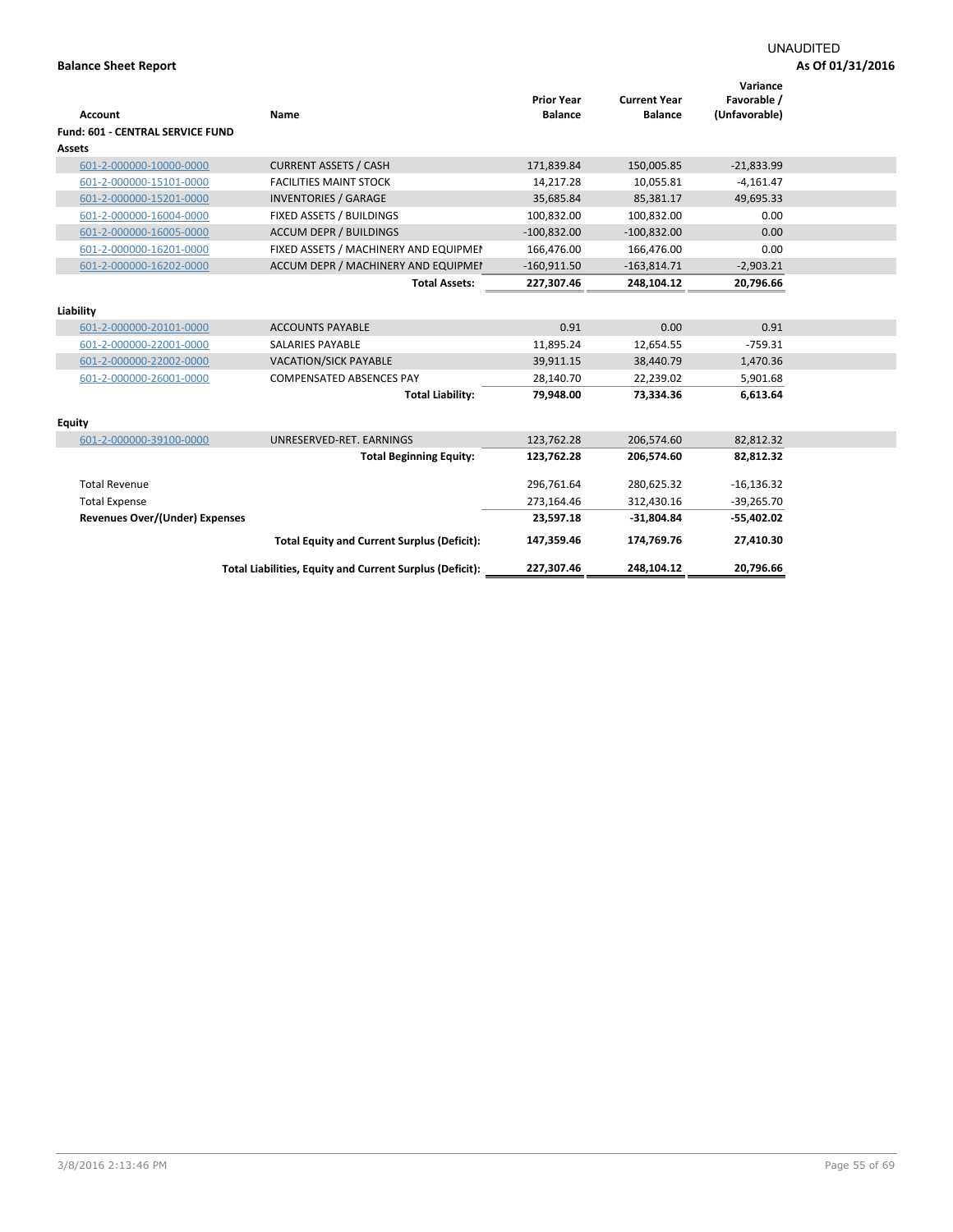| <b>Account</b>                    | Name                                                     | <b>Prior Year</b><br><b>Balance</b> | <b>Current Year</b><br><b>Balance</b> | Variance<br>Favorable /<br>(Unfavorable) |  |
|-----------------------------------|----------------------------------------------------------|-------------------------------------|---------------------------------------|------------------------------------------|--|
| <b>Fund: 602 - INSURANCE FUND</b> |                                                          |                                     |                                       |                                          |  |
| Assets                            |                                                          |                                     |                                       |                                          |  |
| 602-2-000000-10000-0000           | <b>CURRENT ASSETS / CASH</b>                             | 998,262.93                          | 460,235.59                            | $-538,027.34$                            |  |
|                                   | <b>Total Assets:</b>                                     | 998,262.93                          | 460,235.59                            | -538,027.34                              |  |
| Liability                         |                                                          |                                     |                                       |                                          |  |
| 602-2-000000-20101-0000           | <b>ACCOUNTS PAYABLE</b>                                  | $-0.09$                             | $-0.09$                               | 0.00                                     |  |
|                                   | <b>Total Liability:</b>                                  | $-0.09$                             | $-0.09$                               | 0.00                                     |  |
| <b>Equity</b>                     |                                                          |                                     |                                       |                                          |  |
| 602-2-000000-39100-0000           | UNRESERVED-RET. EARNINGS                                 | 1,738,682.76                        | 1,390,194.04                          | $-348,488.72$                            |  |
|                                   | <b>Total Beginning Equity:</b>                           | 1,738,682.76                        | 1,390,194.04                          | $-348,488.72$                            |  |
| <b>Total Revenue</b>              |                                                          | 1,597,280.24                        | 1,622,750.87                          | 25,470.63                                |  |
| <b>Total Expense</b>              |                                                          | 2,337,699.98                        | 2,552,709.23                          | $-215,009.25$                            |  |
| Revenues Over/(Under) Expenses    |                                                          | -740,419.74                         | -929,958.36                           | $-189,538.62$                            |  |
|                                   | <b>Total Equity and Current Surplus (Deficit):</b>       | 998,263.02                          | 460,235.68                            | -538,027.34                              |  |
|                                   | Total Liabilities, Equity and Current Surplus (Deficit): | 998,262.93                          | 460,235.59                            | -538,027.34                              |  |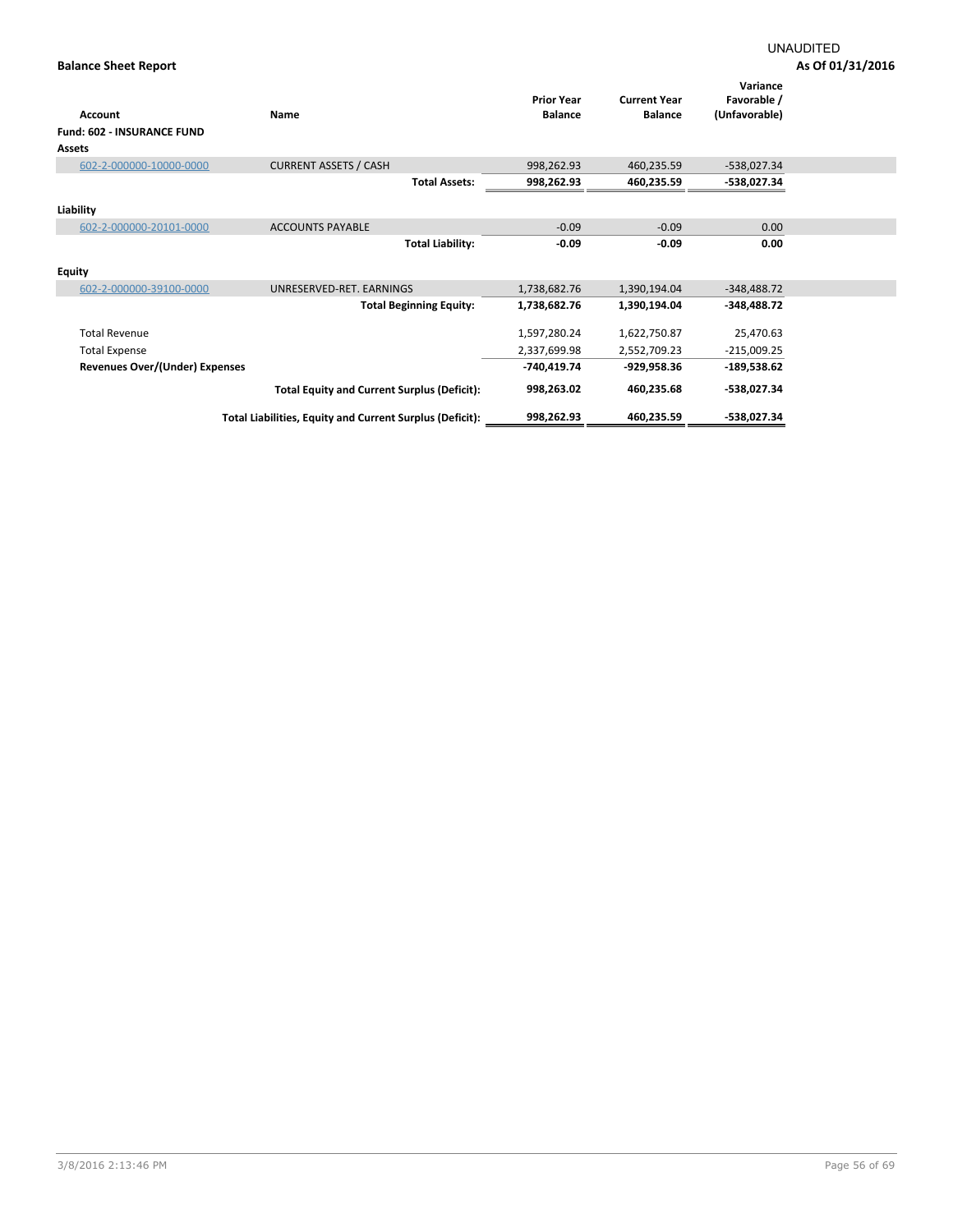|                                       |                                                          | <b>Prior Year</b> | <b>Current Year</b> | Variance<br>Favorable / |  |
|---------------------------------------|----------------------------------------------------------|-------------------|---------------------|-------------------------|--|
| <b>Account</b>                        | Name                                                     | <b>Balance</b>    | <b>Balance</b>      | (Unfavorable)           |  |
| Fund: 604 - MIS FUND                  |                                                          |                   |                     |                         |  |
| Assets                                |                                                          |                   |                     |                         |  |
| 604-2-000000-10000-0000               | <b>CURRENT ASSETS / CASH</b>                             | $-70,742.61$      | 2,898.77            | 73,641.38               |  |
| 604-2-000000-16201-0000               | FIXED ASSETS / MACHINERY AND EQUIPMEN                    | 1,459,885.19      | 1,513,323.35        | 53,438.16               |  |
| 604-2-000000-16202-0000               | ACCUM DEPR / MACHINERY AND EQUIPMEI                      | $-1,010,746.76$   | $-1,160,566.21$     | $-149,819.45$           |  |
| 604-2-000000-16301-0000               | FIXED ASSETS / C W I P                                   | 30,994.80         | 30,994.80           | 0.00                    |  |
|                                       | <b>Total Assets:</b>                                     | 409,390.62        | 386,650.71          | $-22,739.91$            |  |
| Liability                             |                                                          |                   |                     |                         |  |
| 604-2-000000-22001-0000               | <b>SALARIES PAYABLE</b>                                  | 7,365.54          | 8,257.21            | $-891.67$               |  |
| 604-2-000000-22002-0000               | <b>VACATION/SICK PAYABLE</b>                             | 17,258.05         | 14,533.72           | 2,724.33                |  |
| 604-2-000000-23001-0000               | <b>CAPITAL LEASE PAYABLE</b>                             | 111,930.43        | 56,149.62           | 55,780.81               |  |
| 604-2-000000-23101-0000               | <b>CAPITAL LEASE PAYABLE</b>                             | 71,283.48         | 15,133.95           | 56,149.53               |  |
| 604-2-000000-26001-0000               | <b>COMPENSATED ABSENCES PAY</b>                          | 0.45              | 10,452.61           | $-10,452.16$            |  |
| 604-2-000000-29400-0100               | RESERVED ACCOUNT / ENCUMBRANCES                          | 0.27              | 0.27                | 0.00                    |  |
|                                       | <b>Total Liability:</b>                                  | 207,838.22        | 104,527.38          | 103,310.84              |  |
|                                       |                                                          |                   |                     |                         |  |
| <b>Equity</b>                         |                                                          |                   |                     |                         |  |
| 604-2-000000-39100-0000               | UNRESERVED-RET. EARNINGS                                 | 250,064.38        | 318,679.00          | 68,614.62               |  |
|                                       | <b>Total Beginning Equity:</b>                           | 250,064.38        | 318,679.00          | 68,614.62               |  |
| <b>Total Revenue</b>                  |                                                          | 314,759.04        | 303,862.28          | $-10,896.76$            |  |
| <b>Total Expense</b>                  |                                                          | 363,271.02        | 340,417.95          | 22,853.07               |  |
| <b>Revenues Over/(Under) Expenses</b> |                                                          | $-48,511.98$      | $-36,555.67$        | 11,956.31               |  |
|                                       | <b>Total Equity and Current Surplus (Deficit):</b>       | 201,552.40        | 282,123.33          | 80,570.93               |  |
|                                       |                                                          |                   |                     |                         |  |
|                                       | Total Liabilities, Equity and Current Surplus (Deficit): | 409,390.62        | 386,650.71          | $-22,739.91$            |  |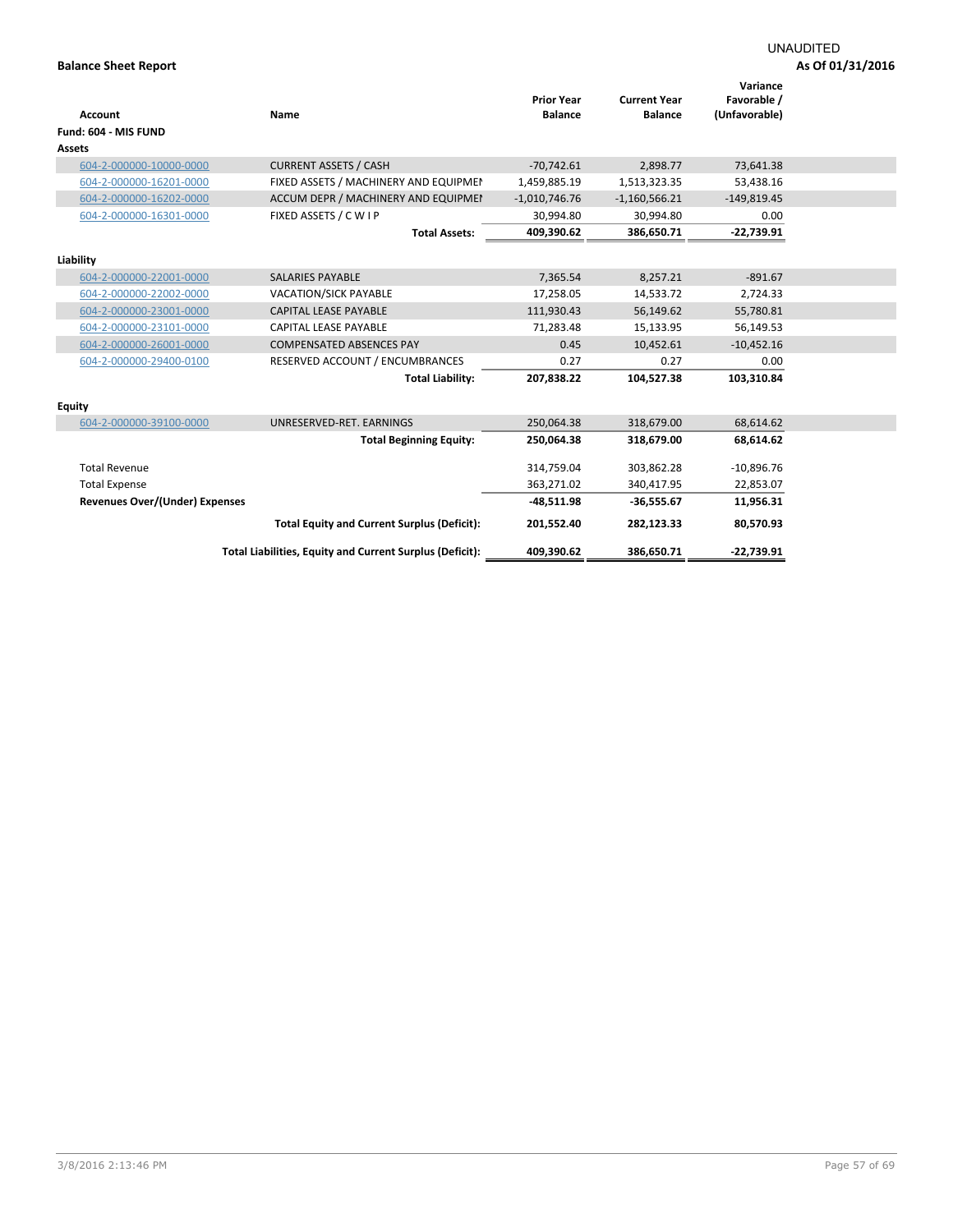|                                             |                                                          | <b>Prior Year</b> | <b>Current Year</b> | Variance<br>Favorable / |
|---------------------------------------------|----------------------------------------------------------|-------------------|---------------------|-------------------------|
| <b>Account</b>                              | Name                                                     | <b>Balance</b>    | <b>Balance</b>      | (Unfavorable)           |
| <b>Fund: 660 - VEHICLE REPLACEMENT FUND</b> |                                                          |                   |                     |                         |
| Assets                                      |                                                          |                   |                     |                         |
| 660-2-000000-10000-0000                     | <b>CURRENT ASSETS / CASH</b>                             | 138,099.05        | 309,269.32          | 171,170.27              |
| 660-2-000000-11510-0000                     | PUBLIC SAFETY VEHICLE REPLACEMENT                        | 3,723.35          | 905.21              | $-2,818.14$             |
| 660-2-000000-11520-0000                     | <b>CERTIFICATES OF DEPOSIT</b>                           | 150,000.00        | 300,000.00          | 150,000.00              |
| 660-2-000000-16201-0000                     | FIXED ASSETS / MACHINERY AND EQUIPMEN                    | 7,688,547.10      | 8,388,516.27        | 699,969.17              |
| 660-2-000000-16202-0000                     | ACCUM DEPR / MACHINERY AND EQUIPMEI                      | $-6,076,688.28$   | $-6,322,566.99$     | $-245,878.71$           |
| 660-2-000000-16301-0000                     | FIXED ASSETS / C W I P                                   | 663,326.00        | 0.00                | $-663,326.00$           |
|                                             | <b>Total Assets:</b>                                     | 2,567,007.22      | 2,676,123.81        | 109,116.59              |
| Liability                                   |                                                          |                   |                     |                         |
| 660-2-000000-23001-0000                     | <b>CAPITAL LEASE PAYABLE</b>                             | 53,206.08         | 55,705.00           | $-2,498.92$             |
| 660-2-000000-23101-0000                     | <b>CAPITAL LEASE PAYABLE</b>                             | 228,163.85        | 172,458.92          | 55,704.93               |
|                                             | <b>Total Liability:</b>                                  | 281,369.93        | 228,163.92          | 53,206.01               |
| <b>Equity</b>                               |                                                          |                   |                     |                         |
| 660-2-000000-39100-0000                     | UNRESERVED-RET, EARNINGS                                 | 2,093,987.89      | 2,068,692.07        | $-25,295.82$            |
|                                             | <b>Total Beginning Equity:</b>                           | 2,093,987.89      | 2,068,692.07        | $-25,295.82$            |
| <b>Total Revenue</b>                        |                                                          | 218,153.28        | 402,195.23          | 184,041.95              |
| <b>Total Expense</b>                        |                                                          | 26,503.88         | 22,927.41           | 3,576.47                |
| <b>Revenues Over/(Under) Expenses</b>       |                                                          | 191,649.40        | 379,267.82          | 187,618.42              |
|                                             | <b>Total Equity and Current Surplus (Deficit):</b>       | 2,285,637.29      | 2,447,959.89        | 162,322.60              |
|                                             | Total Liabilities, Equity and Current Surplus (Deficit): | 2,567,007.22      | 2,676,123.81        | 109,116.59              |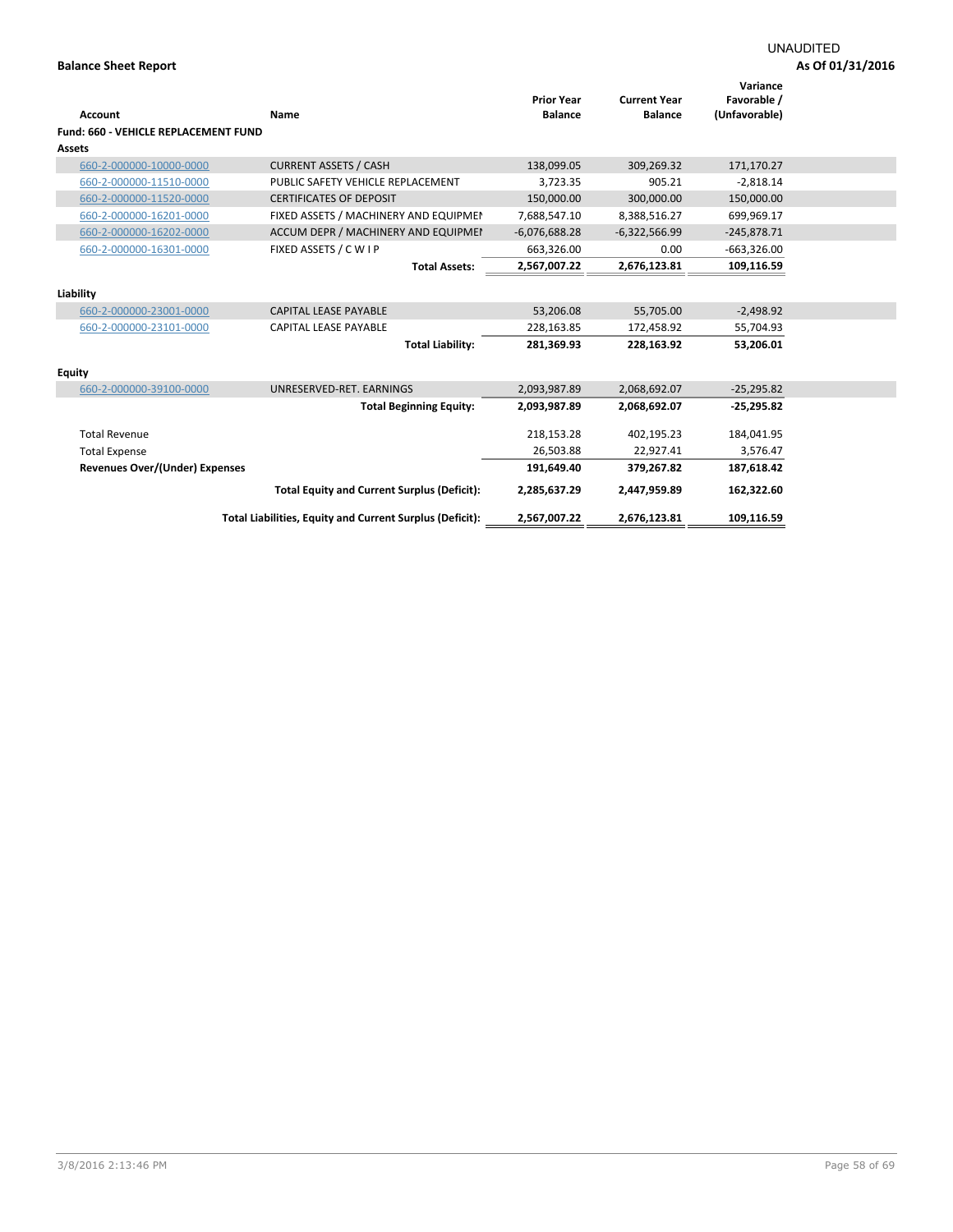|                                      |                                                          | <b>Prior Year</b> | <b>Current Year</b> | Variance<br>Favorable / |
|--------------------------------------|----------------------------------------------------------|-------------------|---------------------|-------------------------|
| <b>Account</b>                       | Name                                                     | <b>Balance</b>    | <b>Balance</b>      | (Unfavorable)           |
| <b>Fund: 701 - FIREMEN'S PENSION</b> |                                                          |                   |                     |                         |
| <b>Assets</b>                        |                                                          |                   |                     |                         |
|                                      | <b>Total Assets:</b>                                     | 0.00              | 0.00                | 0.00                    |
|                                      |                                                          |                   |                     |                         |
| Liability                            |                                                          |                   |                     |                         |
| 701-1-000000-22306-1000              | UNREALIZED GAIN/LOSS                                     | 0.00              | 543,546.00          | $-543,546.00$           |
|                                      | <b>Total Liability:</b>                                  | 0.00              | 543,546.00          | $-543,546.00$           |
| <b>Equity</b>                        |                                                          |                   |                     |                         |
| 701-1-000000-39000-0000              | UNRESERVED-FUND BALANCE                                  | 0.00              | $-543,546.00$       | $-543,546.00$           |
|                                      | <b>Total Beginning Equity:</b>                           | 0.00              | -543,546.00         | $-543,546.00$           |
| <b>Total Expense</b>                 |                                                          | 0.00              | 0.00                | 0.00                    |
| Revenues Over/(Under) Expenses       |                                                          | 0.00              | 0.00                | 0.00                    |
|                                      | <b>Total Equity and Current Surplus (Deficit):</b>       | 0.00              | -543,546.00         | $-543,546.00$           |
|                                      | Total Liabilities, Equity and Current Surplus (Deficit): | 0.00              | 0.00                | 0.00                    |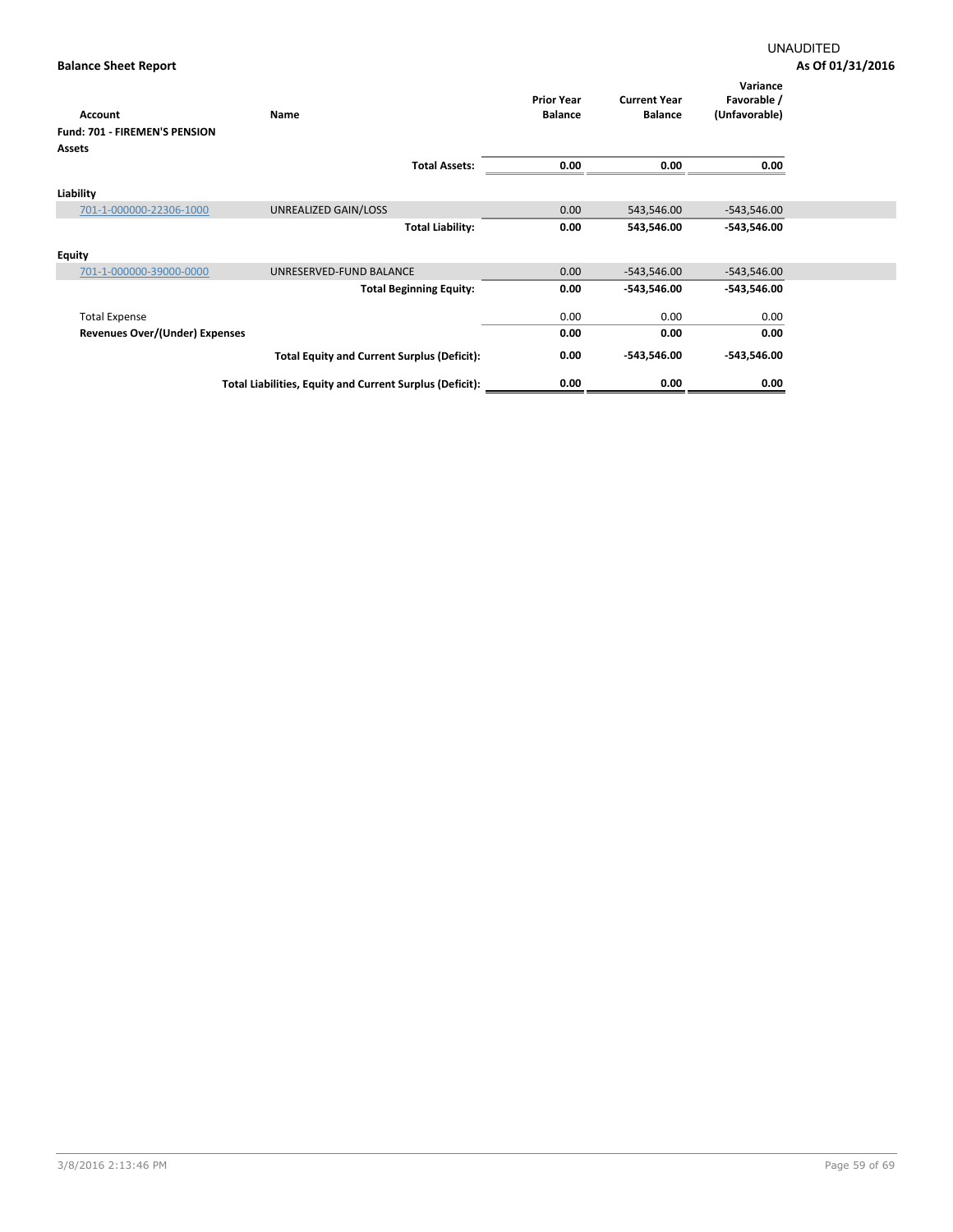| <b>Account</b>                 | Name                                                     | <b>Prior Year</b><br><b>Balance</b> | <b>Current Year</b><br><b>Balance</b> | Variance<br>Favorable /<br>(Unfavorable) |  |
|--------------------------------|----------------------------------------------------------|-------------------------------------|---------------------------------------|------------------------------------------|--|
| <b>Fund: 800 - SPENCE FUND</b> |                                                          |                                     |                                       |                                          |  |
| <b>Assets</b>                  |                                                          |                                     |                                       |                                          |  |
| 800-3-000000-10000-0000        | <b>CURRENT ASSETS / CASH</b>                             | 400.51                              | 401.22                                | 0.71                                     |  |
| 800-3-000000-11507-0000        | <b>SPENCE ENDOWMENT</b>                                  | 63,442.81                           | 66,868.60                             | 3,425.79                                 |  |
| 800-3-000000-11520-0000        | <b>CERTIFICATES OF DEPOSIT</b>                           | 496,000.00                          | 495,000.00                            | $-1,000.00$                              |  |
| 800-3-000000-13205-0000        | <b>INTEREST RECEIVABLE</b>                               | 1,337.43                            | 1,337.43                              | 0.00                                     |  |
|                                | <b>Total Assets:</b>                                     | 561,180.75                          | 563,607.25                            | 2,426.50                                 |  |
| Liability                      |                                                          |                                     |                                       |                                          |  |
|                                | <b>Total Liability:</b>                                  | 0.00                                | 0.00                                  | 0.00                                     |  |
| <b>Equity</b>                  |                                                          |                                     |                                       |                                          |  |
| 800-3-000000-39000-0000        | UNRESERVED-FUND BALANCE                                  | 561,367.13                          | 563,757.78                            | 2,390.65                                 |  |
|                                | <b>Total Beginning Equity:</b>                           | 561,367.13                          | 563,757.78                            | 2,390.65                                 |  |
| <b>Total Revenue</b>           |                                                          | 13.62                               | 49.66                                 | 36.04                                    |  |
| <b>Total Expense</b>           |                                                          | 200.00                              | 200.19                                | $-0.19$                                  |  |
| Revenues Over/(Under) Expenses |                                                          | $-186.38$                           | $-150.53$                             | 35.85                                    |  |
|                                | <b>Total Equity and Current Surplus (Deficit):</b>       | 561,180.75                          | 563,607.25                            | 2,426.50                                 |  |
|                                | Total Liabilities, Equity and Current Surplus (Deficit): | 561,180.75                          | 563,607.25                            | 2,426.50                                 |  |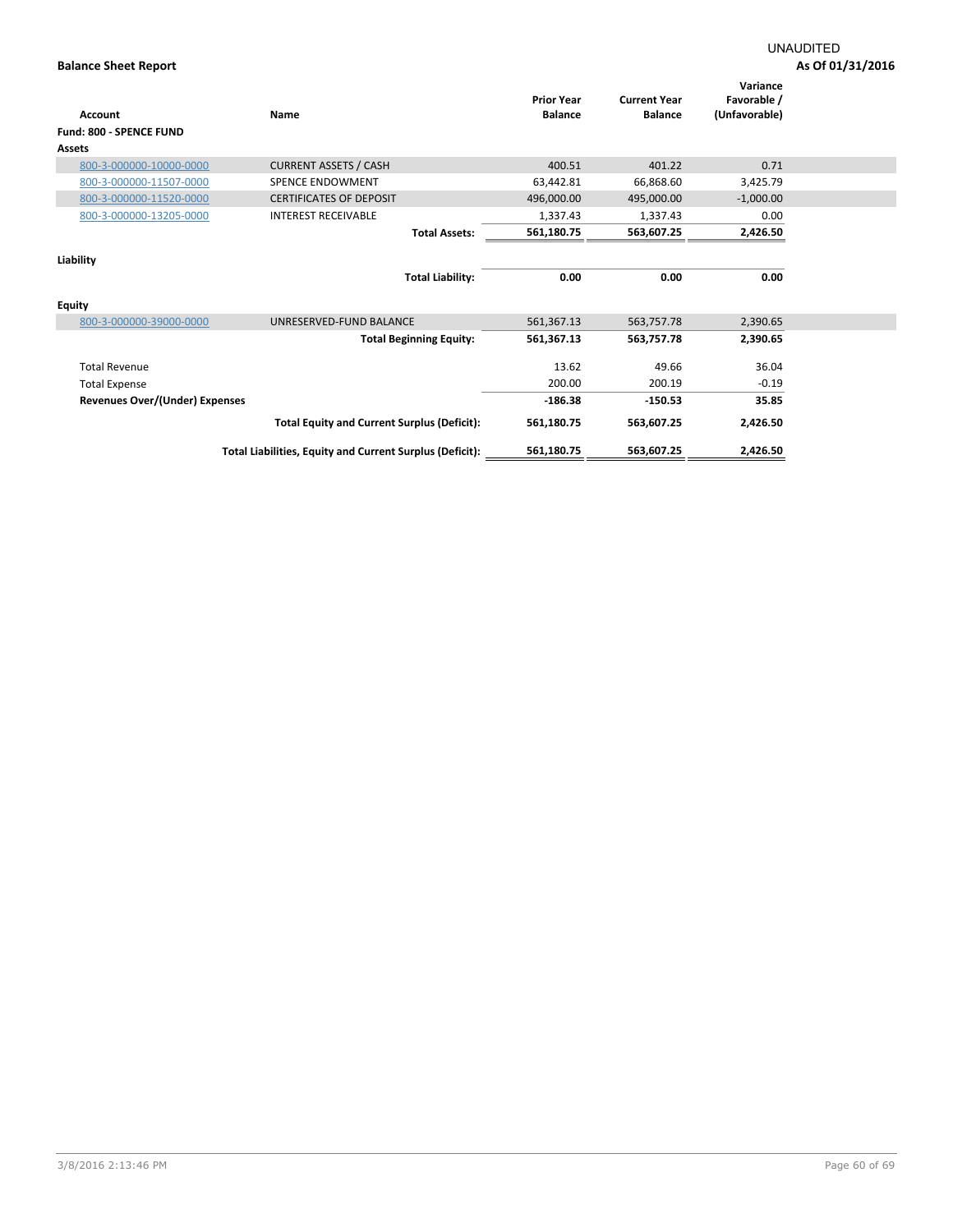| <b>Account</b>                         | Name                                                     | <b>Prior Year</b><br><b>Balance</b> | <b>Current Year</b><br><b>Balance</b> | Variance<br>Favorable /<br>(Unfavorable) |  |
|----------------------------------------|----------------------------------------------------------|-------------------------------------|---------------------------------------|------------------------------------------|--|
| <b>Fund: 801 - JONES LIBRARY TRUST</b> |                                                          |                                     |                                       |                                          |  |
| Assets                                 |                                                          |                                     |                                       |                                          |  |
| 801-3-000000-10000-0000                | <b>CURRENT ASSETS / CASH</b>                             | 15,327.78                           | 15,372.05                             | 44.27                                    |  |
|                                        | <b>Total Assets:</b>                                     | 15,327.78                           | 15,372.05                             | 44.27                                    |  |
| Liability                              |                                                          |                                     |                                       |                                          |  |
|                                        | <b>Total Liability:</b>                                  | 0.00                                | 0.00                                  | 0.00                                     |  |
| <b>Equity</b>                          |                                                          |                                     |                                       |                                          |  |
| 801-3-000000-39000-0000                | UNRESERVED-FUND BALANCE                                  | 15,305.65                           | 15,370.31                             | 64.66                                    |  |
|                                        | <b>Total Beginning Equity:</b>                           | 15,305.65                           | 15,370.31                             | 64.66                                    |  |
| <b>Total Revenue</b>                   |                                                          | 22.96                               | 11.29                                 | $-11.67$                                 |  |
| <b>Total Expense</b>                   |                                                          | 0.83                                | 9.55                                  | $-8.72$                                  |  |
| <b>Revenues Over/(Under) Expenses</b>  |                                                          | 22.13                               | 1.74                                  | $-20.39$                                 |  |
|                                        | <b>Total Equity and Current Surplus (Deficit):</b>       | 15,327.78                           | 15,372.05                             | 44.27                                    |  |
|                                        | Total Liabilities, Equity and Current Surplus (Deficit): | 15,327.78                           | 15,372.05                             | 44.27                                    |  |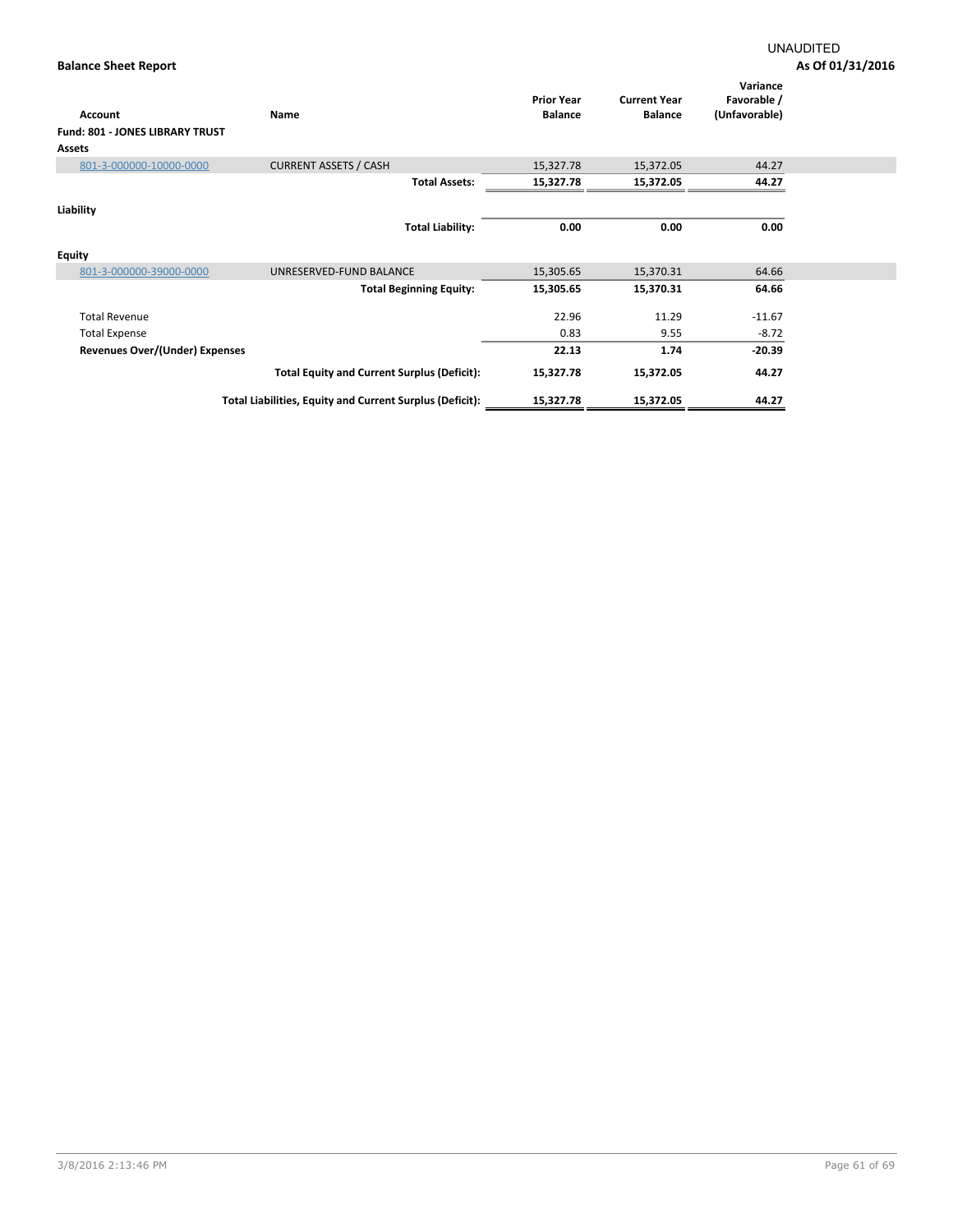|                                             |                                                          | <b>Prior Year</b> | <b>Current Year</b> | Variance<br>Favorable / |
|---------------------------------------------|----------------------------------------------------------|-------------------|---------------------|-------------------------|
| <b>Account</b>                              | Name                                                     | <b>Balance</b>    | <b>Balance</b>      | (Unfavorable)           |
| Fund: 803 - GREENVILLE BOARD OF DEVELOPMENT |                                                          |                   |                     |                         |
| <b>Assets</b>                               |                                                          |                   |                     |                         |
|                                             | <b>Total Assets:</b>                                     | 0.00              | 0.00                | 0.00                    |
| Liability                                   |                                                          |                   |                     |                         |
|                                             |                                                          |                   |                     |                         |
| 803-3-000000-29400-0100                     | RESERVED ACCOUNT / ENCUMBRANCES                          | 103,228.62        | 103,228.62          | 0.00                    |
|                                             | <b>Total Liability:</b>                                  | 103,228.62        | 103,228.62          | 0.00                    |
| <b>Equity</b>                               |                                                          |                   |                     |                         |
| 803-3-000000-39000-0000                     | UNRESERVED-FUND BALANCE                                  | $-100,793.57$     | $-103,228.62$       | $-2,435.05$             |
|                                             | <b>Total Beginning Equity:</b>                           | $-100,793.57$     | $-103,228.62$       | $-2,435.05$             |
| <b>Total Revenue</b>                        |                                                          | 0.00              | 0.00                | 0.00                    |
| <b>Total Expense</b>                        |                                                          | 2,435.05          | 0.00                | 2,435.05                |
| Revenues Over/(Under) Expenses              |                                                          | $-2,435.05$       | 0.00                | 2,435.05                |
|                                             | <b>Total Equity and Current Surplus (Deficit):</b>       | $-103,228.62$     | $-103,228.62$       | 0.00                    |
|                                             | Total Liabilities, Equity and Current Surplus (Deficit): | 0.00              | 0.00                | 0.00                    |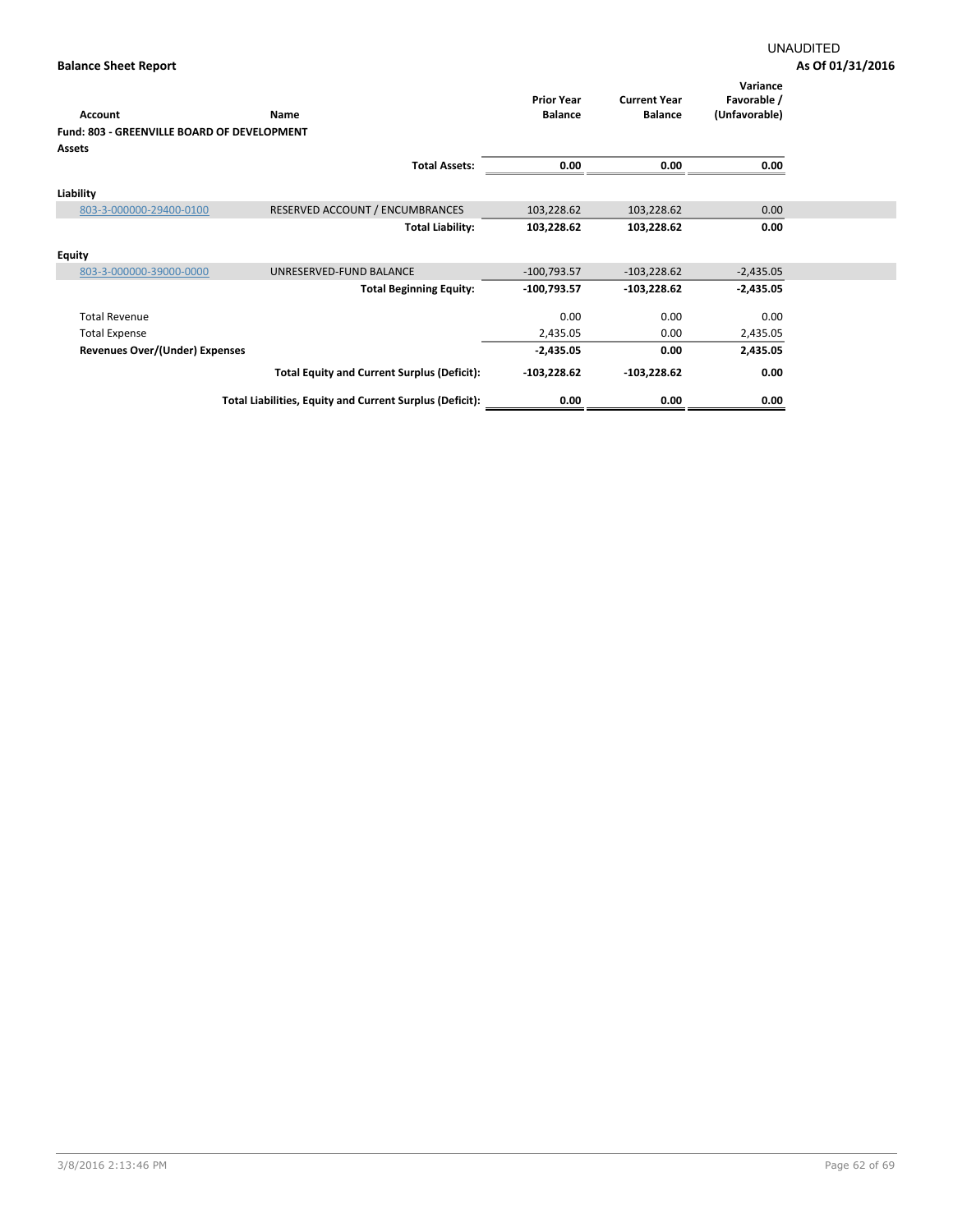| <b>Account</b>                 | Name                                                     | <b>Prior Year</b><br><b>Balance</b> | <b>Current Year</b><br><b>Balance</b> | Variance<br>Favorable /<br>(Unfavorable) |
|--------------------------------|----------------------------------------------------------|-------------------------------------|---------------------------------------|------------------------------------------|
| <b>Fund: 807 - 4A-EDC</b>      |                                                          |                                     |                                       |                                          |
| <b>Assets</b>                  |                                                          |                                     |                                       |                                          |
|                                | <b>Total Assets:</b>                                     | 0.00                                | 0.00                                  | 0.00                                     |
| Liability                      |                                                          |                                     |                                       |                                          |
| 807-3-000000-26105-0000        | INV NET OF RELATED DEBT                                  | 305,846.00                          | 305,846.00                            | 0.00                                     |
| 807-3-000000-29400-0100        | RESERVED ACCOUNT / ENCUMBRANCES                          | 18,078.76                           | 18,078.76                             | 0.00                                     |
|                                | <b>Total Liability:</b>                                  | 323,924.76                          | 323,924.76                            | 0.00                                     |
| <b>Equity</b>                  |                                                          |                                     |                                       |                                          |
| 807-3-000000-39000-0000        | UNRESERVED-FUND BALANCE                                  | $-318,881.46$                       | $-323,924.76$                         | $-5,043.30$                              |
|                                | <b>Total Beginning Equity:</b>                           | $-318,881.46$                       | $-323,924.76$                         | $-5,043.30$                              |
| <b>Total Revenue</b>           |                                                          | 0.00                                | 0.00                                  | 0.00                                     |
| <b>Total Expense</b>           |                                                          | 5,043.30                            | 0.00                                  | 5,043.30                                 |
| Revenues Over/(Under) Expenses |                                                          | $-5,043.30$                         | 0.00                                  | 5,043.30                                 |
|                                | <b>Total Equity and Current Surplus (Deficit):</b>       | -323,924.76                         | $-323,924.76$                         | 0.00                                     |
|                                | Total Liabilities, Equity and Current Surplus (Deficit): | 0.00                                | 0.00                                  | 0.00                                     |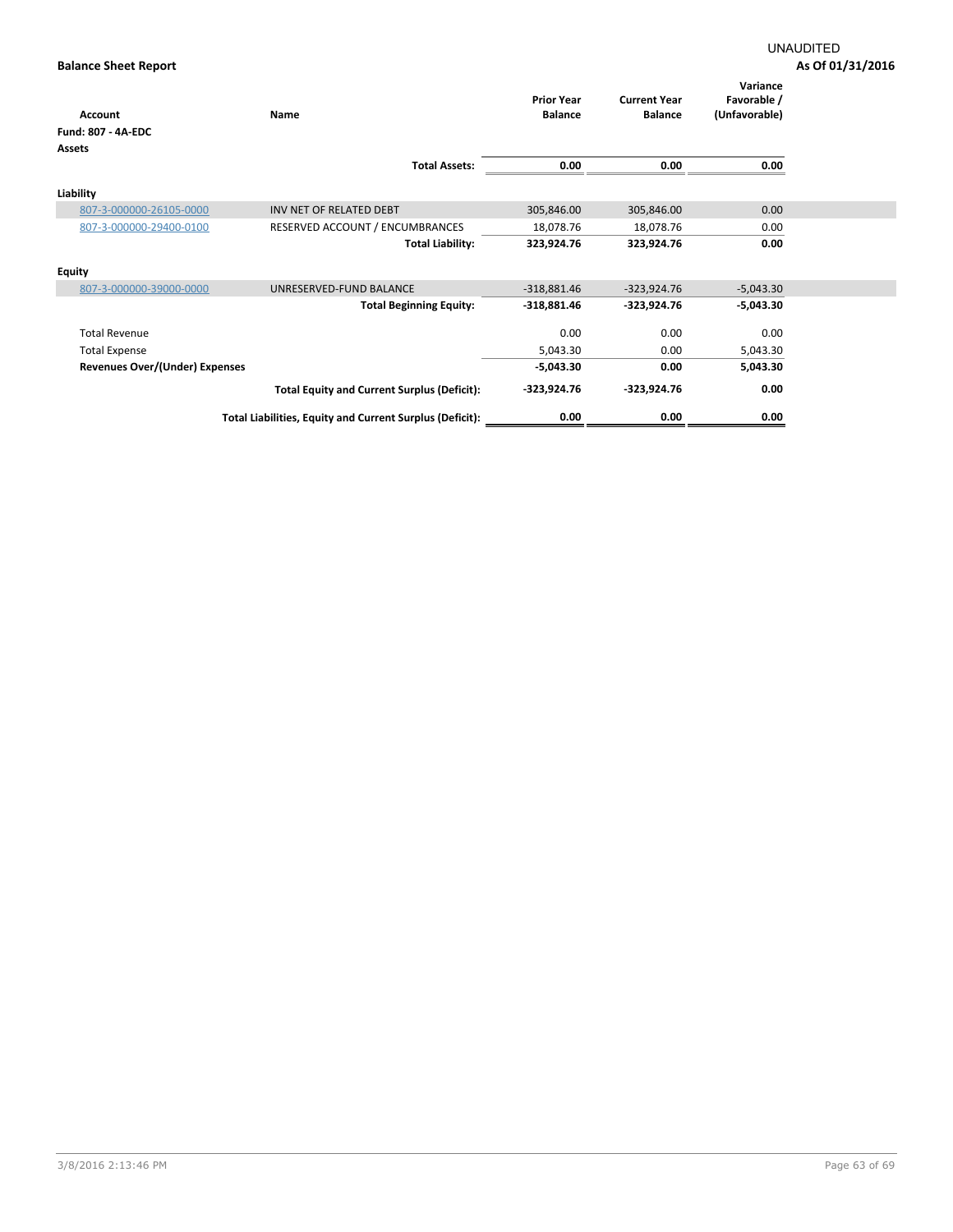| Account                          | Name                                                     | <b>Prior Year</b><br><b>Balance</b> | <b>Current Year</b><br><b>Balance</b> | Variance<br>Favorable /<br>(Unfavorable) |
|----------------------------------|----------------------------------------------------------|-------------------------------------|---------------------------------------|------------------------------------------|
| Fund: 809 - GREENVILLE IDC (L-3) |                                                          |                                     |                                       |                                          |
| Assets                           |                                                          |                                     |                                       |                                          |
|                                  | <b>Total Assets:</b>                                     | 0.00                                | 0.00                                  | 0.00                                     |
| Liability                        |                                                          |                                     |                                       |                                          |
|                                  | <b>Total Liability:</b>                                  | 0.00                                | 0.00                                  | 0.00                                     |
| <b>Equity</b>                    |                                                          |                                     |                                       |                                          |
|                                  | <b>Total Beginning Equity:</b>                           | 0.00                                | 0.00                                  | 0.00                                     |
| <b>Total Revenue</b>             |                                                          | 4,606,518.12                        | 1,283,808.65                          | $-3,322,709.47$                          |
| <b>Total Expense</b>             |                                                          | 4,606,518.12                        | 1,283,808.65                          | 3,322,709.47                             |
| Revenues Over/(Under) Expenses   |                                                          | 0.00                                | 0.00                                  | 0.00                                     |
|                                  | <b>Total Equity and Current Surplus (Deficit):</b>       | 0.00                                | 0.00                                  | 0.00                                     |
|                                  | Total Liabilities, Equity and Current Surplus (Deficit): | 0.00                                | 0.00                                  | 0.00                                     |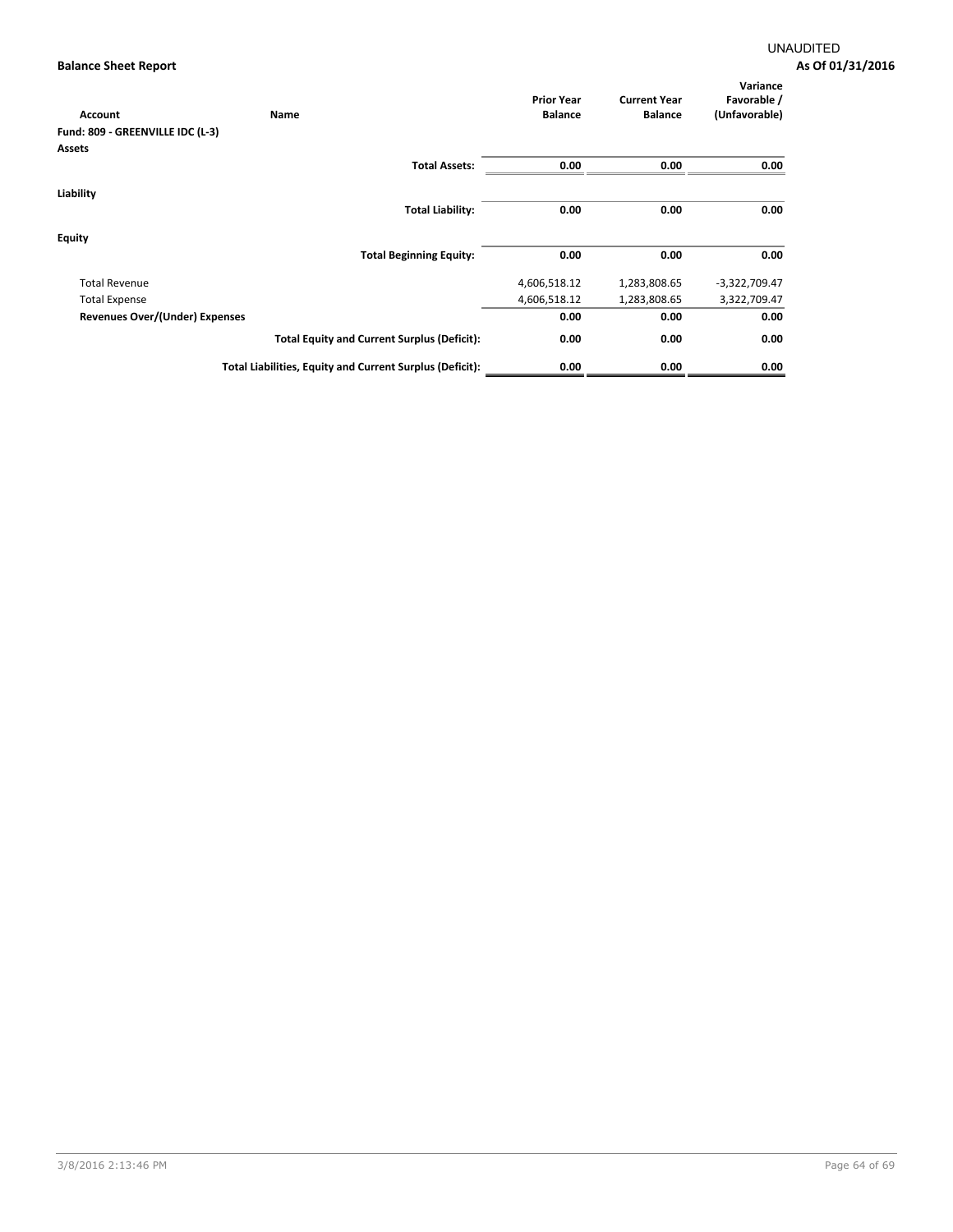| Account                                        | Name                                                     | <b>Prior Year</b><br><b>Balance</b> | <b>Current Year</b><br><b>Balance</b> | Variance<br>Favorable /<br>(Unfavorable) |  |
|------------------------------------------------|----------------------------------------------------------|-------------------------------------|---------------------------------------|------------------------------------------|--|
| <b>Fund: 810 - SEIZURE FUNDS - STATE RULES</b> |                                                          |                                     |                                       |                                          |  |
| <b>Assets</b>                                  |                                                          |                                     |                                       |                                          |  |
| 810-3-000000-10000-0000                        | <b>CURRENT ASSETS / CASH</b>                             | 106,411.48                          | 320,461.05                            | 214,049.57                               |  |
|                                                | <b>Total Assets:</b>                                     | 106,411.48                          | 320,461.05                            | 214,049.57                               |  |
| Liability                                      |                                                          |                                     |                                       |                                          |  |
|                                                | <b>Total Liability:</b>                                  | 0.00                                | 0.00                                  | 0.00                                     |  |
| <b>Equity</b>                                  |                                                          |                                     |                                       |                                          |  |
| 810-3-000000-39000-0000                        | UNRESERVED-FUND BALANCE                                  | 105,477.90                          | 320,424.68                            | 214,946.78                               |  |
|                                                | <b>Total Beginning Equity:</b>                           | 105,477.90                          | 320,424.68                            | 214,946.78                               |  |
| <b>Total Revenue</b>                           |                                                          | 928.94                              | 235.60                                | $-693.34$                                |  |
| <b>Total Expense</b>                           |                                                          | $-4.64$                             | 199.23                                | $-203.87$                                |  |
| Revenues Over/(Under) Expenses                 |                                                          | 933.58                              | 36.37                                 | $-897.21$                                |  |
|                                                | <b>Total Equity and Current Surplus (Deficit):</b>       | 106,411.48                          | 320,461.05                            | 214,049.57                               |  |
|                                                | Total Liabilities, Equity and Current Surplus (Deficit): | 106,411.48                          | 320,461.05                            | 214,049.57                               |  |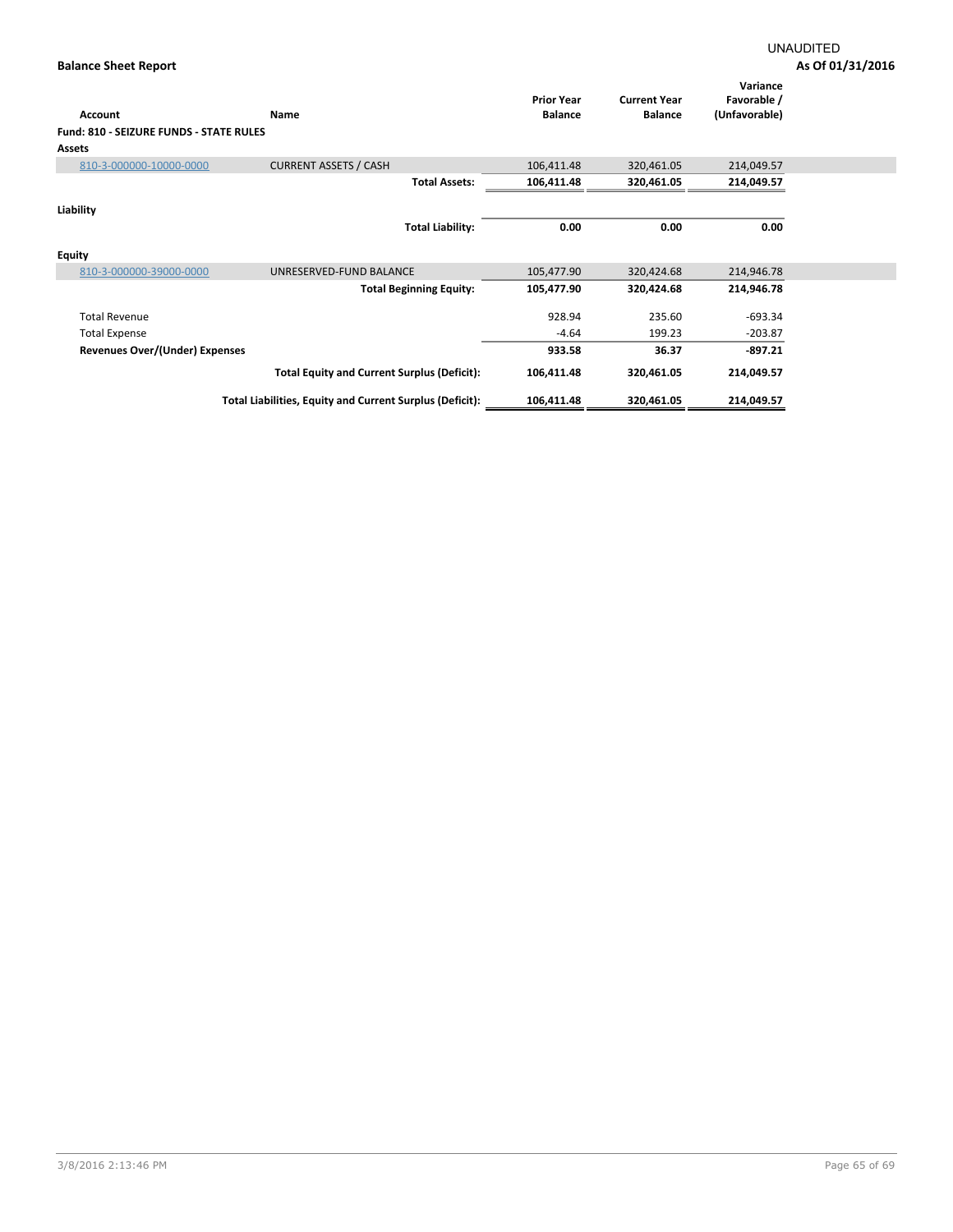| <b>Account</b><br>Fund: 811 - SEIZURE FUNDS - FED RULES<br><b>Assets</b> | Name                                                     | <b>Prior Year</b><br><b>Balance</b> | <b>Current Year</b><br><b>Balance</b> | Variance<br>Favorable /<br>(Unfavorable) |  |
|--------------------------------------------------------------------------|----------------------------------------------------------|-------------------------------------|---------------------------------------|------------------------------------------|--|
| 811-3-000000-10000-0000                                                  | <b>CURRENT ASSETS / CASH</b>                             | 141,867.71                          | 133,038.05                            | $-8,829.66$                              |  |
|                                                                          | <b>Total Assets:</b>                                     | 141,867.71                          | 133,038.05                            | $-8,829.66$                              |  |
| Liability                                                                | <b>Total Liability:</b>                                  | 0.00                                | 0.00                                  | 0.00                                     |  |
| <b>Equity</b>                                                            |                                                          |                                     |                                       |                                          |  |
| 811-3-000000-39000-0000                                                  | UNRESERVED-FUND BALANCE                                  | 147,963.57                          | 111,383.41                            | $-36,580.16$                             |  |
|                                                                          | <b>Total Beginning Equity:</b>                           | 147,963.57                          | 111,383.41                            | $-36,580.16$                             |  |
| <b>Total Revenue</b>                                                     |                                                          | 220.28                              | 22,482.90                             | 22,262.62                                |  |
| <b>Total Expense</b>                                                     |                                                          | 6,316.14                            | 828.26                                | 5,487.88                                 |  |
| Revenues Over/(Under) Expenses                                           |                                                          | $-6,095.86$                         | 21,654.64                             | 27,750.50                                |  |
|                                                                          | <b>Total Equity and Current Surplus (Deficit):</b>       | 141,867.71                          | 133,038.05                            | $-8,829.66$                              |  |
|                                                                          | Total Liabilities, Equity and Current Surplus (Deficit): | 141,867.71                          | 133,038.05                            | $-8,829.66$                              |  |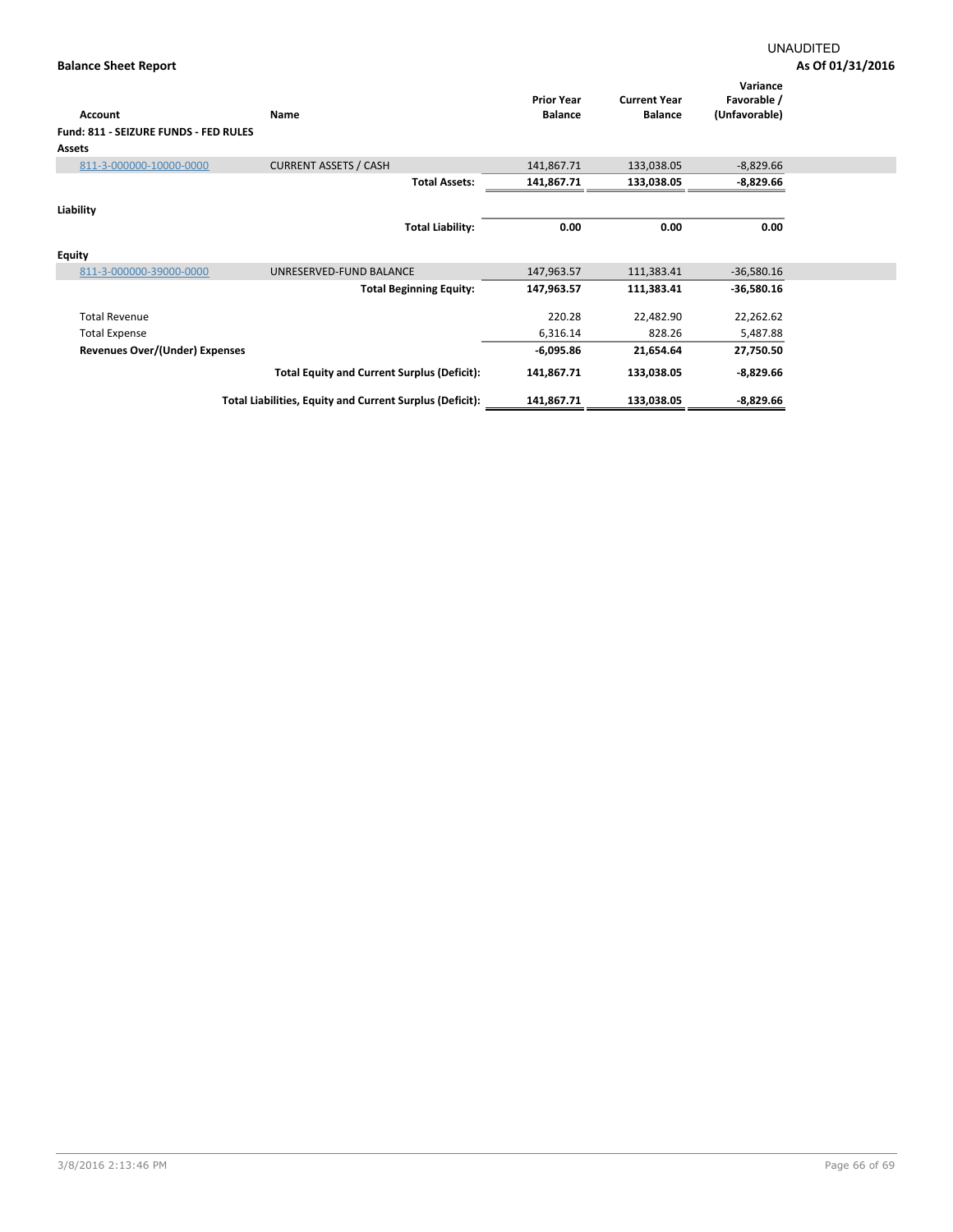|                                                         |                                                          | <b>Prior Year</b> | <b>Current Year</b> | Variance<br>Favorable / |  |
|---------------------------------------------------------|----------------------------------------------------------|-------------------|---------------------|-------------------------|--|
| <b>Account</b>                                          | Name                                                     | <b>Balance</b>    | <b>Balance</b>      | (Unfavorable)           |  |
| Fund: 820 - TIRZ FUND (Tax Increment Reinvestment Zone) |                                                          |                   |                     |                         |  |
| Assets                                                  |                                                          |                   |                     |                         |  |
| 820-3-000000-10000-0000                                 | <b>CURRENT ASSETS / CASH</b>                             | 409,111.15        | 668,452.01          | 259,340.86              |  |
| 820-3-000000-13101-0000                                 | TAX RECEIVABLE-CURRENT                                   | 75,272.96         | 34,832.77           | $-40,440.19$            |  |
| 820-3-000000-13102-0000                                 | <b>TAXES REC-DELINQUENT</b>                              | 4,241.01          | 11,800.67           | 7,559.66                |  |
| 820-3-000000-13103-0000                                 | ALLOW FOR UNCOLLECT TAXES                                | $-1,106.94$       | $-1,232.23$         | $-125.29$               |  |
| 820-3-000000-13201-0000                                 | <b>MISC ACCTS RECEIVABLE</b>                             | 10,045.23         | 118,627.59          | 108,582.36              |  |
|                                                         | <b>Total Assets:</b>                                     | 497.563.41        | 832,480.81          | 334,917.40              |  |
| Liability                                               |                                                          |                   |                     |                         |  |
| 820-3-000000-20203-0000                                 | <b>DEFERRED TAX REVENUE</b>                              | 79,830.87         | 46,825.05           | 33,005.82               |  |
|                                                         | <b>Total Liability:</b>                                  | 79,830.87         | 46,825.05           | 33,005.82               |  |
| <b>Equity</b>                                           |                                                          |                   |                     |                         |  |
| 820-3-000000-39000-0000                                 | UNRESERVED-FUND BALANCE                                  | 270,040.22        | 575,485.23          | 305,445.01              |  |
|                                                         | <b>Total Beginning Equity:</b>                           | 270,040.22        | 575,485.23          | 305.445.01              |  |
| <b>Total Revenue</b>                                    |                                                          | 147,707.12        | 210,540.64          | 62,833.52               |  |
| <b>Total Expense</b>                                    |                                                          | 14.80             | 370.11              | $-355.31$               |  |
|                                                         |                                                          |                   |                     |                         |  |
| Revenues Over/(Under) Expenses                          |                                                          | 147,692.32        | 210,170.53          | 62,478.21               |  |
|                                                         | <b>Total Equity and Current Surplus (Deficit):</b>       | 417,732.54        | 785,655.76          | 367,923.22              |  |
|                                                         | Total Liabilities, Equity and Current Surplus (Deficit): | 497,563.41        | 832,480.81          | 334,917.40              |  |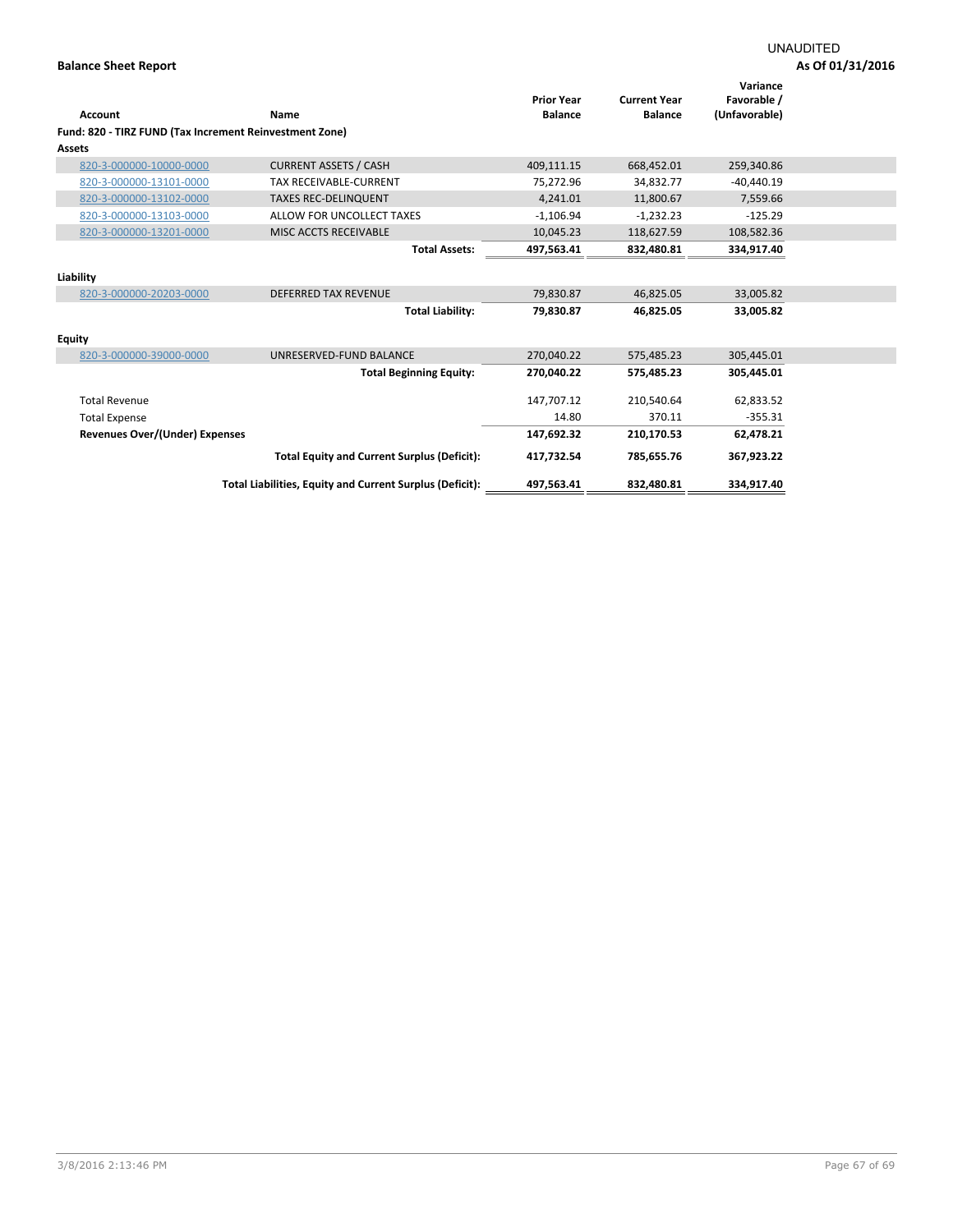| Account<br>Fund: 890 - GRNVL IDC (L-3) FIXED ASSETS | Name                                                     | <b>Prior Year</b><br><b>Balance</b> | <b>Current Year</b><br><b>Balance</b> | Variance<br>Favorable /<br>(Unfavorable) |
|-----------------------------------------------------|----------------------------------------------------------|-------------------------------------|---------------------------------------|------------------------------------------|
| <b>Assets</b>                                       |                                                          |                                     |                                       |                                          |
| 890-3-000000-16301-0000                             | FIXED ASSETS / C W I P                                   | 3,376,338.58                        | $-5,430,983.85$                       | $-8,807,322.43$                          |
|                                                     | <b>Total Assets:</b>                                     | 3,376,338.58                        | $-5,430,983.85$                       | $-8,807,322.43$                          |
| Liability                                           |                                                          |                                     |                                       |                                          |
| 890-3-000000-27103-0000                             | <b>GENERAL CIP FUND</b>                                  | 6,622,217.36                        | 8,822,863.78                          | $-2,200,646.42$                          |
| 890-3-000000-27104-0000                             | PROPRIETARY FUNDS                                        | $-3,245,878.78$                     | -14,253,847.63                        | 11,007,968.85                            |
|                                                     | <b>Total Liability:</b>                                  | 3,376,338.58                        | $-5,430,983.85$                       | 8,807,322.43                             |
| <b>Equity</b>                                       |                                                          |                                     |                                       |                                          |
|                                                     | <b>Total Beginning Equity:</b>                           | 0.00                                | 0.00                                  | 0.00                                     |
| <b>Total Expense</b>                                |                                                          | 0.00                                | 0.00                                  | 0.00                                     |
| <b>Revenues Over/(Under) Expenses</b>               |                                                          | 0.00                                | 0.00                                  | 0.00                                     |
|                                                     | <b>Total Equity and Current Surplus (Deficit):</b>       | 0.00                                | 0.00                                  | 0.00                                     |
|                                                     | Total Liabilities, Equity and Current Surplus (Deficit): | 3,376,338.58                        | $-5,430,983.85$                       | -8,807,322.43                            |